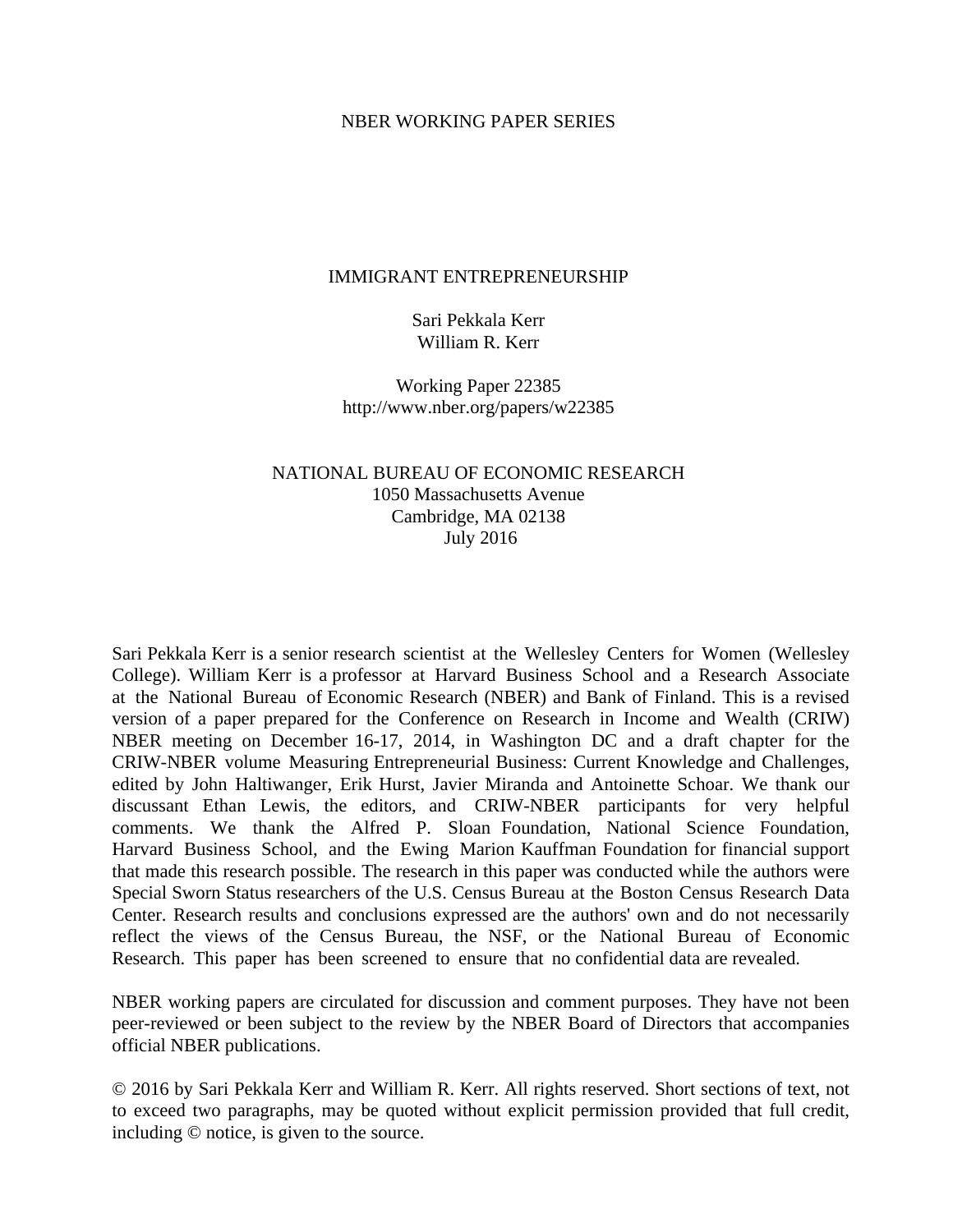Immigrant Entrepreneurship Sari Pekkala Kerr and William R. Kerr NBER Working Paper No. 22385 July 2016 JEL No. F22,J15,J44,J61,L26,M13,O31,O32,O33

#### **ABSTRACT**

We examine immigrant entrepreneurship and the survival and growth of immigrant-founded businesses over time relative to native-founded companies. Our work quantifies immigrant contributions to new firm creation in a wide variety of fields and using multiple definitions. While significant research effort has gone into understanding the economic impact of immigration into the United States, comprehensive data for quantifying immigrant entrepreneurship are difficult to assemble. We combine several restricted-access U.S. Census Bureau data sets to create a unique longitudinal data platform that covers 1992-2008 and many states. We describe differences in the types of businesses initially formed by immigrants and their medium-term growth patterns. We also consider the relationship of these outcomes to the immigrants' age at arrival to the United States.

Sari Pekkala Kerr Wellesley College 106 Central Street Wellesley, MA 02481 skerr3@wellesley.edu

William R. Kerr Harvard Business School Rock Center 212 Soldiers Field Boston, MA 02163 and NBER wkerr@hbs.edu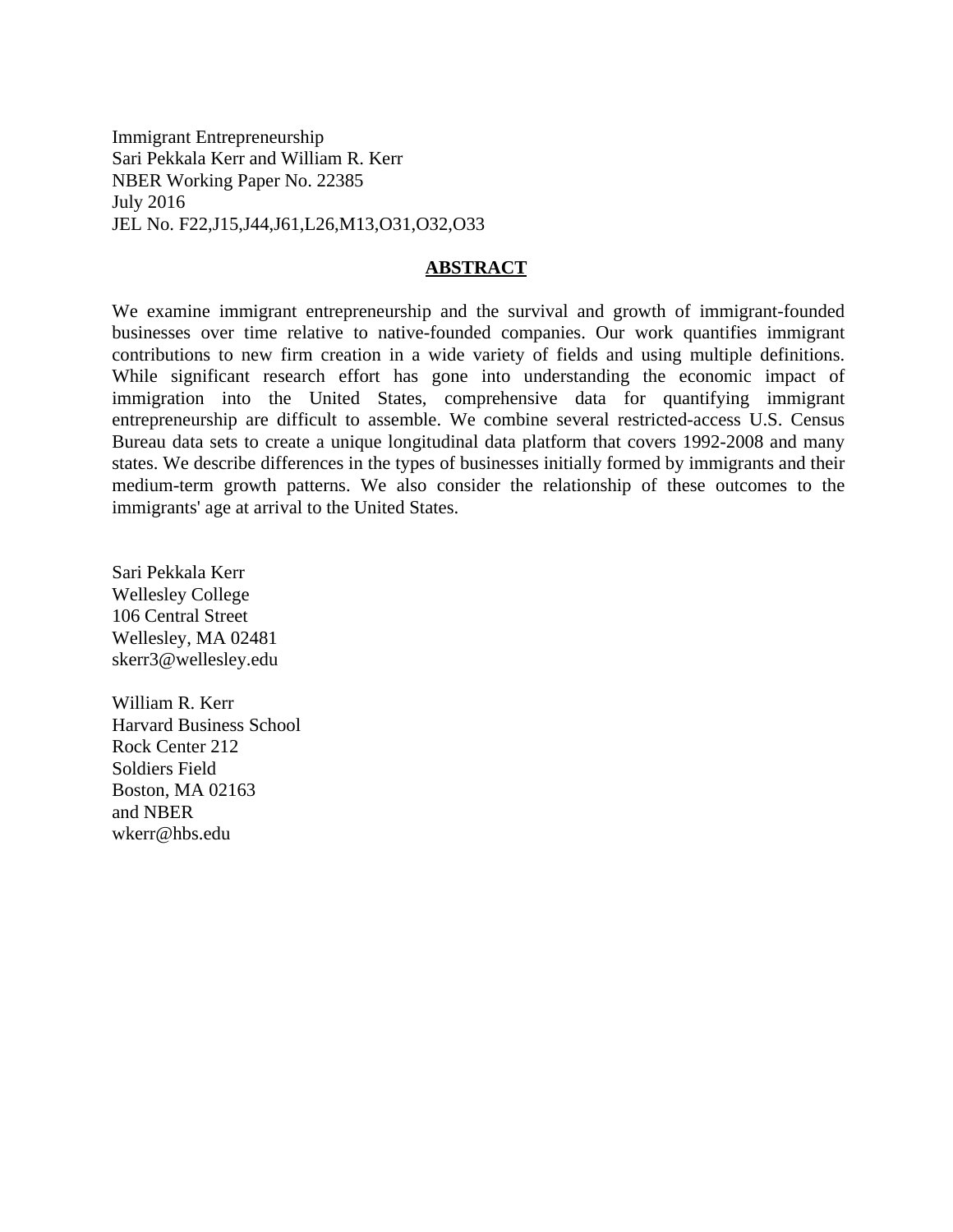## 1 Introduction

Immigrant entrepreneurship is of central policy interest and a frequent hot point in the popular press. Many policy makers believe that immigrant founders are an important and under-utilized lever for the revival of U.S. job growth and continued recovery from the Great Recession. Several local and national policy initiatives have been launched to attract immigrant entrepreneurs (e.g., the Thrive competition in New York City, the Office of New Americans in Chicago, and the White House Startup America initiative). Some of the policy initiatives focus on specific issues that have been found to limit immigrant entrepreneurs from starting or growing their businesses (e.g., language barriers, difficulty navigating the legal steps to start a company, or lack of capital to pilot projects), while others are generally focused on attracting more new businesses into the country. Policies vary in the immigrant group that they target, ranging from a specific focus on high-skilled immigrant entrepreneurship with venture capital (VC) backing to broad-based measures that potentially touch many diverse immigrant communities.

Academic research, unfortunately, possesses only a small voice in this debate or policy design. For example, advocates of greater immigrant entrepreneurship mainly cite a few extreme examples of success such as Sergey Brin, one of the founders of Google, and extrapolate information from some exceptionally influential case studies regarding Silicon Valley and large high-tech companies (e.g., Saxenian, 1999; Wadhwa et al., 2007). While each of these supporting pieces has its merits and liabilities discussed below, it is important for rigorous trends and statistics to also inform this debate. For example, even with respect to Silicon Valley and high-tech companies, it is not immediately clear what the oft-cited statistics mean—it is likely true that more than half of the entrepreneurs in Silicon Valley are of immigrant origin, as the surveys suggest, but the exact same could be said of the undergraduate student populations at most schools in the San Francisco area. Second, given the substantial heterogeneity in immigrant entrepreneurship, which comes in just as many flavours as native entrepreneurship, it is unsatisfying to focus on such a narrow population of high-tech entrepreneurs for contemplating possible initiatives.

For economists to be able to aid the policy process, and ultimately improve economic performance in this arena, we need better-grounded estimates on the importance of immigrant groups for the creation of new firms, the business activities and growth profiles of created firms, and so on. This study constructs a data platform using Census Bureau administrative data to assist in this process. The purpose of this chapter is to detail the platform's components and provide some early views of the trends for immigrant entrepreneurs and the patterns in their behavior. We have several audiences in mind. First, we are able to offer some new facts to the discussion of immigrant entrepreneurship that can be useful for policy discussions, although we do not examine any specific policy actions or recommendations about encouraging immigrant entrepreneurship in this study. Second, we hope that others find this discussion encouraging for making progress on this front and that they too seek access to these data through the Census Bureau.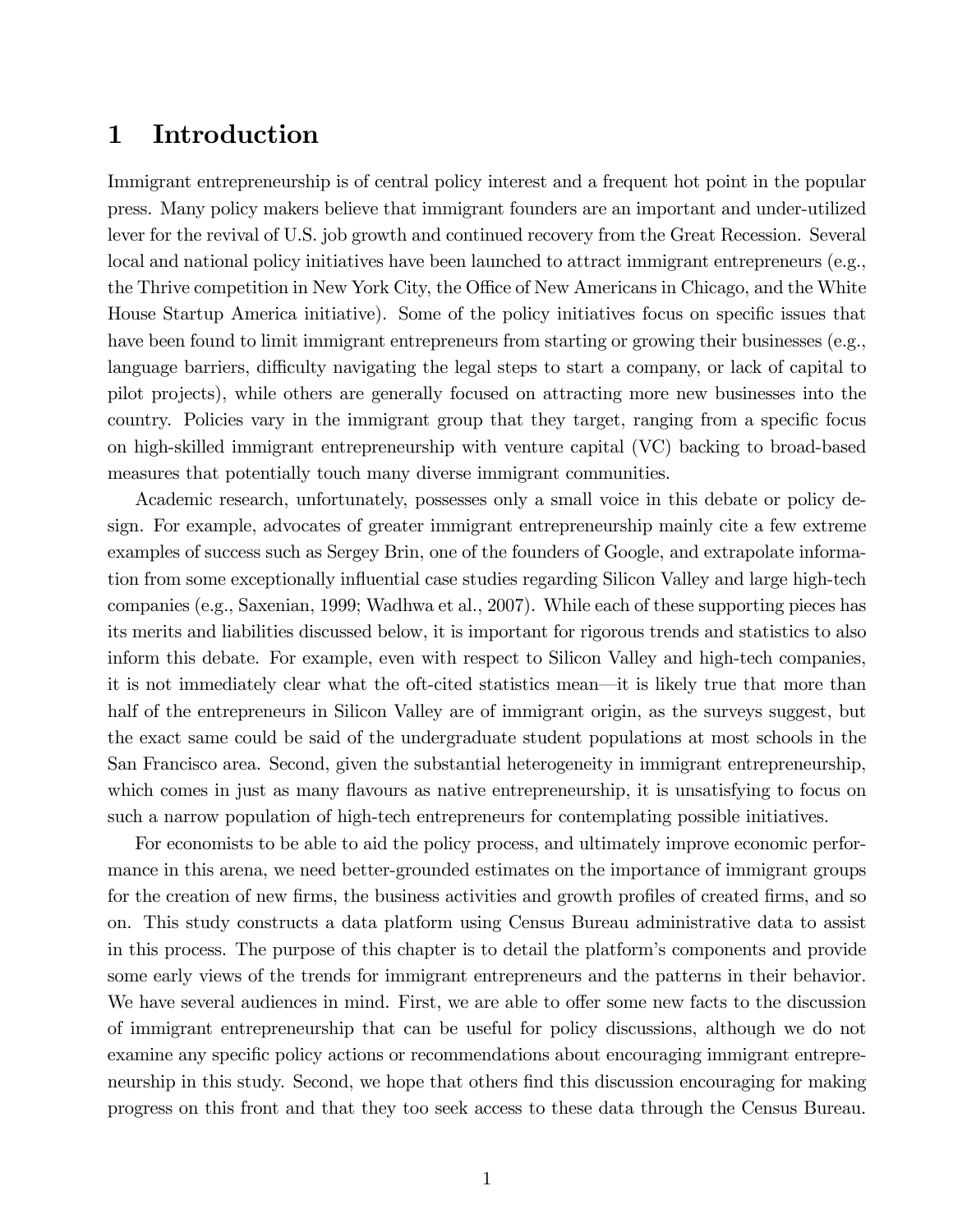Ideally, our paper can provide them a one-stop-shop for what is feasible in the data and how to build the platform, and this chapter goes into greater depth than is normal for academic papers on how the platform is built and its traits. Finally, we speak to future efforts to enhance these data. In terms of representative statistics, this platform is likely as good as it gets with todayís data collection. We describe below a wish list for future data development efforts.

Section 2 provides a brief review of the previous empirical literature on immigrant entrepreneurs and their traits. Fairlie and Lofstrom (2014) provide a comprehensive recent review of this literature strand and statistics from the 2007 Survey of Business Owners (SBO). In this chapter, relative to prior academic work, we make three contributions. First, our data platform provides consistent estimates of immigrant entrepreneurship over a long time period (1995-2008) and across skill levels (e.g., all entrepreneurs, VC-backed firms). Existing work, even when using representative national samples, tends to be cross-sectional at a given point in time and focused on a specific skill population, whereas for most purposes the comparisons across time and groups would be very important. Second, we study the different dynamics of employment and growth among immigrant-led businesses compared to those founded by natives. Fairlie and Lofstrom (2014) conclude that a central research goal for immigrant entrepreneurship is to identify the dynamics of employment growth among these firms, and our constructed platform makes progress in this domain. Third and related, we provide a first breakdown of these growth dynamics by the age of immigration to the United States. This last analysis is preliminary and mostly undertaken to show the potential of the data for observing differences along traits identifiable from the 2000 Census match, but striking nonetheless.

Section 3 details the construction of our data platform. The strength of our study lies in the ability to use and combine several restricted-access U.S. Census Bureau data sets to create a unique longitudinal data platform with millions of observations. Indeed, a key purpose of this chapter is to report on the potential of these data and describe their traits for research purposes. The backbone for our work is the employer-employee data in the Longitudinal Employer-Household Dynamics (LEHD) database. The LEHD provides Örm-worker information collected from unemployment insurance records. From this information, one can observe the birth of new firms and their employee composition, including immigration status. We also utilize other data: [1] the Longitudinal Business Database (LBD) to assess the employment growth dynamics of new firms, [2] the long-form records of the 2000 Decennial Census to collect additional personand household-level traits (e.g., year of arrival to the United States), and [3] external data sets to identify companies that have VC backing or achieve an initial public offering (IPO). The resulting data platform can describe many forms of entrepreneurship, ranging from general patterns to "growth entrepreneurs" described in the VC literature. These detailed new data allow us to study person- and Örm-level patterns in a way that has not been possible to date, and this section also depicts the variations and limits on the definitions of entrepreneurship in the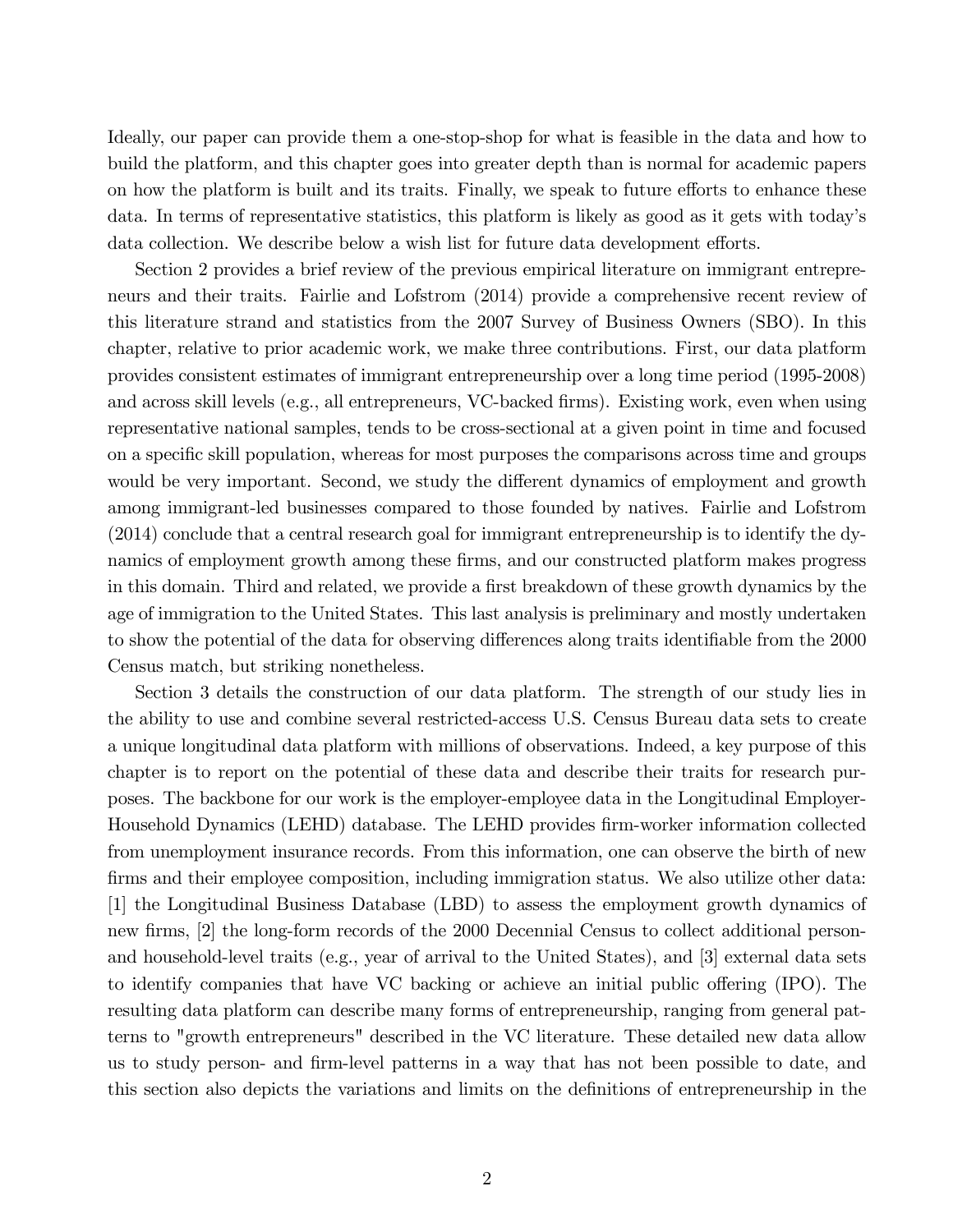#### $LEHD.<sup>1</sup>$

Section 4 provides our trend estimates. Most of our work focuses on 11 states present in the LEHD since 1992, which include California and Florida. We estimate 24% of entrepreneurs in these states from 1995-2008 are immigrants, which broadly corresponds with other studies. As important, this immigrant entrepreneurship share rises from 17% in 1995 to 27% in 2008. Our sample, by coincidence, draws from heavy immigration states. Looking at a sample of 28 states present in the LEHD by 2000, we estimate these numbers may be 3% higher than the total population, with the growth trend being similar. Returning to our focal set of states, the immigrant share among entrepreneurs receiving VC Önancing is modestly higher, reaching  $30\%$  in 2005 compared to 27% for all firms. In terms of entrepreneurship rates, roughly 2% of immigrants start a business over a three-year period;  $0.1\%$  start a firm backed by VC financing. These rates are higher than those we estimate for natives, which is reflected in the fact that immigrants constitute 19% of the LEHD workforce in our sample, less than the entrepreneurship shares reported above.

Section 5 documents basic patterns related to entry, survival, and growth of immigrant versus native businesses. On the whole, the businesses started by immigrant entrepreneurs perform better than native businesses with respect to employment growth over three- and six-year horizons. This is evident in the raw data and mostly persists when comparing immigrant- and native-founded businesses started in the same city, industry, and year. By contrast, immigrantfounded businesses show no advantages with respect to payroll growth, and may in fact generate lower-wage job growth. Combining business survival with growth dynamics, immigrants tend to be engaged in more volatile, up-or-out type dynamics, along the lines described by Haltiwanger et al.  $(2013)$  for young businesses and job creation. Most of this effect is captured by the cityindustry-year choices made for businesses, versus variation in growth patterns within these cells. Breaking down these aggregate results, the strongest employment growth impacts for immigrants are found in high-wage businesses and high-tech sectors. Conditional on receiving VC investment, however, we do not observe greater business survival, better employment outcomes, or higher likelihood of going public for firms founded by immigrant entrepreneurs. Businesses founded by immigrants who came the United States by age 18 have stronger growth patterns than those founded by immigrants migrating as adults.

Section 6 concludes with a discussion of these findings in the larger context of immigration and entrepreneurship policy. This section also describes enhancements to the platform that would enable better research efforts going forward. Immigration policy is designed and administered at the national level, with few restrictions on the location choices of immigrants within the United States. A methodological conclusion from this study is that the LEHD-based platform can consistently describe immigrant entrepreneurship across many industries, geographies, and skill

<sup>&</sup>lt;sup>1</sup>In a broad review of the immigration literature, Lewis (2013a) raises immigrant entrepreneurship as one of the key areas requiring further study and notes the key ingredient of employer-employee data for this purpose. The LEHD is the source of this type of administrative information for the United States.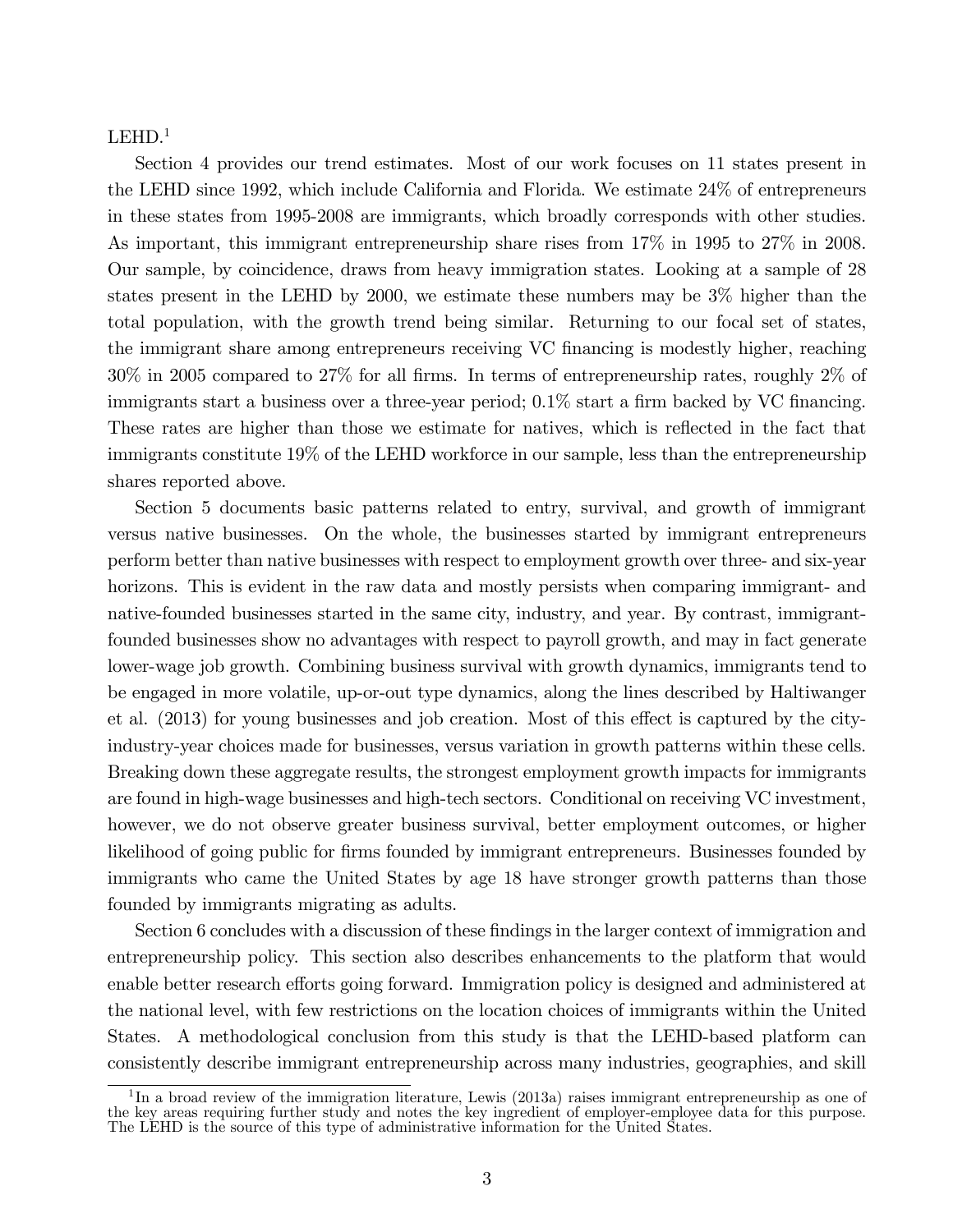levels. This is an important ingredient for delivering systematic advice about how immigrant entrepreneurs impact the U.S. economy and where the effects of expansion in admission levels might be felt. We also find that the detail of the LEHD can aid more effective policy advice for sub-groups of immigrants. The surveys most cited in the public discourse are actually quite crude in this regard. For example, although Sergey Brin is often used as the showcase example for immigration reform on high-skilled H-1B policies, he came to the United States as a child, while the H-1B program is focused on temporary admissions of adults with college-level education. Our disaggregation by the age at arrival for immigrants indicates this assembled platform can help begin to disentangle these important details. To be clear, our study stops well short of making a direct input to immigration policy design on this or other dimensions, but we do find that these data elements are of sufficient strength and depth that they can serve as an effective foundation for future research efforts to inform the economic consequences of selection strategies based upon certain immigrant traits.

On the other hand, we note that there are many places where the LEHD has limits, some of which may be addressable. For example, here we define entrepreneurship status through initial wage profiles of firm employees, which is certainly incomplete. Over short-term horizons, it would be useful to consider linking LEHD workers to SBO-type data to evaluate the accuracy and bias of derived entrepreneurship definitions with greater detail. Similarly, we describe how links of LEHD workers to external data sources at the individual-level would be powerful (e.g., entrepreneurs/CEOs contained in the Venture Xpert data, inventors contained in United States patent data). More challenging, while we are able to make progress towards some of the important traits of immigrants, we miss completely with the LEHD the essential questions of immigration visa type (e.g., H-1B, green card), which is strongly emphasized by Hunt (2011) as a key predictor for choices by immigrants with respect to entrepreneurship. For the evaluation and design of effective policy, the inclusion of visa status and transitions over time must be at the top of any wish list.

# 2 Previous Literature on Immigrant Entrepreneurs

This section provides some background for our study from the academic literature, with Fairlie and Lofstrom (2014) reviewing the immigrant entrepreneurship literature in a more comprehensive manner. There is a large body of literature showing that general rates of business ownership are higher among the foreign-born than natives in many developed countries, including the United States, United Kingdom, Canada, and Australia.<sup>2</sup> Fairlie (2012) and Fairlie and Lofstrom (2014) also observe that trends in self-employment rates and new business formation are increasing among immigrants but decreasing among natives in the United States. In closelyrelated work to the current analysis, Hunt  $(2011, 2015)$  focuses on skilled immigrants and finds

<sup>2</sup>Studies include Borjas (1986); Lofstrom (2002); Clark and Drinkwater (2000, 2006); Schuetze and Antecol (2007); and Fairlie et al. (2010).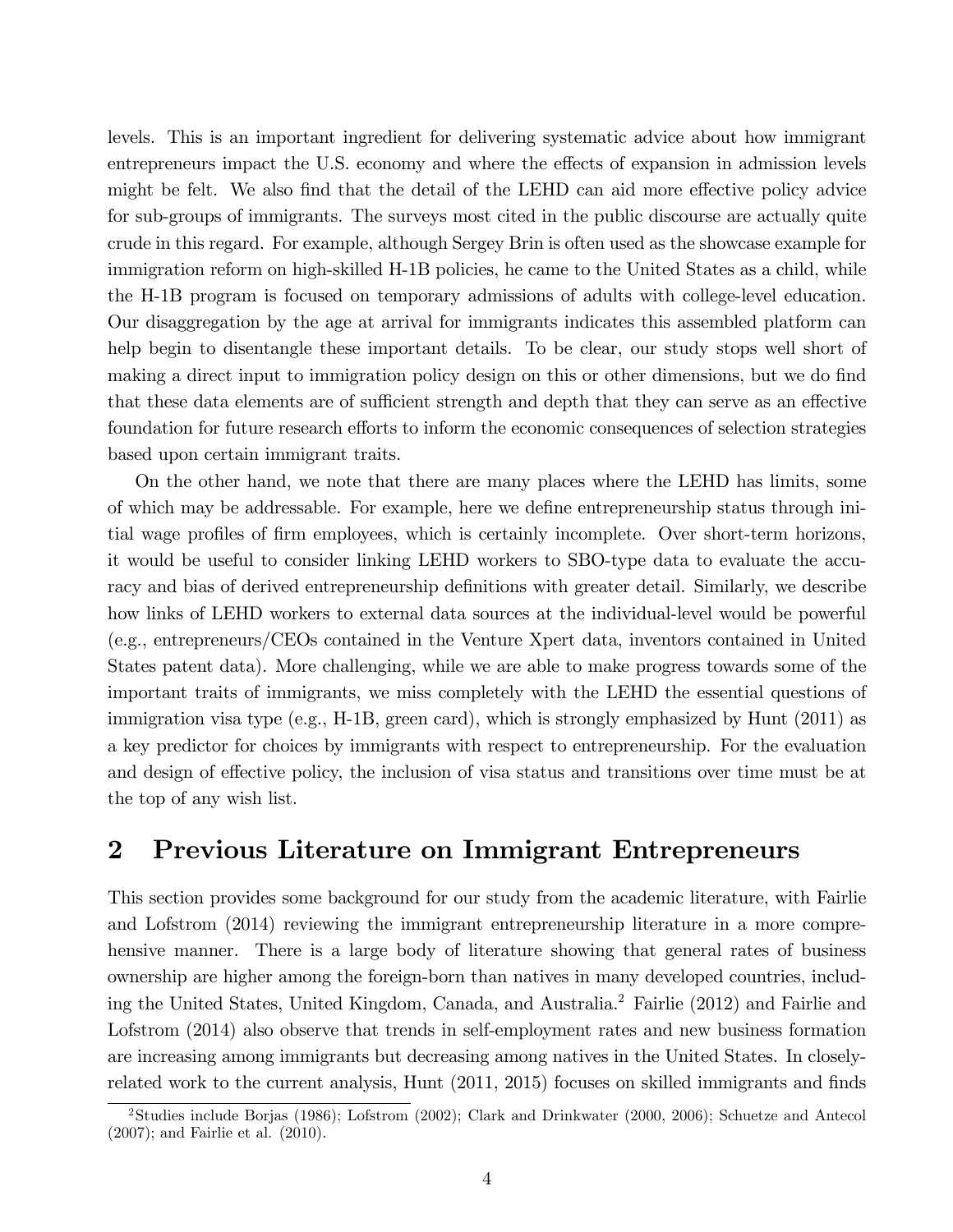that they are more likely to start firms with more than 10 employees than comparable natives. Hunt uses the National Survey of College Graduates (NSCG), which provides a nationally representative sample of persons with a college degree and interesting information about the initial visa status of immigrants. She finds that the probability of starting a firm was highest for those initially arriving on a study visa or a work visa, versus family reunification. While the level of detail on the specific degrees and entry visas in the NSCG is impressive, the major issues for researchers trying to describe national trends in immigrant-founded firms are the small sample sizes, the lack of longitudinal dimension, and the absence of firms as a data element.

In parallel to these general patterns, a second research stream focuses specifically on immigrant entrepreneurship in the high-tech sector. Saxenian (1999, 2002) documents that up to a quarter of the high-tech Örms in Silicon Valley in the 1980s and 1990s were founded or being run by immigrants. Wadhwa et al. (2007) extends this survey analysis to the rest of the country and other industries to study firms founded in 1995-2005. They document similar shares of immigrant-founded companies across the country, although elements of their study are difficult to generalize.<sup>3</sup> Table 1 provides a summary of several related studies on immigrant entrepreneurs. These efforts connect into a broader line of work showing the over-representation of skilled immigrants among certain extreme outcomes in U.S. science and engineering: for example, U.S. based Nobel Prize winners (Peri, 2007), high-impact companies (Hart and Acs, 2011), patent applications (Wadhwa et al., 2007), members of the National Academy of Sciences and the National Academy of Engineering (Stephan and Levin, 2001), and biotech companies undergoing initial public offerings (Stephan and Levin, 2001). It is these kinds of factors that likely drive the current policy enthusiasm towards immigrant entrepreneurs. On the other hand, with respect to immigrant high-tech contributions, Hart and Acs (2011) suggest that although immigrants play an important role, "most previous studies have overstated the role of immigrants in high-tech entrepreneurship."

Statistics with respect to immigrant entrepreneurship among VC-backed firms are harder to assemble. Fairlie (2012) calculates from the 2007 SBO that equally few native and immigrant business owners rely on any VC funding; more generally, the study Önds that immigrants are less likely to start a business with no capital and just as likely as natives to start a business with more than \$1 million of capital. Hegde and Tumlinson (2014) and Bengtsson and Hsu (2015) are recent examples of studies of immigrant entrepreneurship among VC-backed firms using ethnic names to distinguish the likelihood of a founder being an immigrant. In an advocacy

<sup>&</sup>lt;sup>3</sup>The sample with responses covers 7% of the approximately 30,000 firms in the Dunn & Bradstreet data that were founded in 1995-2005, had sales greater than \$1 million, and employed at least 50 persons. Despite the extensive efforts of their research team to reach a subset of companies listed in the Dunn & Bradstreet data, the study faces a lower response rate, selectivity in terms of which firms choose to respond, and perhaps limits regarding the ability of the surveys to reach the right person to answer the questions related to the founders' origin (as an HR or a PR person might not know whether one of the founders moved to the United States as a child). Therefore, the researchers extrapolate from their sample to produce nationally representative numbers for revenue and employment generation. Monti et al. (2007) provide related evidence from Massachusetts high-tech firms.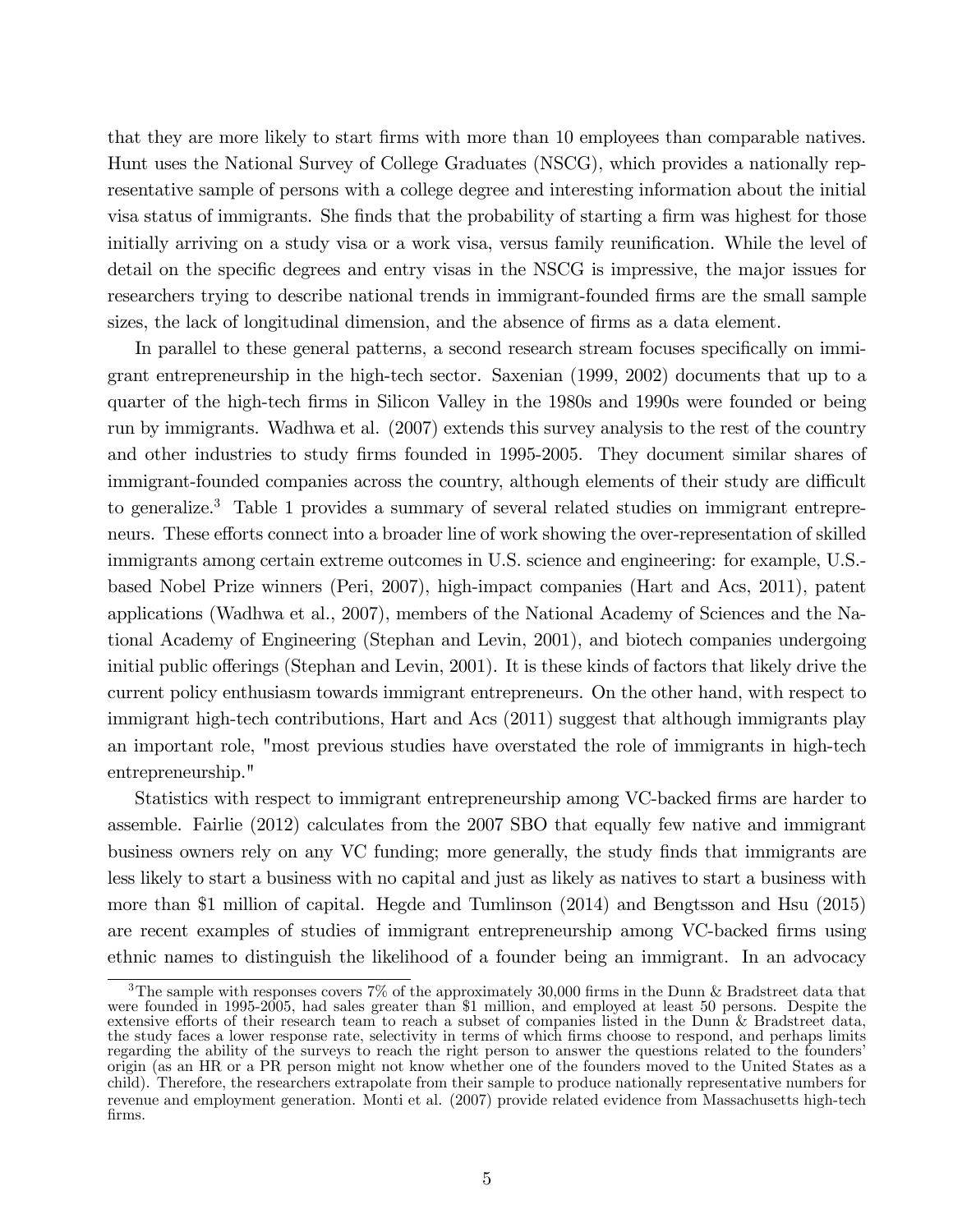piece, Anderson and Platzer (2006) identify the higher immigrant entrepreneur share among publicly-listed VC-backed U.S. companies.

Related to our focus on entrepreneurs and how immigration influences the supply of these individuals, prior studies show that more-educated business owners run more-successful businesses, generate more innovations, and grow their firms faster over time (e.g., Unger et al., 2011). There is an overall positive relationship between education and business ownership, although the evidence is somewhat mixed as highlighted in the meta-analysis of van der Sluis et al. (2008). Lofstrom et al. (2014) postulate that this may be due to sorting into industries based on entry barriers. They Önd that educational credentials of highly educated potential entrepreneurs are associated with lower probability of small-firm ownership in less-financially-rewarding industries, while they increase entry into higher-barrier industries offering higher returns.

Immigrants can take a variety of paths into firm ownership in the United States. Many skilled immigrants enter the United States for study or paid work and found their company after several years in the country, while a smaller number enter for the specific purpose of opening a business. Kerr et al. (2015a,b) describe in greater detail how U.S. immigration law and corporate sponsorship of visas contribute to this career trajectory. Akee et al. (2007) find that pre-migration self-employment in home countries increases the probability of self-employment by immigrants in the United States and boosts self-employment earnings. Lofstrom (2002) finds that self-employment probabilities and earnings for immigrants increase with time spent in the United States, perhaps even reaching earnings parity with observationally similar U.S.-born entrepreneurs after about 25 years in the country. The use of repeated cross-sections of Censuses, however, limits the degree to which the role of assimilation can be separated from selective outmigration. Blau and Kahn (2016) describe cultural factors influencing gender-based rates of assimilation for work by immigrants.

The spillover effects to native opportunities for opening a business have been examined by several research teams. Fairlie and Meyer (2003) find some evidence that immigration may negatively affect native self-employment probabilities using the 1980 and 1990 Census records. Other researchers suggest skilled immigrants generate positive spillover effects in local areas. For example, recent work points toward positive spillover effects for cities or states when measured in terms of innovation, publications, and productivity (e.g., Kerr and Lincoln, 2010; Hunt and Gauthier-Loiselle, 2010; Peri et al., 2015). Lewis and Peri (2015) provide a theoretical framework and review of literature on the effects of immigration on local areas. Evidence from more historical contexts are mixed (e.g., Borjas and Doran, 2012; Moser et al., 2014). Kerr (2013) provides an extended review of literature on skilled immigration and notes the particular gap around the empirics of immigrant entrepreneurship specifically.

Another line of work documents how immigrant entrepreneurs appear to specialize in a narrower range of industries or occupations compared to native entrepreneurs. Very common examples from the United States include Korean entrepreneurs for dry cleaners, Vietnamese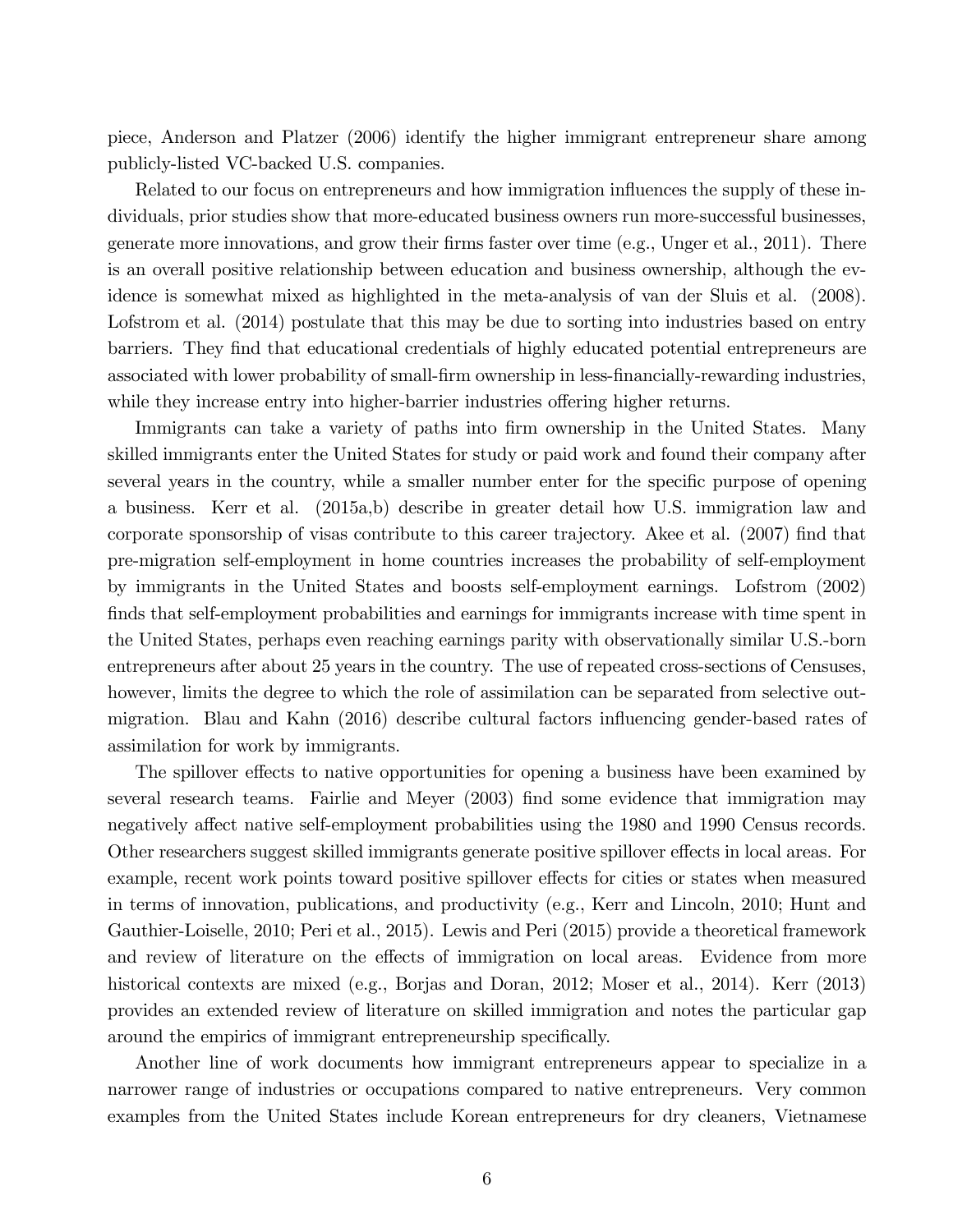entrepreneurs for nail care salons, Gujarati Indian entrepreneurs for the motel industry, and Punjabi Indian entrepreneurs for convenience stores. Chung and Kalnins (2006) provide a first analysis of this specialization for U.S. Indian entrepreneurs, and Patel and Vella (2013) document patterns more broadly and show earning consequences. Fairlie et al. (2010) provide crosscountry comparisons for some groups. Kerr and Mandorff (2015) provide a theoretical model and empirical evidence of how small group sizes and social isolation can provide comparative advantages for ethnicities in self-employed sectors where the entrepreneurs benefit from the tight networking of their social group.

Compared to this earlier literature, the LEHD-based platform has the capacity to provide critical and novel information for the enhanced understanding of immigrant entrepreneurship and the effective calibration of immigration policy. Indeed, even though earlier work has tackled many important issues, there remain unfortunate gaps in both the big-picture study of immigrant entrepreneurship and in the depth of insights feasible.

Starting with the big picture, immigrant entrepreneurship is often greatly hyped in both policy and media circles, and a number of newspaper and business press articles (e.g., Forbes, New York Times) tout immigrant founders as the solution to the sluggish recovery from the Great Recession. Similarly, current local and national policy efforts seek to attract and support new firm formation by immigrants, as noted in the Introduction. Many of the studies in Table 1 are limited by sample designs that are not broadly representative of the economy, or they are cross-sectional in nature if representative. This creates a credibility challenge for the work, even when undertaken with the utmost objectivity; the gap gets extremely large with advocacy pieces or those concentrating only on the most prominent high-tech clusters. Building directly upon administrative data, an LEHD-based platform can provide a substantially stronger foundation for its covered states and the credibility necessary for grounding debates around common facts.

The depth is also essential. Some studies, such as Fairlie (2008, 2012) and Fairlie et al. (2015), provide attractive estimates from the Current Population Survey (CPS) that are the current best practice for longitudinal series. The CPS is in many respects a solid platform, given its stable data collection and long series, and we compare some of our work to the CPS later. The difficulty with the CPS is the ultimate depth that it can provide. Its sample sizes of about 500 thousand adults are large enough to provide annual estimates for states or industries, but the cell counts become too small when attempting to jointly view these traits. Moreover, the CPS records cannot be linked to future growth trajectories of the firms, the use of venture capital funding, and so on. The CPS relies on founders declaring themselves to be self-employed and yet also does not measure if other employment is being generated. Thus, while the CPS is an important and publicly-available resource, the development of an LEHD-based platform that includes every business in covered states will provide much deeper capacity for statistical and analytical work. As we describe below, there is no question that the LEHD is far from perfect in terms of what it can do; on the other hand, if these limitations are acceptable, then the scope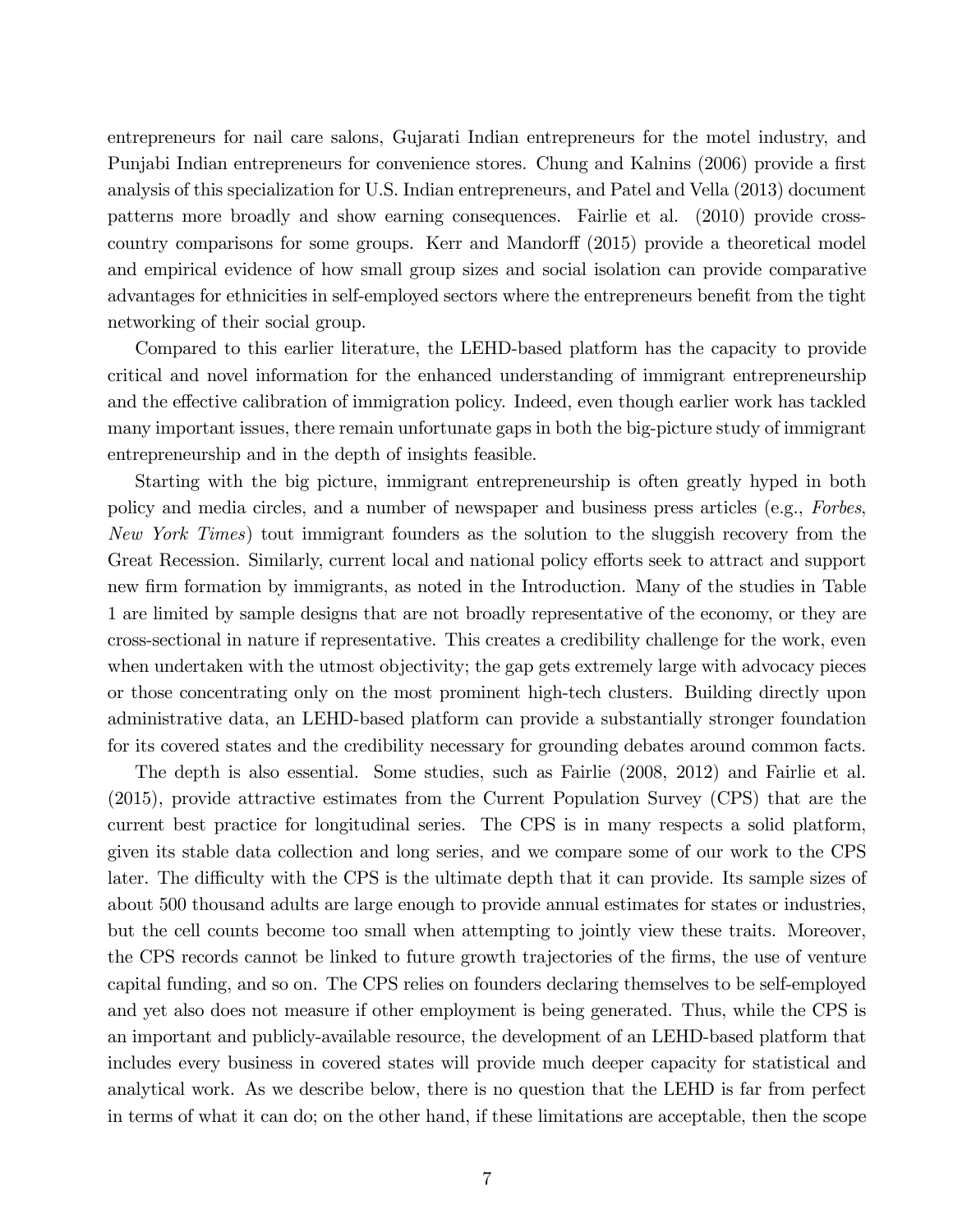of follow-on work becomes extraordinary. This depth is true in terms of potentially publishable statistics of entry rates, and also in terms of more complex academic questions (e.g., how many prior employers do immigrants typically have before starting a firm and how does this prior job history impact entrant performance).

Reading the anecdotal accounts and collected statistics regarding immigrants being very involved in high-growth entrepreneurship, it seems natural from a policy perspective to want to encourage this development. Encouraging immigrant entrepreneurs seems like an essential prong of science policy, and its mandate reaches the highest levels of government. Yet, the earlier research has developed only partial data needed to effectively evaluate these policies or enhance their design. Research based upon case studies or small surveys may identify the trend, but they fail to build the empirical foundation necessary for confidence in the design of proposed legislation and the likely impact of reforms. The data platform introduced here makes significant headway in that respect as it will utilize and combine universal and unique micro-data sets on individuals and firms (LEHD, LBD, and the Decennial Censuses). In short, this provides a unique platform for the study of immigration and entrepreneurship.

# 3 Census Bureau Data and Measurement

#### 3.1 Data Platform

The LEHD is the centerpiece of our platform, in combination with the LBD and a person-level match to the 2000 Decennial Census of Population (Census). These datasets are confidential, housed by the U.S. Census Bureau, and accessible via Research Data Centers. Built from quarterly worker-level Ölings by employers for the administration of state unemployment insurance (UI) benefit programs, the LEHD identifies the employees of each private-sector firm in the United States and their quarterly compensation. It is longitudinally linked at both the firm and employee levels, allowing one to model how firm employment structures adjust over time, how new entrepreneurial firms form, and how individuals transition from wage work into entrepreneurship. This rich data source is currently available for 31 states for research purposes, and it will eventually cover the whole country.

The initial LEHD dates vary by state, and we focus on two samples in this paper. The first is the 11 states that have LEHD records that begin by 1992 or earlier: California, Colorado, Florida, Idaho, Illinois, Louisiana, Maryland, North Carolina, Oregon, Washington, and Wisconsin. Our data extend through 2008, and the newest vintage of the LEHD continues coverage until 2011. Certain analyses are also conducted on a larger set of 28 states present in the LEHD by 2000 as shown in Appendix Table 1 and Figure 1. The larger sample can only be followed over a short time span, but it helps us understand the impact of state-level variation in immigration and entrepreneurship rates for the trends presented in this paper, particularly the inclusion of immigrant-heavy California and Florida among our primary sample.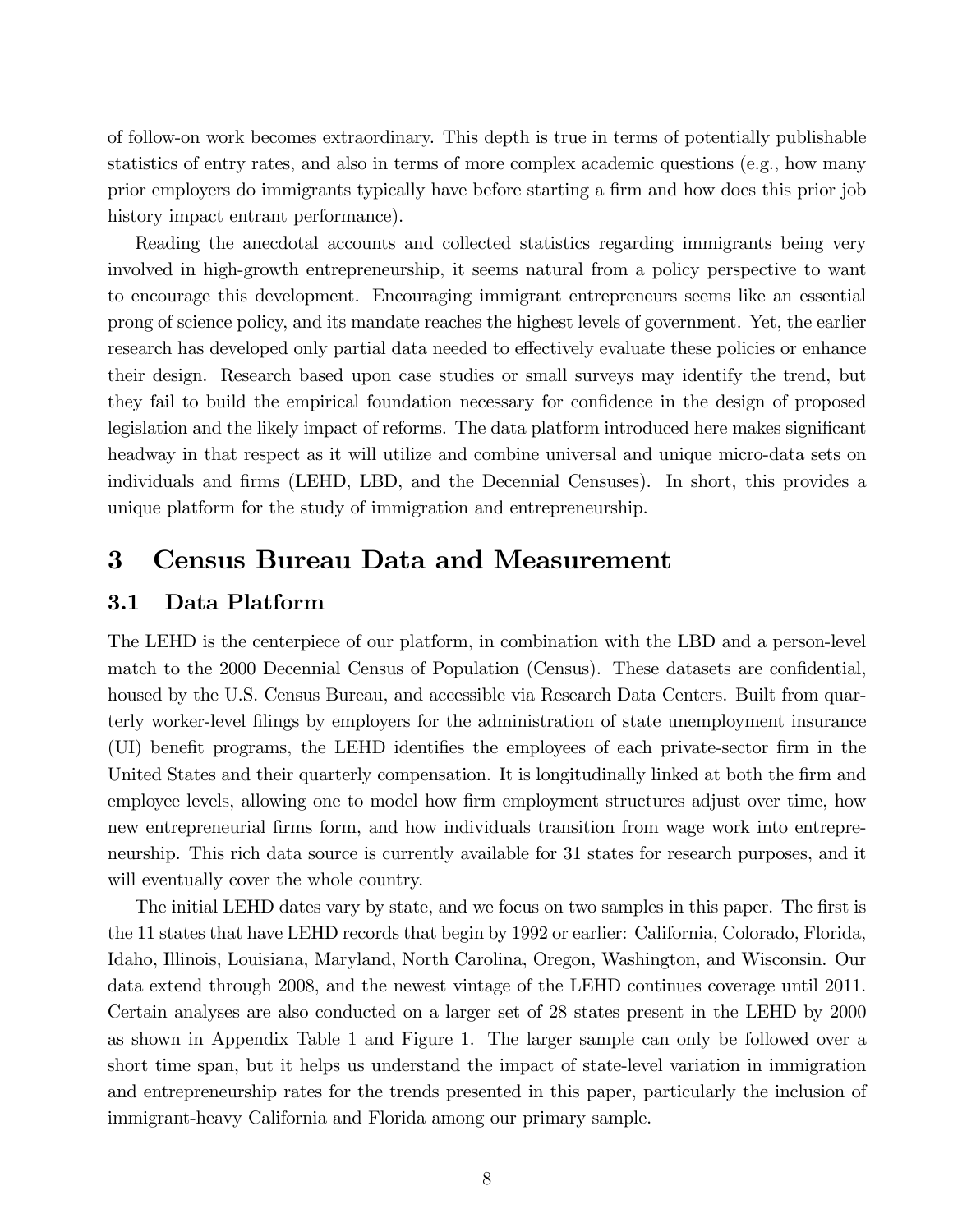The LEHD Individual Characteristics File (ICF) contains basic information about individuals, such as age, gender, race, place of birth, and citizenship status. Through the Employment History Files (EHF), one can also discern earnings and employment histories of each person job-by-job and in aggregate. In addition, unique person identifiers (PIKs) afford matches of the LEHD to the individual-level records contained in the 2000 Census of Populations. PIKs are anonymous identifiers that match one-for-one with Social Security Numbers. The Census longform responses cover 1/6 of the U.S. population, allowing us to link Census responses for roughly 16% of our LEHD workers. From the 2000 Census, we extract individual-level characteristics from the Person File and household and housing-unit characteristics from the Household File. Long-form responses contain very detailed person and household characteristics (e.g., year of entry into the United States, level of education, occupation, marital status, family composition, household income by source, etc.). It is important to recognize that while the LEHD covers employees from the early 1990s through 2008—including new immigrants at the end of the end of the sample period—the 2000 Census match requires individuals to be living in the United States by 2000.

We build a tailored dataset for the analysis of immigrant status and entry into entrepreneurship, first focusing on the dynamics over time. We take several steps to reduce the set of massive data records into a manageable platform that properly represents the phenomenon of interest, and it is important to describe these steps as they have some bearing on our measurements. We begin by retaining for each individual their main job during the year (i.e., the job from which the person obtains the majority of their LEHD earnings). We also only retain persons for whom the average quarterly earnings from the main job are at least \$2,000 per quarter. We further restrict our sample in each year to individuals aged 25 to 50. This age restriction is such that we stay reasonably far away from retirement decisions—and in particular, the formation of small-scale businesses as a form of semi-retirement—and concentrate on entrepreneurial activity in the peak employment years of each person's working life. Moreover, we require individuals be present in the LEHD at least three quarters that span two calendar years.

Immigrants are simply identified as those persons born outside of the United States. This information is available for all LEHD individuals and is based on the Social Security Administration (SSA) Statistical Administrative Records System (i.e., StARS database). Some of these immigrants may have later been naturalized and become citizens, but that information is not utilized in this study. This is partly due to our focus and also due to uncertainty about the updating procedures for this information. By defining immigration status through the ICF files, we can depict immigrant entrepreneurship consistently over the sample period, including new arrivals. We separately consider information from the match with the 2000 Census, which records the year when the immigrant arrived into the United States.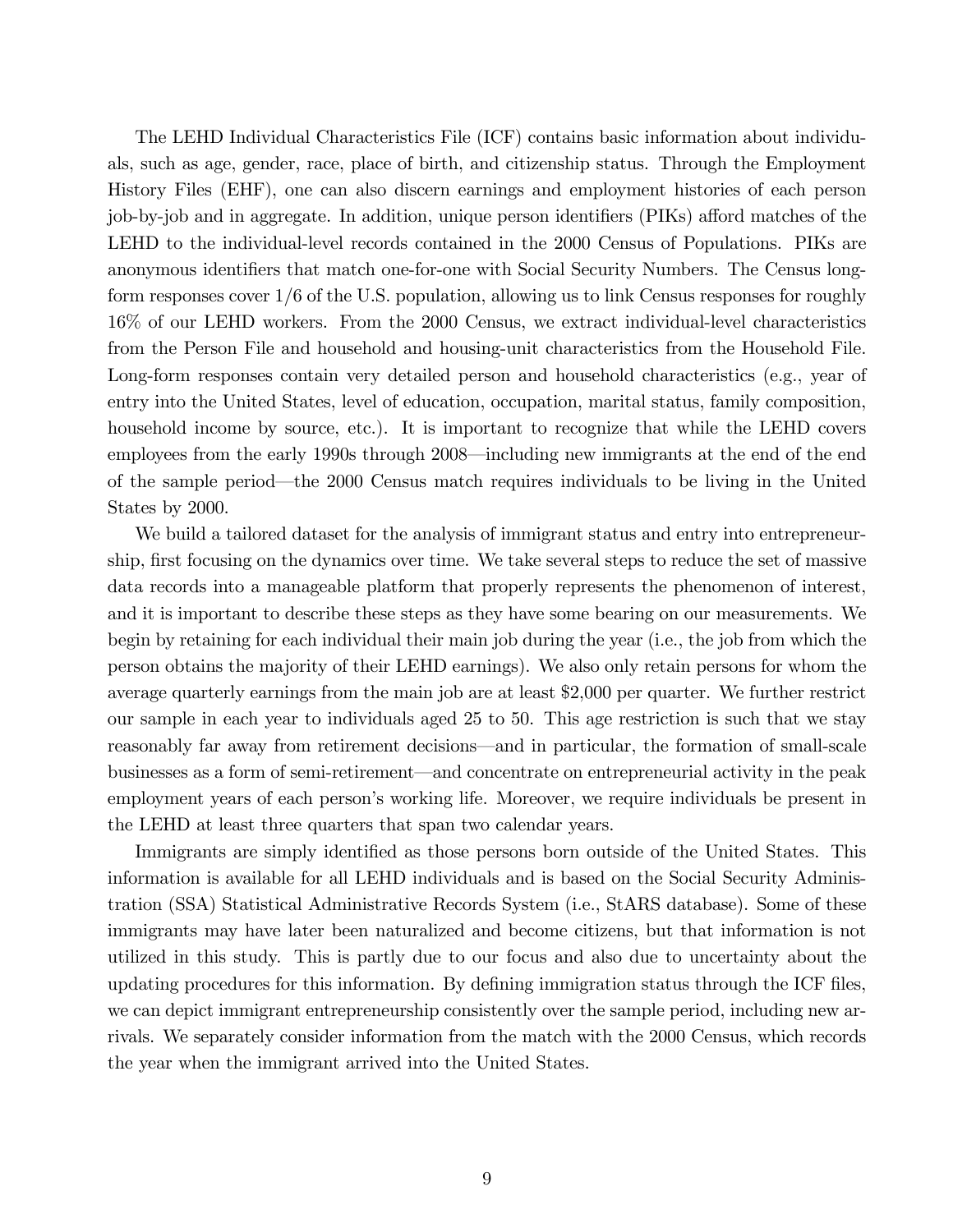#### 3.2 Defining Firm Entry and Entrepreneurs

Our evaluation of entry into entrepreneurship also utilizes the LBD, a business registry that contains annual employment and payroll for all private-sector establishments in the United States since 1976. The LBD and the LEHD use several levels of establishment and firm identifiers: [1] State Employer Identification Numbers (SEIN), [2] federal Employer Identification Numbers (EIN), and [3] the overall company identifier (ALPHA) that the Census Bureau uses to link the establishments of multi-unit companies together. Following Haltiwanger et al. (2013), we identify for each establishment the Örst year during which the Örm that the establishment belongs to was observed to be in operation within the LBD. We also create for each firm the number of employees that the LBD reports were working for this Örm in the initial year.<sup>4</sup> Approaching entrant definition in this way accomplishes several things—it builds off of the national LBD database to avoid issues related to the partial LEHD state coverage, connects SEINs as appropriate into parent firms, and ensures a consistent definition of entry with prior academic work using the Census Bureau data. As two examples, this approach ensures our entrepreneurship definition does not include the formation of a new SEIN by an existing multi-unit firm expanding into an LEHD state, or the development of new SEINs for tax purposes by existing businesses. With respect to the broader literature, our approach focuses on the formation of employer establishments, whereas the commencement of Schedule C self-employment activity is unmeasured and not considered to be entrepreneurship in this sample.<sup>5</sup>

A very important issue, and the weakest link of these data for the study of entrepreneurship, is that the LEHD does not designate the founders or owners of firms. Similarly, compensation data includes bonus pay but not equity ownership of individuals. We use the term "entrepreneur" to describe anyone present in the data who satisfies three criteria:  $[1]$  in an entering single-unit firm per the Haltiwanger et al.  $(2013)$  definition, [2] present in the LEHD in the first year that the new firm entered, and [3] among the top three initial earners in the firm. With respect to the first condition, we require the new firm be a single-unit firm in its start year to ensure that we have complete employment records from the LEHD. By itself, the second condition focuses on the initial employees of the firm and will in many cases include early hires. The third condition then associates entrepreneurship with the top initial earners in the Örm. This will clearly be inaccurate in some cases, and some entrepreneurs deliberately take low salaries or no compensation from their Örms early on to conserve funds. On the other hand, as we describe below, most firms in our sample are small and are likely reasonably well modelled by this approach. We also show results that drop the third condition and thereby provide statistics related to all initial employees in the firm.

Terms like "entrepreneurship" are also vague with respect to the time dimension. For exam-

 $^{4}$ The data structure of the LEHD and LBD allow for establishments within each firm to have different industries and locations. In rare cases where required in this study, we define the main industry and main location of a multi-unit firm through the facility with the largest number of employees.

 $5$ There is scope for further work on this regard using the Integrated LBD that contains non-employer firms.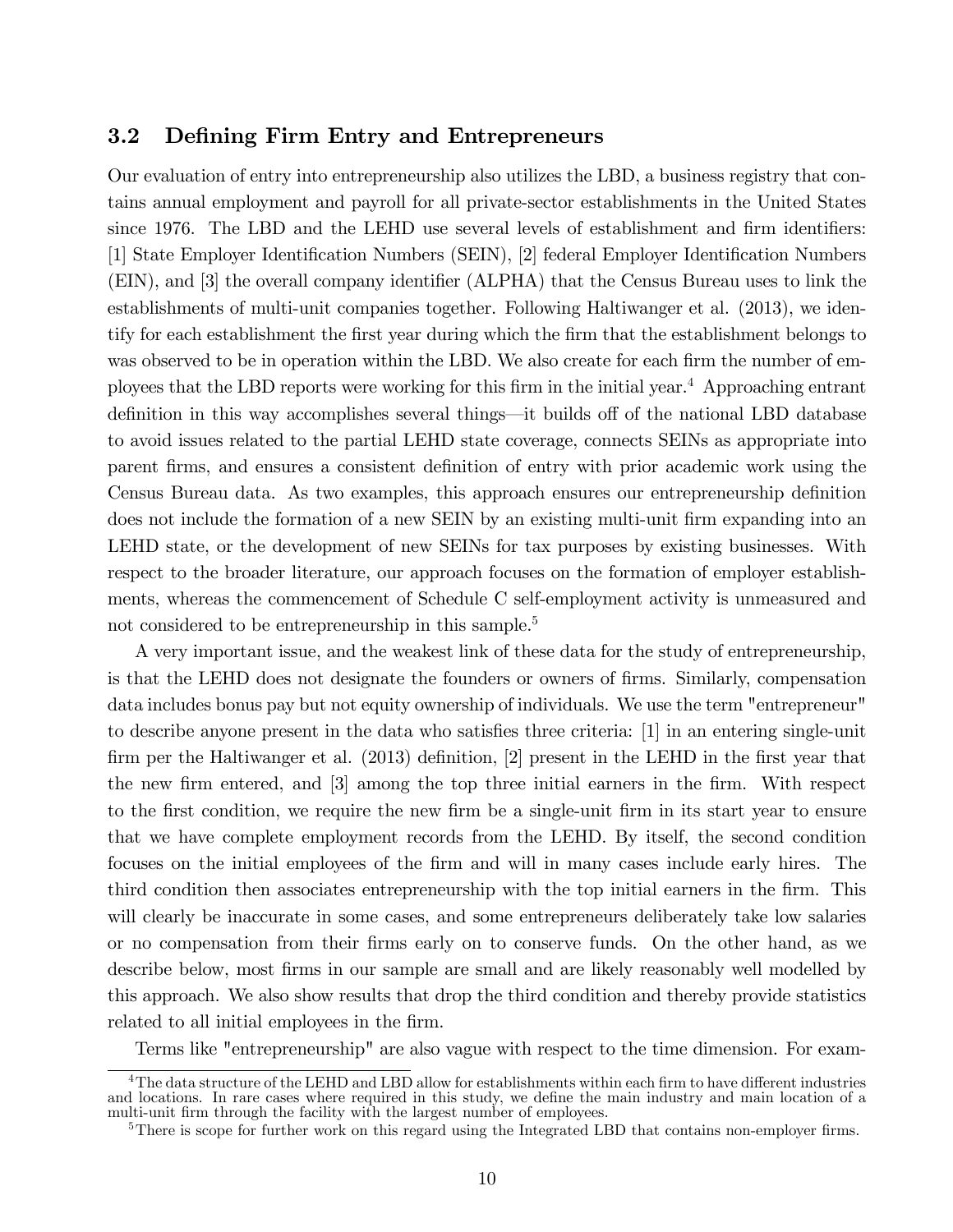ple, a strict application of our three-part definition would declare the founder of a new firm to be a wage worker starting in the second year of a firm's life, yet many still consider Mark Zuckerberg to be an entrepreneur a decade after the founding of Facebook. For most of our trend statistics, we accordingly use a three-year window that declares an individual to be an entrepreneur if their firm was founded in the prior three years. We still require that the individual had been present in the year of founding and a top initial earner, the second and third conditions. In fact, we do not require the individual remain necessarily associated with the firm, simply that the firm and individual persist. We present results that alternatively use a strict one-year definition. Overall, an unfortunate trade-off exists in that longer windows for keeping track of entrepreneurs result in shorter sample durations, due to the greater number of pre-period years that must be devoted to determining the initial values. Said differently, if we wanted to declare individuals to be entrepreneurs if they have founded a business over the prior ten years, the earliest start date for the LEHD-based sample series is 2001, after the 1990s high-tech boom period that is so interesting to study.

#### **3.3** Benchmarks for Definitions

We can use the public-use Survey of Business Owners (SBO) data from 2007 to help benchmark these choices with respect to the top three earners and their limits. The file contains over two million observations on employer and non-employer Örms, and the data contain detailed information about the firm and its owners. We focus on employer firms that mirror the LEHDbased sample built upon UI data, and we drop a small number of firms where the firm does not report whether the first-listed owner is a native or immigrant or no ownership data are present at all. Throughout, we use sample weights to provide population-level statistics.<sup>6</sup>

We first analyze the likelihood that the business represents the owner's primary source of personal income. For the full cross-section of single-owner businesses in 2007, this is true for 81.8% of businesses with an immigrant owner and 81.4% of businesses with a native owner. Similarly, when incorporating businesses with multiple owners, at least one owner reports the business as the primary income source in  $81.9\%$  of firms where an immigrant owner is present, very similar to the 81.3% rate in Örms where no immigrant owner is present. When looking at the most recent entrants (i.e., business founded in 2007), the overall fraction of businesses being the primary income source unsurprisingly declines due to transition issues, but remains at twothirds. It also tilts modestly towards immigrants—across all 2007 entrants,  $70.3\%$  and  $64.7\%$ of immigrant- and native-owned entering businesses constitute the primary ownership source, respectively, and this difference is statistically significant ( $t$ -stat $=4.03$ ). Nonetheless, these gen-

 $6$ Data and descriptions are available at: https://www.census.gov/econ/sbo/pums.html. This is the firstever SBO Public Use Microdata Sample and it allows researchers to create their own tabulations and analyses on entrepreneurial activity, including the relationships between firm characteristics such as sources of capital, number of owners, firm size, and firm age. Going forward, a main data objective is to unite our LEHD platform with the confidential version of the SBO.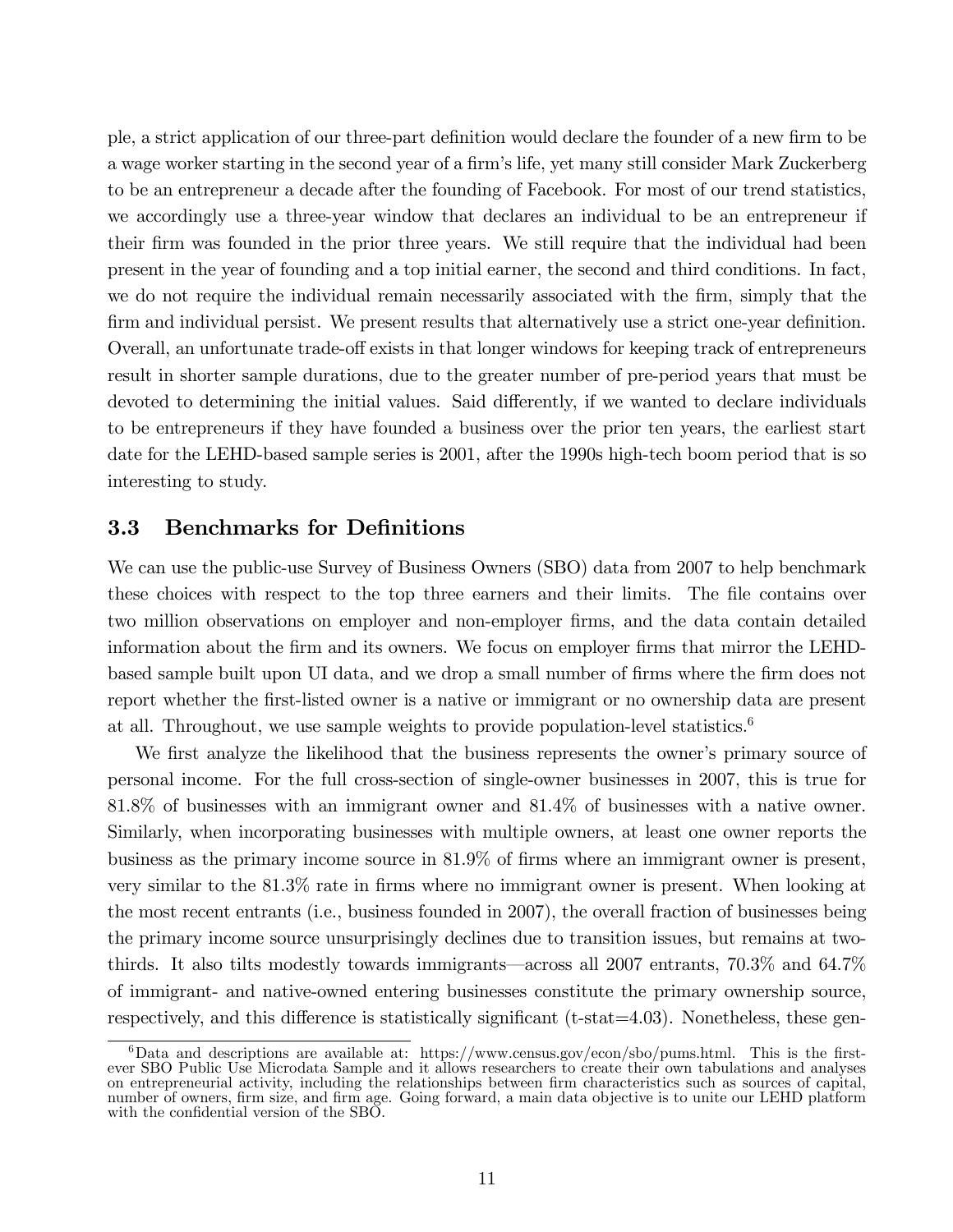eral patterns are supportive of the use of LEHD records for identifying entrepreneurs, compared to an environment where most owners only derived very modest sums from businesses (e.g., businesses set up for tax purposes, hobby entrepreneurship, or to employ household workers).

We next consider calculations that help evaluate our focus on up to three owners. The news is again mostly supportive. Across all SBO firms in 2007, the average number of owners is 1.8, while for the newest 2007 entrants it is 1.7 owners. With our approach in the LEHD data, the average owner number is 2.16. This difference comes mostly from underestimating the share of Örms with a single founder, and in some cases we are including an extra person in some of our assignments. On the other hand, a non-trivial share of SBO businesses report four or more owners compared to our cap at three entrepreneurs. Without more information, we must draw the line at some founder count, and we believe three founders provides the best balance.

This trade-off suggests that we need to examine closely how immigrant owners are distributed over the owner count distribution to see if scope for bias exists. Focusing on the 2007 entrants, we find relatively uniform rates of an immigrant owner being present:  $23.4\%$ ,  $22.4\%$ ,  $27.0\%$ , and  $27.3\%$  for firms with 1, 2, 3, and 4+ owners, respectively. A rising share on this dimension is to be expected, given our focus on any owner being an immigrant, and the differences are very modest. This suggests a rather small scope for issues emerging with counting too few or many owners with our three-person definition. This does not resolve the possibility of confusing employees with owners, to which we return shortly. Among the largest ownership teams for entering firms, we do not find immigrants being substantially different in terms of order listed. For 4+ person teams, the immigrant shares are  $20.3\%$ ,  $14.4\%$ ,  $13.8\%$ , and  $14.2\%$  for the first through fourth positions (max reported) of listed owners. These structures again do not suggest very substantial issues likely to emerge with a three-person focus compared to using two- or four-person cut-offs.<sup>7</sup>

As a final step, the SBO contains some employment information that we can compare against the owner counts. As advanced warning, however, two significant issues exist in the analysis to follow. First, how each firm chooses to count owners towards employment is unclear. Second, the public-use SBO Öles intentionally introduce noise into the employment data to protect the identify of firms. Thus, while we believe the following analysis is quite informative for whether our definition creates a bias for immigrant vs. native businesses, we need to be cautious about the exact figures reported. Our approach is simply to define an indicator variable for cases where we know we would have added an extra employee to our owner/entrepreneur definition because the employment count exceeds the owner count and the owner count was less than three owners; this is not comprehensive for all possible errors in our definition, but it is the most worrisome. Among the 2007 SBO entrants, this condition is met in 39.4% cases. This number seems high to us, but we also don't know really how to evaluate it in light of the noisy data,

<sup>&</sup>lt;sup>7</sup>In our regression sample, our mean immigrant entrepreneur share is  $22.6\%$ , with a  $2005/1995$  growth ratio of 1.31 (Column 2 of Table 3 that is discussed below). We Önd comparable means and very similar growth ratios when examining firms that start with one entrepreneur  $(23.6\%, 1.32)$  or two entrepreneurs  $(21.4\%, 1.29)$ .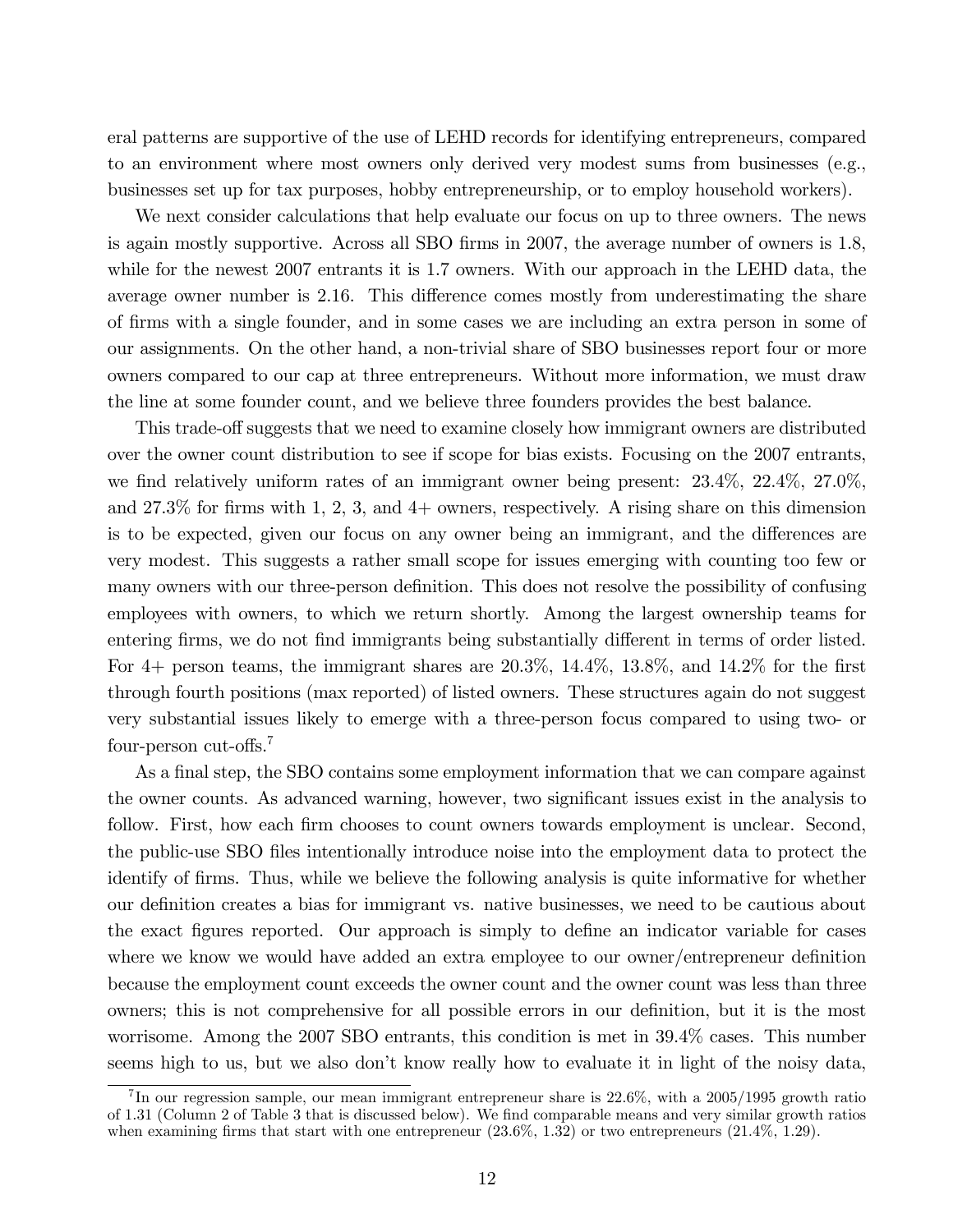etc. What we do take great comfort in, however, is that this fraction is 40.3% for immigrantowned businesses and  $39.1\%$  for native-owned businesses, with the differences not statistically significant (t-stat=0.74). This suggests that we while we may modestly mismeasure levels (e.g., identifying too many entrepreneurs), we are unlikely to have a bias by immigration status in this regard.

Overall, we take comfort in the SBO comparison. Any single rule like our three-person definition will face liabilities, and these tabulations appear to say our calibration is reasonably balanced. We also note one feature that helps isolate our technique from potential biases where we may identify an employee as an entrepreneur. Empirical studies of the hiring patterns by immigrant owners emphasize the strong degree to which they hire from their own ethnic group (e.g., GarcÌa-PÈrez, 2012; Andersson et al., 2012, 2014; Åslund et al., 2014). Thus, our "false positive" for an immigrant-owned business is most likely to be an immigrant, and vice versa for a native-owned business. As an extreme example, our definition would be fully robust to unpaid owners or the inclusion of too many wage earners if the immigrant status of the employees exactly mirrored that of the true owners. This extreme condition does not hold, of course, but the quite high rates of concentration among small employers documented in Andersson et al. (2014) and similar studies are comforting for our design.

A second point of comparison comes from individuals to whom we can link LEHD records to their responses to the 2000 Census. The long-form collects whether or not an individual declares themselves to be primarily self-employed in an incorporated firm, primarily self-employed in an unincorporated firm, an employee in a private-for-profit firm, or other categories. Looking at 2000 for individuals working in an SEIN created since 1995, we find that we label as an entrepreneur  $66\%$  of those declaring themselves to be self-employed in an incorporated firm. By contrast, we only label as an entrepreneur 29% of those declaring themselves to be self-employed in an unincorporated firm. Thus, our definition clearly tilts towards incorporated firms and those oriented towards employment and possibly growth, capturing a large portion of this group. The larger deviation, which is not surprising, is that about two-thirds of the overall set of people we declare to be entrepreneurs are listing themselves as an employee in a private-for-profit firm. Specifically, the composition of our entrepreneurial pool breaks down as  $68\%$  saying they are employed in private-for-profit firms,  $28\%$  self employed, and a small residual in other categories. In many of these new firms, no one is declaring themselves to be self-employed, which is a limitation of this approach to defining entrepreneurship. We thus find it difficult to benchmark this form of the metric compared to the self-employment breakdown.

#### 3.4 Measuring Firm Dynamics

Our analyses consider the survival and growth of new businesses, which we measure exclusively through the LBD. This choice, which was not obvious to us at the start of this project, is important. By measuring outcomes through the LBD, we capture the full employment and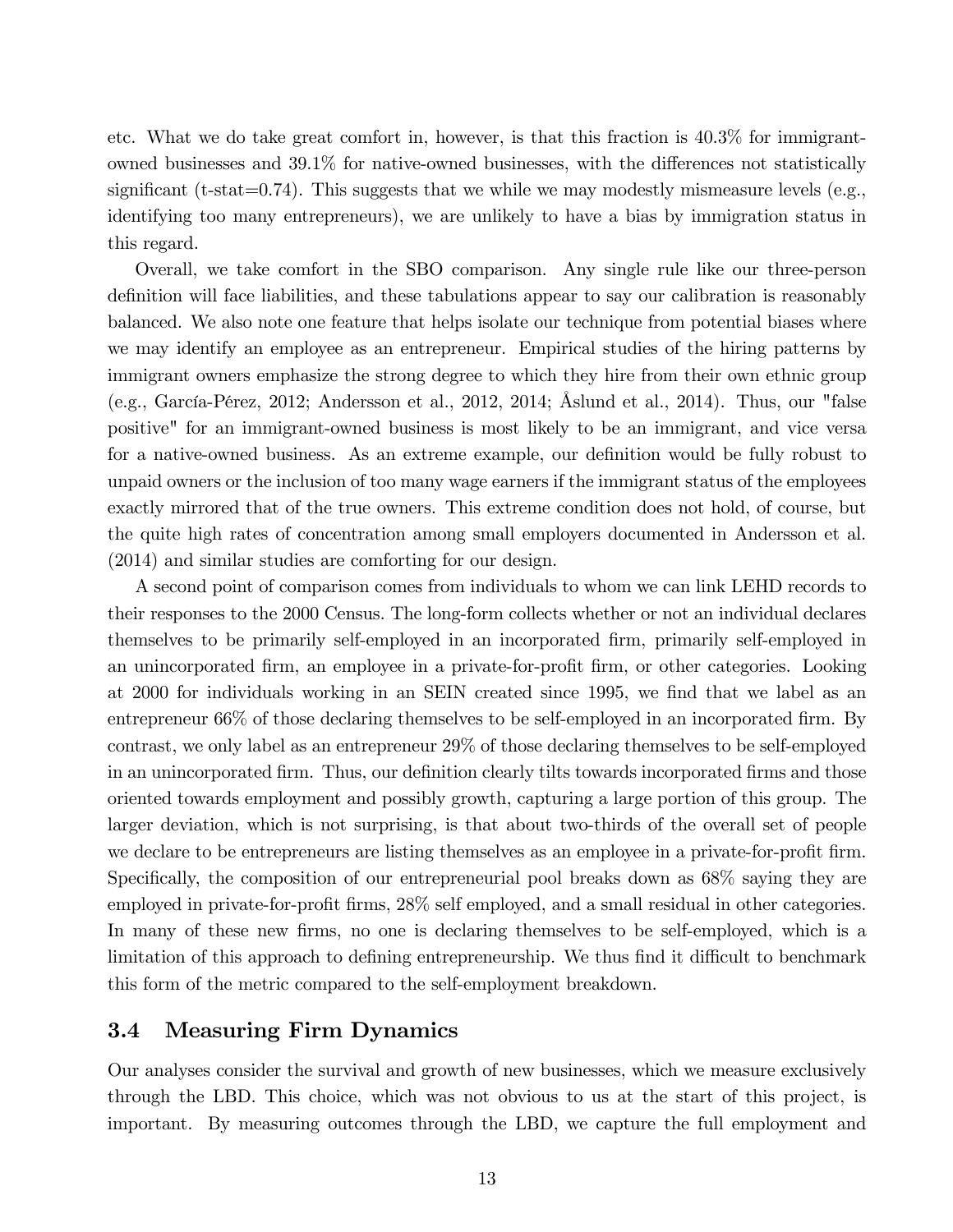payroll growth that the Örm experiences (domestically in the United States). Alternative metrics based upon SEINs alone can miss substantial Örm adjustments that occur within LEHD states when they open up new SEIN codes. Moreover, by definition, LEHD-based definitions of growth are subject to the state coverage limitations of the database. Thus, in combination with the discussion above, our strategy can be summarized as follows—[1] find single-unit firm entrants during 1992-2008 in the LBD that are in a covered LEHD state, [2] collect the initial employment records that are contained in the LEHD to describe the immigrant-native composition of initial employees and founders, and [3] return to the LBD for subsequent growth outcomes. This strategy allows us to retain all entrants and consistently measure growth; fortuitously, it also lets us use the LBD outcome data to 2011 for growth dynamics even though our version of the LEHD ends in 2008. The only potential biases will relate to the specific set of states that we observe and how they compare nationally. On the other hand, this strategy would not necessarily be optimal in cases where one wanted to observe the employment composition of firm growth (e.g., the year-on-year subsequent hiring of immigrant or natives).

Our platform describes immigrant entrepreneurship in general and across sub-populations. We split the sample by low- and high-wage firms using the median quarterly earnings during the year of entry. We also define firms as high-tech if the majority of their employment is in a three-digit SIC code listed as a high-tech industry in Hecker (1999). Separate characterizations are also provided by one-digit SIC codes. Given the specific academic interest and policy focus on VC-backed Örms, we identify entrants that receive VC funding by 2005, as recorded in the Venture Xpert database, using name and geographical-location matching algorithms (Kerr et al., 2014). As we do not have matches beyond this point, we only study VC-backed entrepreneurship rates through 2005. Finally, we provide some tentative notes about whether firms go public by 2005. This information is collected by observing whether the new Örm is later present in the Census Bureau's Compustat Bridge File, which was last updated for the 2005 public firm cohort.

#### 3.5 Additional Discussion

A central goal of this project is the compilation of information and best practices necessary for using the LEHD for studies of immigrant entrepreneurship. To this end, a detailed data appendix provides specific instructions and commentary for researchers regarding the LEHD, with a special focus on the firm-level dimensions and the longitudinal aspect of the LEHD data. This appendix information extends beyond the present study to also document issues noted in the Kerr et al. (2015b) study of large firms. Additional restricted-access materials are available upon request. The appendix also provides thoughts about other datasets that could improve upon the entrepreneurship definitions developed here.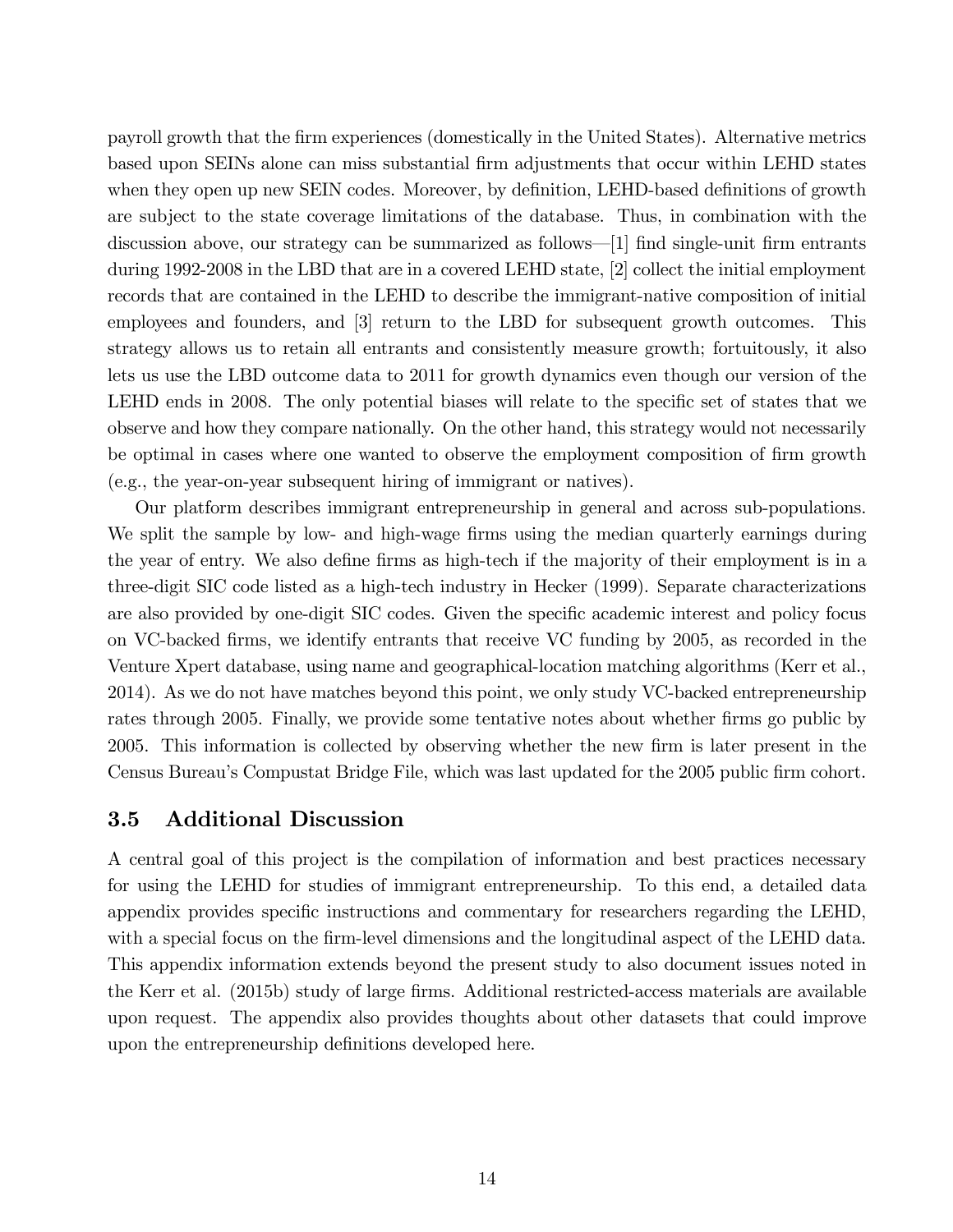## 4 Entrepreneurship Trends

#### 4.1 LEHD Statistics

Table 2a presents our core trends using all LEHD workers and a three-year definition for entrepreneurship. For these initial tabulations that regard all workers, we do not impose the single-unit firm restrictions or similar, keeping a very broad set of data. Column 2 considers immigrant participation rates in new firms relative to the total immigrant workforce in the LEHD. Approximately 6.0% of immigrants in the LEHD are working in new firms born over the prior three years, with some evidence for a decline in the rate over time. Appendix Table 2a provides the observation counts that underlie these estimates, which cover 3.2 and 4.6 million immigrants in 1995 and 2008, respectively. Throughout this paper, observation counts are approximate and rounded per Census Bureau disclosure requirements. This appendix table also shows that immigrants constitute  $19.3\%$  of the LEHD sample during 1995-2008, growing from  $16.4\%$  to  $21.2\%$ , and the native rate of employment in new firms averages  $4.6\%$  (versus 6.0% for immigrants). The native rate is similarly declining after 2005.<sup>8</sup>

Column 3 documents that 2.2% of immigrants are among the top earners in a new business and thus declared to be an entrepreneur by our definition. Parallel to Fairlie and Lofstrom (2014) and in contrast to Column 2, this share grows substantially to 2005, before declining some. Features of the data initialization process for identifying entrepreneurship are more difficult for 1995 and 1996 for some states, and we are required to use some minor extrapolation for these initial years for Column 3 in Tables 2a and 2b. These initialization challenges impact entrepreneurial rate calculations mostly, with upcoming share-based calculations in Columns 4-10 being substantially less sensitive and unadjusted. Similarly, we report the trend statistics through 2008, but we hesitate to make too much of the declines observed after 2005. Through 2005, the entry rates are overall stable, and we believe some, if not all, of the decline after 2005 can be traced to declines in match rates of new firms in the Business Registry Bridge between the LEHD and LBD. That said, to the extent that the trends are real, they would match the broad secular decline in employment in young U.S. Örms documented by Decker et al. (2014). Most of our focus is on the share of entrepreneurs who are immigrants, which is not materially influenced by these issues.

Columns 4-10 consider immigrant shares of activities relative to natives. Columns 4 and 5 repeat the previous two analyses on a relative basis. We estimate immigrants account for about 24% of entrepreneurs and the new employees of Örms in our sample. The immigrant share of new entrepreneurs rises dramatically in our sample from 16.7% in 1995 to 27.1% in 2008, while the trend for immigrant shares of initial employees is more modest. Figure 2 graphs these trends. In

<sup>8</sup>While the 11 states are present in the LEHD by 1992, the statistics begin in 1995 to allow full initiation of all of our data and definitions. For example, while we can identify from the LBD the full set of young firms in 1992 (i.e., those born in 1989-1992), we do not know the immigration status of all of their top earners in the first year of the firm's life.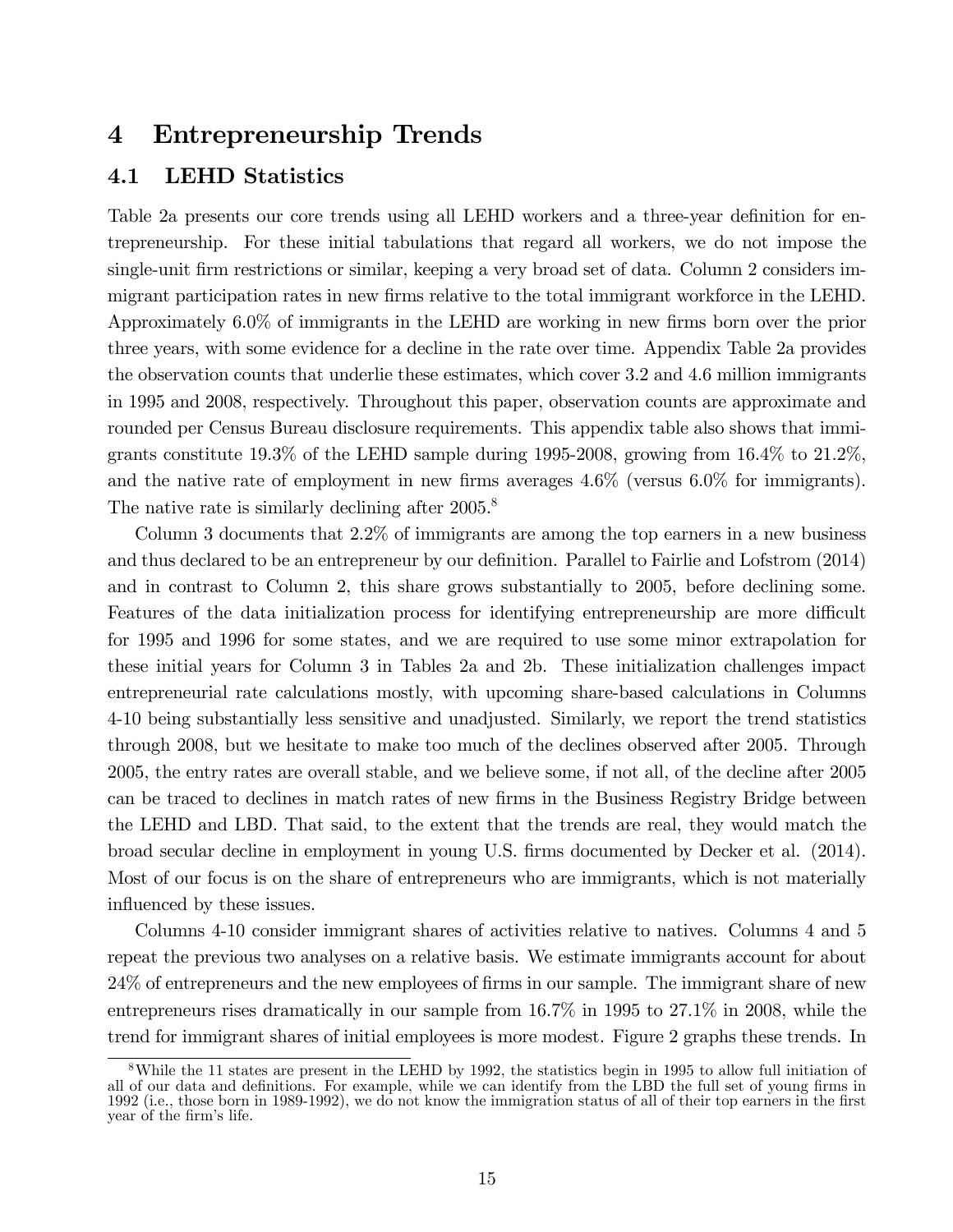Column 6, we isolate the top quartile of the initial earnings distribution of start-ups (measured as quarterly averages). Immigrants tend to create Örms with lower initial earnings, and the upward trend in immigrant shares for this top quartile is a bit weaker. Some of this pattern resurfaces below when looking at payroll growth regressions.

A number of studies report the share of firms with at least one immigrant founder. This often appears motivated by a desire to have the highest share possible for advocacy pieces, but it may also stem from a genuine desire to capture the number of businesses touched in some way by immigrant entrepreneurship. By contrast, our baseline estimates are implicitly allowing fraction immigrant entrepreneurship in firms with several starting employees and weighting larger initial teams more (up to three employees). Columns 7 and 8 show that about 35% of entering SEINs or LBD firms have an initial immigrant employee, with Column 7 also implicitly showing that our LEHD-LBD match is not introducing a bias. Columns 9 and 10 show patterns defined over larger LBD samples. While the results vary somewhat depending on these definitions used, the main message from Table 2a is that the overall time-series pattern of our findings remains largely unchanged—immigrants are accounting for roughly a quarter of entrepreneurs and their share is increasing with time.

Appendix Table 2a provides complementary statistics for the 28 states present in the LEHD by 2000. The wider state panel allows us to assess the potential impact of focusing on just 11 states, including two of the nation's most immigrant-heavy states, California and Florida. Considering the overlapping 2002-2008 period, our longer panel has an average immigrant worker share of 20.6% compared to 17.3% in the wider sample; likewise the immigrant share of entrepreneurship is 25.4% versus 21.6%. Thus, our "levels" statistics are on the order of 3% higher. On the other hand, rates of immigrant and native entry are extremely close (5.9% vs. 5.8%, 4.5% vs. 4.4%), and all of the 2002-2008 trends are very close to each or even stronger in the wider sample. We thus conclude that our longer state sample may overstate national levels slightly but are otherwise quite representative. This is due in part to the larger average state sizes in the longer panel (despite the addition of Texas in the larger set of 28 states), with the 11 baseline states constituting 57% of the employment in the 28 states during 2002-2008.

Appendix Table 2b shows that the results are robust to defining new firm employment through the first year of business entry only. This narrower definition essentially cuts the rate of firm entry by two-thirds. The one-year employment rate in new firms for immigrants is now  $2.0\%$ , compared to  $1.5\%$  for natives, a sizeable differential remaining. The immigrant share of employment in new firms grows from 17.6% in 1992 to 24.9% in 2008, parallel to our baseline results in Table 2a.

Appendix Tables 3a and 3b report results for one-digit industries. Rates of immigrant entry are highest in mining & construction (SIC1), wholesale & retail trade (SIC5), and services (SIC7). Splitting industries at the three-digit level, entry rates tend to be higher for low-tech sectors, but this pattern is inverted around 2000 during the high-tech boom. A similar pattern is evident for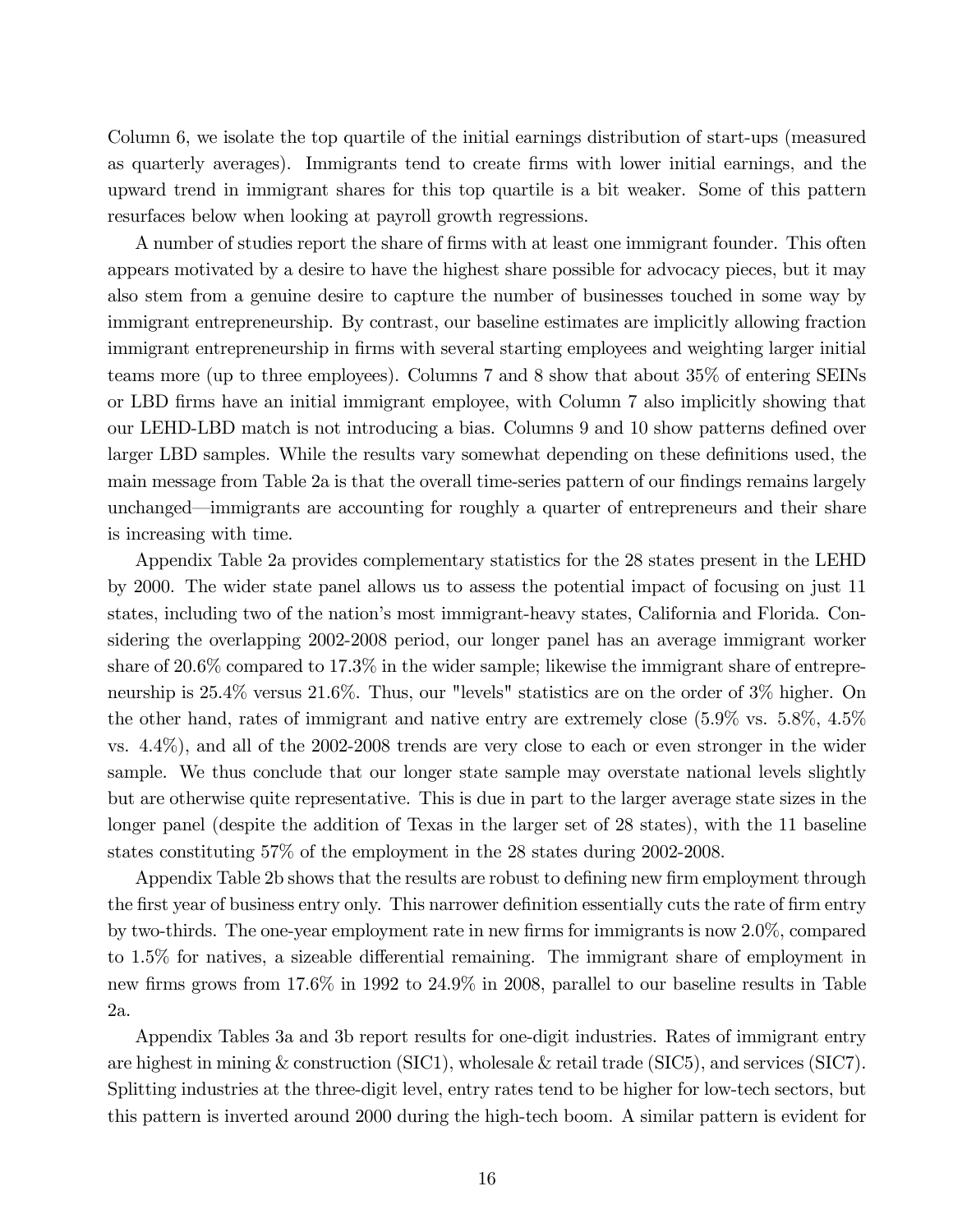VC-backed entry. Some of these patterns reflect inherent differences in entry rates across sectors and over time, common to immigrants and natives. In terms of share of initial employment, immigrants have higher relative representation in manufacturing (SIC2-3), wholesale & retail trade (SIC5), and services (SIC7).

Table 2b repeats Table 2a for the part of our sample of firms that are backed by VC investors. About 0.11% of immigrants are starting top earners in VC-backed firms during 1995-2005. This share is naturally substantially less than the 2.2% in Table 2a due to the relatively small number of ventures receiving VC investment. Reáecting the VC bubble that peaked in 2000, this rate is hump-shaped over time with a peak in 2000. Immigrants constitute about 28% of VC-backed founders, with this fraction increasing over time. The substantial majority of entering VC-backed firms have at least one initial immigrant employee, with the more-similar results regarding overall fractions of founders coming from the fact that VC-backed firms tend to have larger counts of initial employees and larger founding teams. On the whole, immigrant entrepreneurship is somewhat stronger for VC-backed firms than generally, with  $30\%$  of the former being immigrants compared to 27% overall in 2005.

Our data platform allows us to compare initial immigrant and native employees by [1] their LEHD characteristics for the full sample and [2] the Census long-form responses for the matched sample. Appendix Tables 4 and 5 provide these results that we quickly summarize here. On average, immigrant employees in new firms tend to be slightly older and more likely to be male, with lower average LEHD quarterly earnings before, during, and after the founding of the firm. By contrast, the average quarterly earnings for immigrants before, during, and after the founding of VC-backed Örms tends to be higher than their native peers. Looking at respondents matched to the 2000 Census, immigrants employed in young firms are more likely to be older, male, married, and have more children. While less likely to own a home, immigrants are more likely to own a higher-priced home and rent more-expensive properties. This is partially connected to immigrants being more likely to live in high-priced gateway cities. The average year of arrival for our 2000 cross-section is 1984, so that the average tenure in the United States in 2000 is 16 years. These statistics are reasonable and comforting for our match, although we focus most of our analytical attention elsewhere. We return later to the year of arrival when considering differences between adult arrivals and those migrating as children.

Fairlie (2013) documents from the 2007 SBO that immigrant-owned businesses represent 13.2% of all businesses in the United States, with \$434,000 in average annual sales (compared to non-immigrant-owned Örm sales of \$609,000). Only 28% of immigrant-owned businesses in the SBO hire outside employees, while the share is even smaller (26%) among the non-immigrantowned businesses. For those that do hire employees, the average number of employees is 8 in the immigrant-owned businesses and 12 in the native-owned businesses. Among our sample, the average initial employment for firms founded by immigrants exclusively is 4.4 workers, compared to 7.0 workers for Örms launched exclusively by natives. When both types of founders are present,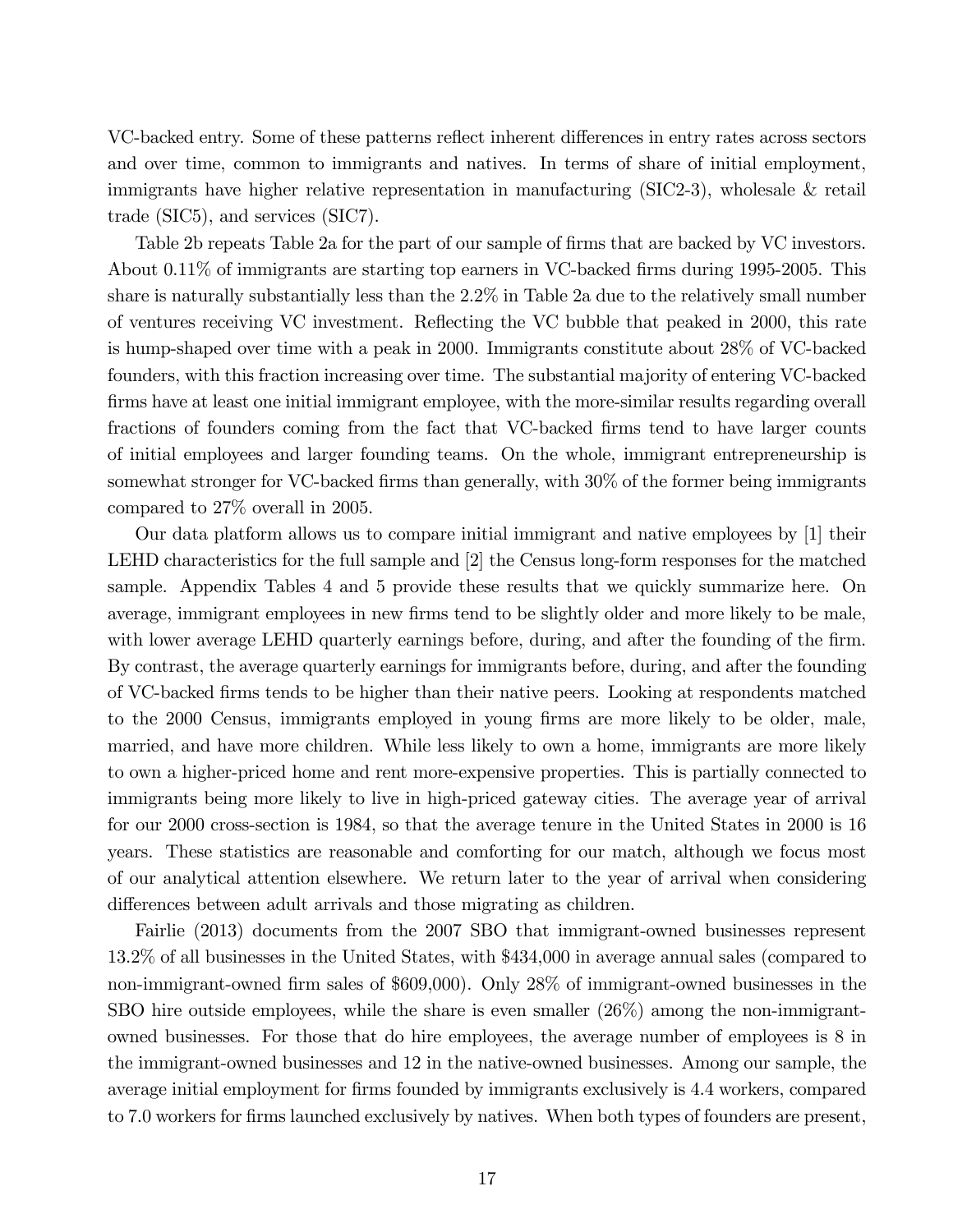the average is 16.9 workers. Thus, in general, our data appears to match the broad levels and patterns of the employer firms in the SBO sample, as well as differences in the typical sizes between immigrants and natives. Our overall numbers are naturally lower given the focus on the initial year of the firm (versus a cross-section of employment patterns in existing firms).

#### 4.2 CPS Comparison

To check our LEHD-based approach against publicly available survey data, we derive entrepreneurship trends using the Current Population Survey (CPS) Merged Outgoing Rotation Group  $(MORG)$  data from the NBER.<sup>9</sup> The data include details about the respondent's place of birth starting in 1994, and also reports the class of worker where one of the categories is "self-employed in an incorporated business". We prepare a CPS sample that matches the traits of our LEHD work, starting with individuals aged 25 to 50 who live in one of our core 11 states and work in the private sector. We further limit the data to those persons who are in the labor force and have a known level of education and potential labor market experience of at least one year. To stay consistent with the LEHD, we include as immigrants all those who are born outside of the United States.

Figure 3a first compares the immigrant workforce shares evident in the two data sources. The levels are very comparable, and the trends quite similar, with the CPS trend being modestly sharper. Figure 3b next compares the immigrant share of the entrepreneurial groups. The CPS trend includes as new entrepreneurs those who are newly self-employed in an incorporated business. The levels are more different here, with the LEHD being consistently at least  $3\%$ -4% higher. Perhaps more important, while both are upwardly sloping, the timings are different. The LEHD shows stronger growth during the 1990s, while the CPS picks up more in mid to late 2000s. We do not have a strong hypothesis regarding the source of these differences, although some of it may connect to the CPS redesign in 2002-2003. Unreported tabulations include unincorporated self-employed workers into the CPS entrepreneurial definitions, finding that the resulting trend sits in-between the two series shown in Figure 3b, with the augmented CPS series retaining its trend differences from the LEHD.

Figure 3c finally compares various metrics regarding rates of entrepreneurship for immigrants. Relative to the immigrant entrepreneurial shares shown in Figure 3b, entrepreneurial rate calculations are substantially more sensitive to definitional decisions that can have large impact on their levels (regardless of data source). From the CPS, we provide at the top of Figure 3c a measure of the incorporated self-employment rate for immigrants in the sample. This includes self-employed owners who have held their business for many years, and thus provides a higher estimate of about 3.5% for the years; this share would exceed 10% if including unincorporated self-employment. At the bottom of Figure 3c is the Kauffman Foundation Index that is derived

<sup>&</sup>lt;sup>9</sup>Data available at: http://www.nber.org/data/morg.html. We thank Ethan Lewis for his guidance on this work.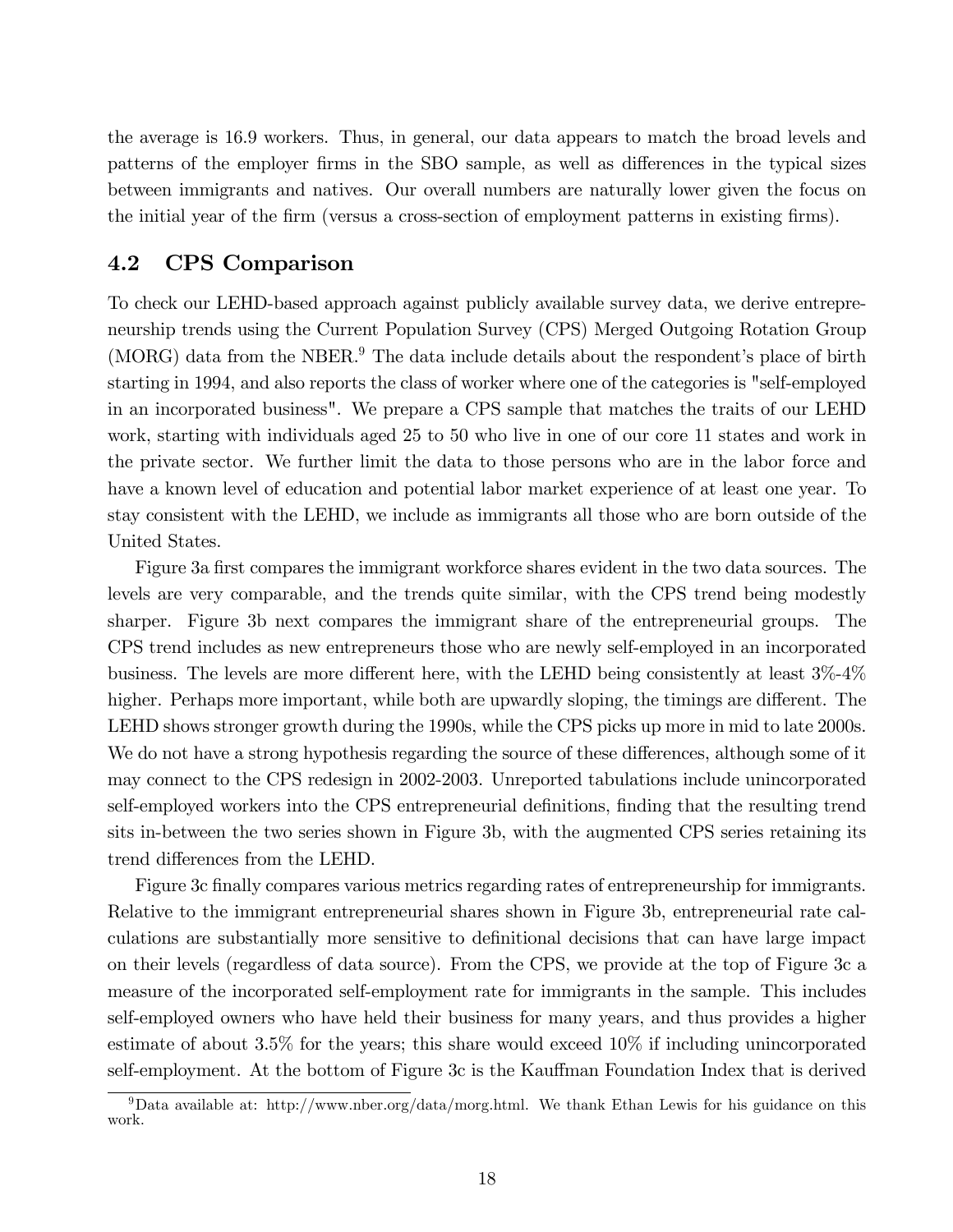from the CPS through entry into self-employment (Fairlie et al., 2015); due to its focus on entrepreneurial transitions, the rate is much smaller at about 0.4%. For the LEHD, we show our core measure, where we use a three-year window for counting entrepreneurs, and the one-year version that is most comparable to the Kauffman Foundation Index. It is clear that our metrics fall in between the extremes of CPS-based approaches. We tend to see comparable stability, and both data sources speak to a growing rate for immigrants compared to natives in terms of entrepreneurial transitions (which is mostly implied by Figure  $3b$ ).<sup>10</sup>

## 5 Analysis of Firm Survival and Growth

We next consider differences in the performance of firms founded by immigrants versus natives. Table 3 first provides descriptive statistics for the sample of firms used for analytical work comparable to Tables 2a and 2b. The analytical sample includes firms founded 1992-2005 in a Primary Metropolitan Statistical Area (PMSA) within a state present in the LEHD since 1992. Relative to Tables 2a and 2b, several data preparation steps are undertaken to exclude entrants that are multi-unit LBD entering firms and entrants lacking complete information for the considered LBD and LEHD metrics (e.g., reported payroll). The metrics focus on the immigrantnative composition of the top three initial earners. The sample ends with 2005 entrants to allow observation of LBD outcomes until 2011 and to circumvent any issues with the LEHD-LBD match (Business Registry Bridge) in later years.

Table 4a shows a basic tabulation of the data over a three-year growth horizon. We include in this analysis all entering cohorts of firms during the 1992-2005 period, with outcomes measured after three years for each entrant (e.g., 2004 employment for a 2001 entrant). In Panel A, each row represents a separate starting size category in terms of employment. We then tabulate the share of entrants for each starting size category that grow to the level indicated by column headers by the third year, with rows summing to 100%. Thus, Column 2 shows that over onethird of firms close across this time span, while Column 7 shows that very few firms reach or exceed 100 employees, especially when starting from the smallest size category. The cells in bold represent the least moment from initial employment levels, which is the most likely outcome other than business closure.<sup>11</sup>

Panel B provides for each cell the average initial immigrant entrepreneurship share for the firms in that group. Entrepreneur definitions use the top three initial earners, independent of whether these individuals remain top earners in the firm across the three years. The Total rows

 $10$ The one-year rolling definition of entrepreneurship in the LEHD provides an entry rate that is about twothirds of the three-year basis in Figure 3c. This limited gap is due to the high rate of business failure in the first three years of operation. By contrast, employment in new ventures shows a greater difference, as described above for Appendix Table 2b. This is because employment counts capture the growth and scaling of surviving ventures through their first three years, in addition to business failure effects. As our identification of entrepreneurs is fixed from the first year of each venture and with a maximum of three founders, this latter effect is not present and the differences based upon windows is smaller in Figure 3c.

<sup>&</sup>lt;sup>11</sup>The majority of closed businesses are failed companies, but closures also include acquired companies should the LBD identifiers change, some of which may be quite successful outcomes.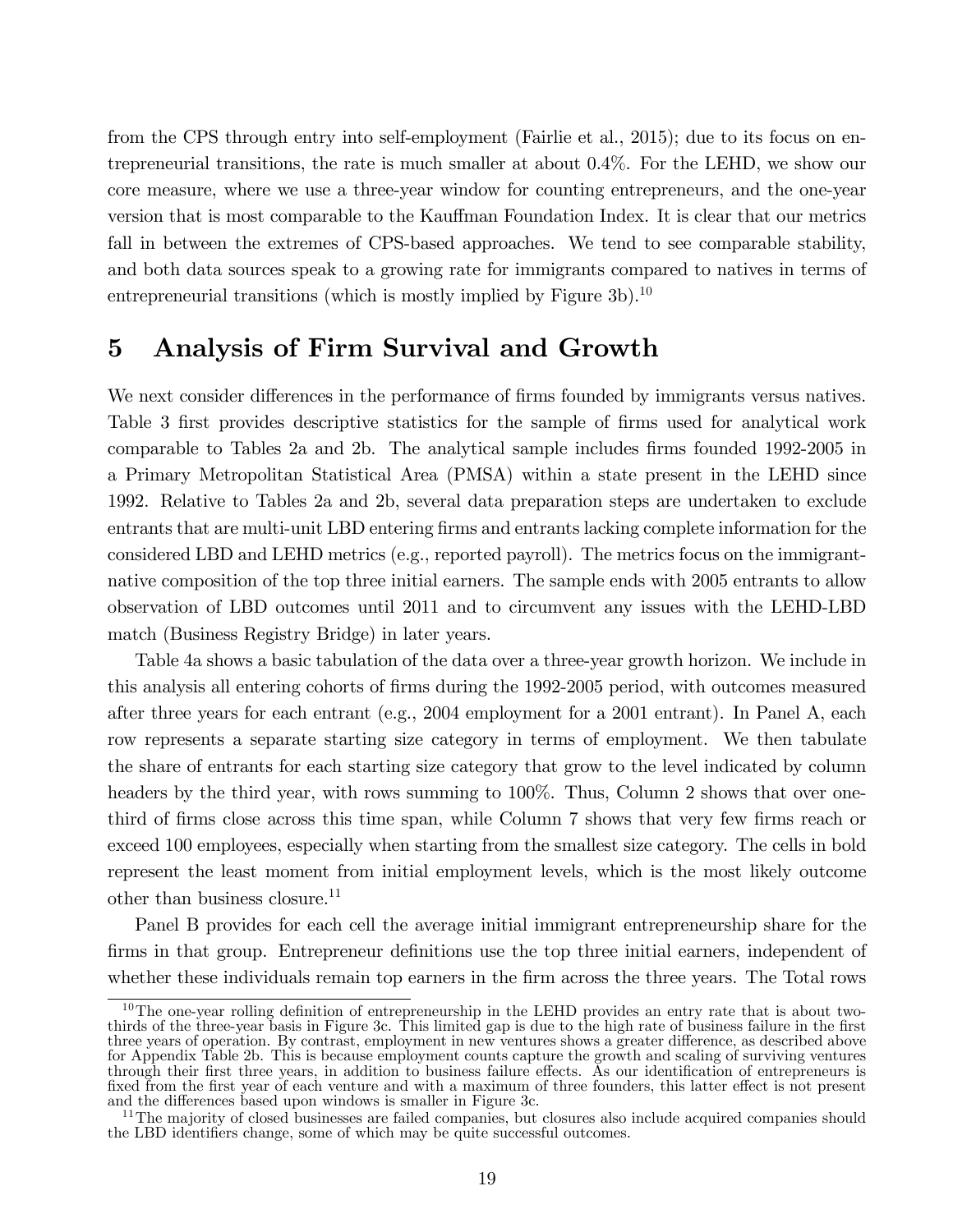and columns provide the weighted average immigrant entrepreneurship rates for their groups. The shares in Column 8 decline across starting levels reflective of the lower sample average initial employment for immigrant-started businesses noted above. Panel C similarly provides the average initial immigrant employment share for grouped firms independent of initial earnings.

The intriguing initial pattern in the data points to a greater volatility of immigrant entrepreneur outcomes. The immigrant shares are frequently lowest among the bolded cells that represent static employment levels. In all cases, immigrants are more represented among closed firms in Column 2 compared to the bolded cells. Moreover, among the firms that begin with 5-9 or 10+ employees, immigrant shares are lowest in the bolded cells compared to any other movement. In the smallest category, which Panel A shows is the most stagnant of the initial size categories, immigrant shares among those firms remaining at 1-4 employees closely mirrors the overall share. Table 4b similarly considers a six-year growth horizon for cohorts, which uses the LBD data up to 2011 for our 2005 entrants. Over half of entrants fail by year six, which reflects typical start-up life expectancies. The patterns are mostly repeated here, especially in Panel C. In Panel B, there is less evidence of upside growth outcomes.

While intriguing, these tabulations do not account for general differences in when immigrant versus native Örms are founded or their other measurable attributes. To address these issues Table 5a considers regressions of the three-year outcomes that take the form,

$$
Y_{f,t+3} = \eta_t + \beta \text{ImmigrantEntropy} \text{Share}_{f,t} + \gamma X_{f,t} + \epsilon_{f,t},
$$

where f and t index firms and entering cohorts. We include a vector of cohort fixed effects  $\eta_t$ and control for the initial attributes of the firms  $(X_{f,t})$  in terms of their starting log employment and log payroll. Regressions are unweighted and report robust standard errors. Panel A presents the summary statistics for outcome variables. Panel B provides the baseline regression, with the last row giving the relative effect of increasing the immigrant entrepreneur share from zero to one compared to the sample mean.

Column 1 considers firm survival until the third year. On average,  $64\%$  of firms survive this long, with immigrant-founded firms being  $0.3\%$  less likely to survive compared to similar firms with only native founders. Columns 2-7 consider traits of firms conditional on surviving to their third year. We first look at employment growth, measuring changes relative to the firm's average in two periods following Davis et al. (1996):  $[Y_{f,t+3} - Y_{f,t}]/[(Y_{f,t+3} + Y_{f,t})/2].$ This measure is bounded by [-2, 2], prevents outliers, and symmetrically treats positive and negative shifts. Conditional on survival, firms founded by immigrants show greater growth. Columns 3 and 4, by contrast, show no difference in terms of growth of payroll or establishment counts. The lower payroll growth may indicate lower wage growth, additional jobs being lower wage, or that partial employment is in greater use. Column 5 alternatively models employment growth through indicator variables for the firm achieving more workers than its initial level, while Columns 6 and 7 are similarly defined for the firm reaching 100 workers or being among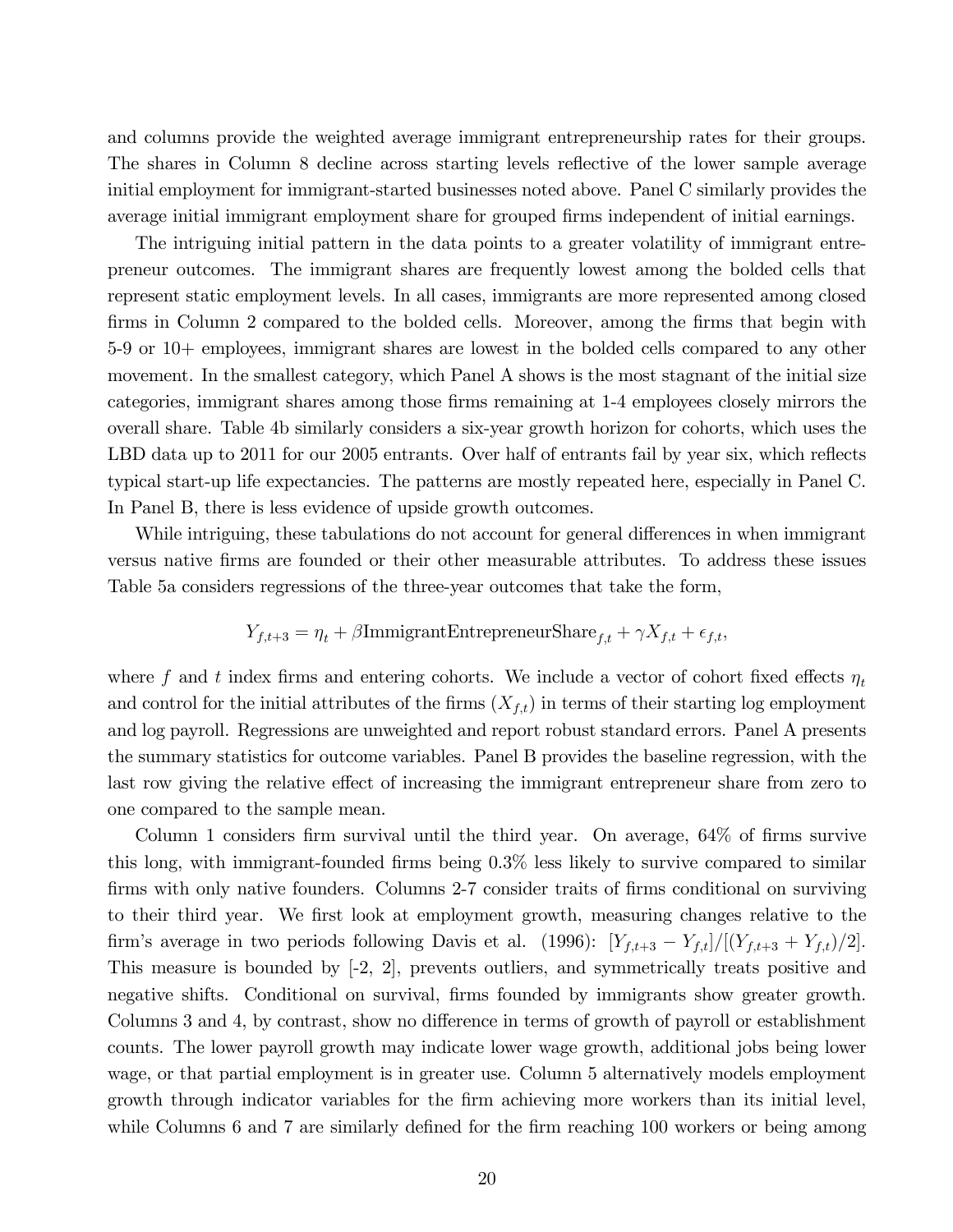the top  $10\%$  of firms in terms of employment in its specific industry. These approaches confirm the employment growth observed in Column 2. The final regression shows immigrant-started firms are much more likely to receive VC financing.

Panel C takes a more-stringent approach that controls for cohort-PMSA-industry fixed effects, with industry being defined at the two-digit level of the SIC classification. This approach removes any differences between immigrants and natives to found firms in certain cities or sectors, which can be important for outcomes, and instead compares immigrant outcomes to natives within these narrow cells. We do not view either approach as an inherently better way to describe the data, as differences in the choices of locations and industries are as relevant as differences in within-cell outcomes (e.g., due to different management practices). In some cases, this choice has material impacts, while in other cases the results are robust across the variation employed in the estimates.<sup>12</sup>

In Panel C, we see that immigrant entrepreneurs are more likely to survive for three years compared to their closest native peers. The baseline employment growth is substantially diminished in Column 2 compared to Panel A, while some of the binary employment growth outcomes in Columns 5-7 retain more strength. The most robust outcome is achieving the top decile of industry employment, which already has a degree of industry-level benchmarking built into it. Payroll growth is now significantly less than native peers, while establishment count growth is again flat.

Table 5b repeats Table 5a for the six-year outcomes. The relationships in Panel B are quite comparable to the three-year outcomes, with payroll and establishment count growth now more evident. Payroll growth is again noticeably smaller than employment growth. In general, there is greater statistical precision for the results with six-year outcomes, and the relative magnitudes are larger in size compared to the U.S. average outcomes than earlier. The introduction of cohort-PMSA-industry fixed effects in Panel C of Table 5b has a similar effect to what it did for the three-year outcomes. Appendix Tables 6a and 6b repeat these outcomes using simply the initial immigrant employee share as the explanatory variable, Önding comparable results. Perhaps the key difference is that the employment growth outcomes are now more robust to the inclusion of the cohort-PMSA-industry fixed effects.

On the whole, the data paint some interesting differences, albeit tentative and non-causal, between firms founded by immigrants versus natives. When incorporating industry and city choice into the variation, immigrant founders have a greater volatility that somewhat mimics the up-or-out dynamics of young firm growth described in Haltiwanger et al. (2013). They fail more frequently, but generate greater employment growth if they manage to stay in business. Over a six-year horizon they become more associated with higher payroll and establishment counts, but

 $12$ Our analysis uses the geocoding for the initial PMSA for the business. In a separate context, Kerr et al. (2015) describe the geographic information in much greater detail for the LEHD and the LEHD-Decennial match. There is capacity within the LEHD to observe movements over cities for all individuals; for those matched to the Decennial Census, there is further power to look very closely at the locations of residence versus business. These dimensions would be very interesting to consider in the immigrant context.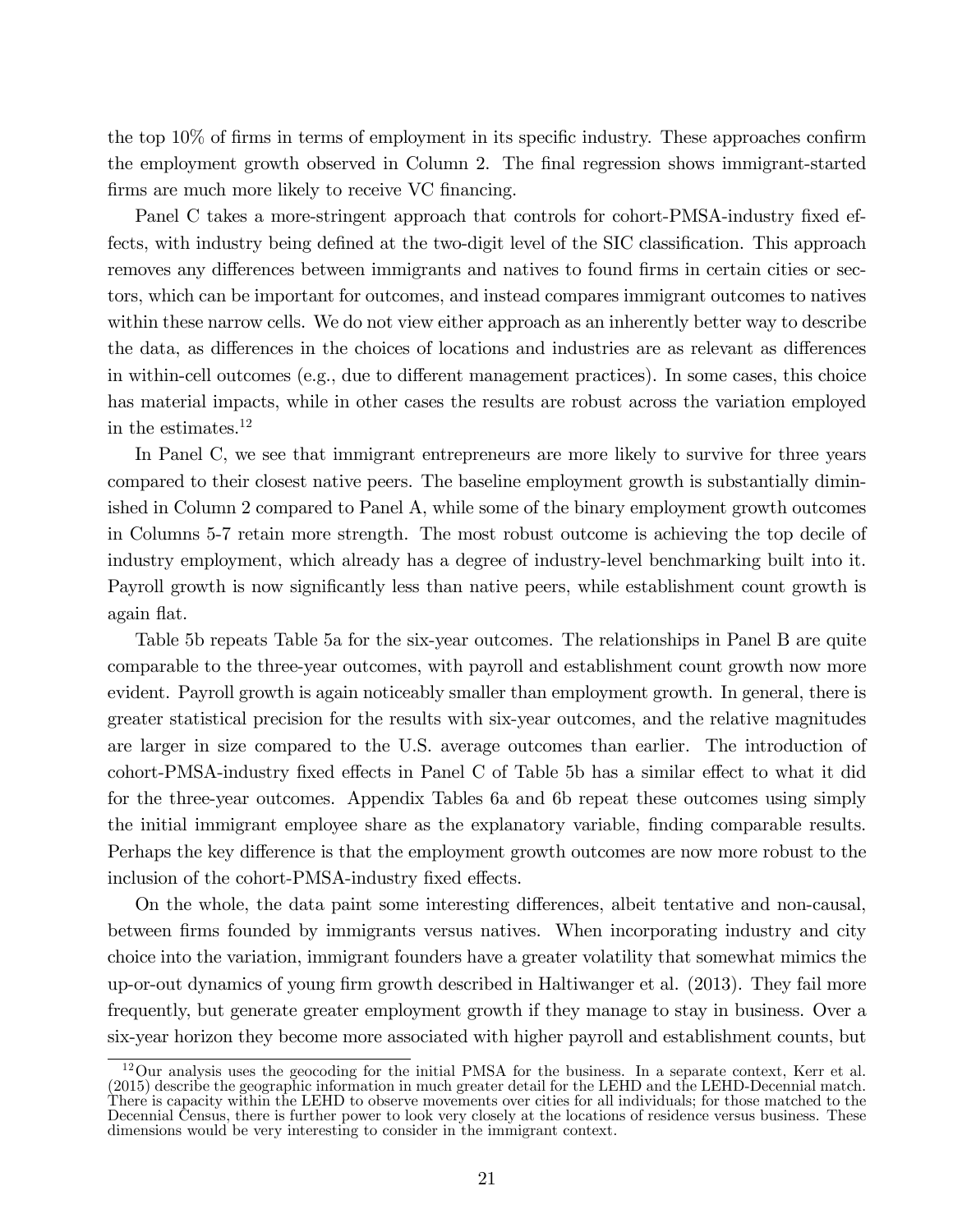these are second-order to employment outcomes. However, much of this action appears to come through the way in which immigrant entrepreneurs chose locations and industries. Conditional on these features, they are more likely to survive than their native peers and modestly more likely to experience employment growth, with payroll growth under-performing comparable firms founded by natives.

Unreported estimations consider whether the industry or geography controls are more important for the differences observed across panels in Tables 5a and 5b. The intriguing answer is that geography plays the central role—and especially one state. This can be expressed in two ways. First, where a reversal of coefficient direction occurs across panels, the same pattern usually occurs when just introducing state fixed effects, while this is not true when introducing industry fixed effects. Second, adjustments in sample composition around the one state's inclusion or exclusion can achieve similar shifts as well. We are not able to show these tabulations directly or name the state due to the requirement that LEHD samples (or differences across two related samples) contain three or more states. Our internal files record the state breakout. Thus, in some respect, the unconditional results evident in Panel B are the perspective taken when one allows for much of immigrant entrepreneurship to be in one location. This can include possibly endogenous flows of immigrants for opportunities, and it may reflect how immigrant entrepreneurship impacts the state's economic dynamics. By contrast, the patterns in Panel C of these two tables are observations that control for these overall regional differences. Both perspectives are quite important to consider.

To look a little further behind these results, we also conduct several sample splits in Tables 6a and 6b for estimations with and without conditioning on cohort-PMSA-industry fixed effects. Each coefficient in the tables is from a separate regression. The top row repeats the baseline specification, followed by splits between low- and high-wage firms, low- and high-tech sectors, and then VC backing (non-VC-backed results are not reported since they are so close to the baseline outcomes). We most focus on Table 6b, where several intriguing differences are present. First, variation among low-wage and low-tech groups is generally responsible for our conditional survival relationship. Second, employment growth is generally associated with high-wage and high-tech sectors. Third, payroll growth compared to natives is never present. Fourth, while immigrant-founded ventures are more likely to access VC financing, they do not display stronger outcomes conditional on this Önancing. This is in many respects a parallel Önding to our observation that city-industry choice accounts for much of the observed differences in the general sample. Finally, where employment growth occurs, it is usually about achieving any employment expansion relative to the initial level or reaching the top deciles of an industry, rather than surpassing the threshold of 100 employees (a benchmark that few newly started firms make). This is true for the general and VC-backed samples, suggesting that employment effects due to immigrant entrepreneurship are more likely to come from accumulated contributions of many Örms compared to the extreme outcomes of a few high-growth entities that are often emphasized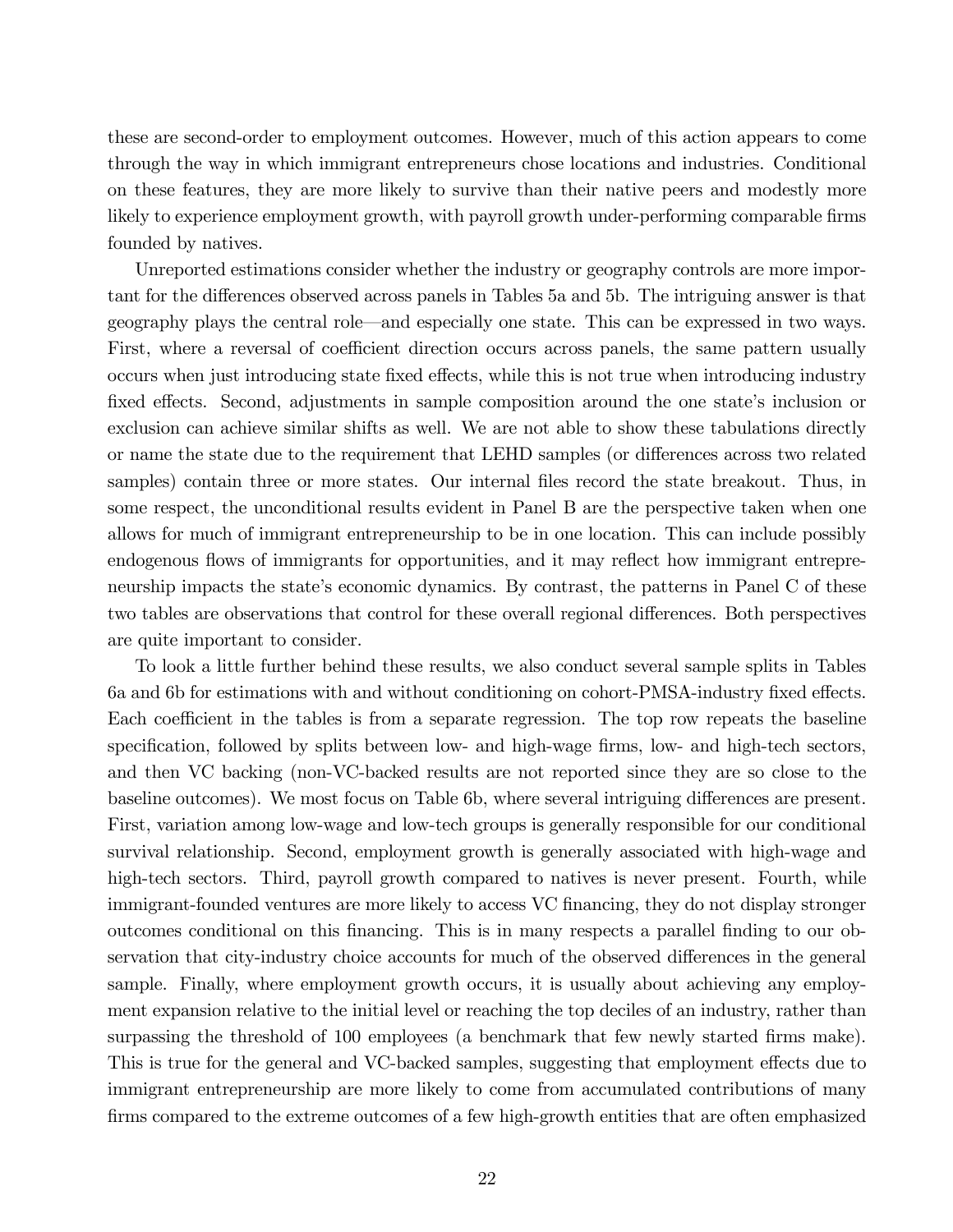in the popular debate.

In unreported estimations, we also look at the probability of achieving an IPO by 2005, both in the whole sample and among firms backed by VC investors. We do not observe differences for immigrant entrepreneurs in this regard, but we also hesitate to emphasize this result given the early end date of the Compustat Bridge File for our sample.

While this study does not identify why immigrants might choose riskier city-industry cells, some preliminary candidates can be listed. One is that the self-selection process of international migration leads to a pool of foreign-born individuals in the United States who have a greater tolerance for risk and uncertainty than the average U.S. native. This could lead to differences in the distributions of businesses started by the two groups with respect to potential growth outcomes. A second possibility is that immigrants have weaker wage-based options, due to some combination of factors like limited language skills, reduced acceptance of education credentials, spatial isolation in ethnic enclaves, social exclusion, or similar (e.g., Lewis, 2013b). These reduced outside options may make immigrants willing to launch a business of any form and venture into riskier domains. A third, more positive, possibility is that the tight social structures for some immigrant groups allow them a group-based capacity to enter into riskier domains and rely on each other, similar to the studies of immigrant entrepreneurial specialization (e.g., Kerr and Mandorff, 2015). This comparative advantage could be consistent with benefits of immigrantgenerated diversity documented by Ottaviano and Peri (2006), Mazzolari and Neumark (2012), Nathan (2015), and similar. Another possibility, to complete a first and incomplete list, is that illegal immigration and undocumented workers in immigrant-led Örms have somehow led us to mismeasure some of the growth/survival properties. We believe the LEHD-based platform provides power going forward to investigate these questions, for example, by taking advantage of the observation of wage histories before and after entrepreneurial spells to understand outside options. Similarly, the detailed information on country-of-birth can aid analyses of social isolation, group concentration on entrepreneurship in certain industries, and similar features.

Table 7 provides our final analysis, which is fairly brief. One goal of this project is to evaluate whether the 2000 Census traits can be incorporated systematically into the immigrant entrepreneurship analysis. Given the policy interest on the age at arrival of immigrants, we choose this dimension and show some initial tabulations in the transition framework of Tables 4a and 4b. We restrict the sample to start-ups that have immigrant founders, and sample sizes require that we combine the final growth outcomes in Column 6 to achieving 20 or more employees. The cells now represent the share of immigrant founders in the cell who came to the United States as children. At starting employment levels of nine workers or less, immigrants coming to the United States as children are generally associated with better outcomes in terms of lower closure rates and higher representation among the larger size categories. Immigrants coming to the United States as children are also more likely to start larger firms, and among this largest category they tend to be over-represented among business closures and the firms that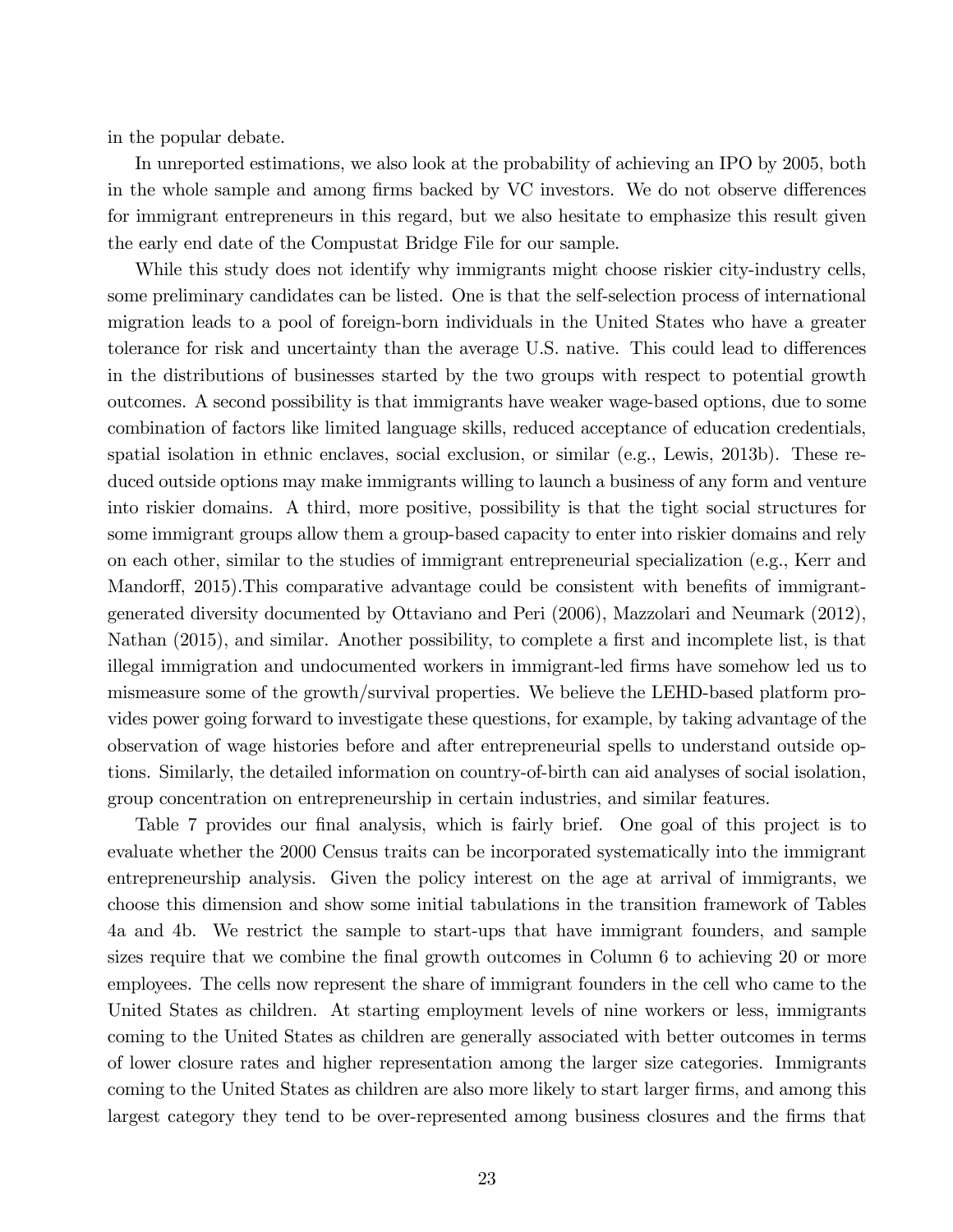achieve the largest employment outcomes. As important, we form a general conclusion from this exercise that researchers will be able to split the samples sufficiently along traits available in the 2000 Census match to explore outcomes associated with different traits of immigrant entrepreneurs. Tabulations of growth by two or more dimensions (e.g., education and age of arrival) will quickly become strained, requiring multi-variate regression analysis instead.

## 6 Conclusions and Future Research

The constructed data platform provides new statistics regarding the patterns of business formation by immigrant entrepreneurs and the medium-term success of those businesses. The definition of an entrepreneur used in this study is in many ways dictated by the coverage of the LBD and the LEHD, and hence it is useful to compare our calculations and estimates to those derived from other data sources. Looking back at Table 1, our results tend to fall in the upperend of the estimates for the immigrant entrepreneur share. There are several factors potentially at work. First, the LEHD data does not identify the actual founders of businesses, and we may be over- or under-inclusive in our definition using the top three initial earners. We have yet to identify a technique to quantify this effect relative to other definitions possible for founders. One of the most feasible comparisons may be business ownership records in the SBO (e.g., Fairlie, 2008, 2012). Ownership estimates will be higher than entrepreneurship estimates due to the larger existing stock of native small business owners compared to new firm formation, and so we do not expect this difference to close. But through the study of new entrants captured in the SBO, perhaps the entrepreneurship metrics can be enhanced or their properties better defined.

Beyond immigrant shares of entrepreneurs, rates of entry are more difficult to reconcile due to many alternatives for both the numerator (who is an entrepreneur?) and the denominator (what population are we comparing this to?). Our data have some distinct traits. First, the LEHD only includes employer firms that file UI records, and thus excludes non-employer firms and self-employment. Addition of these individuals will most likely alter the estimated rates by mainly boosting the numerator. That said, most of the policy focus and academic interest centers on attracting "growth entrepreneurs" that create jobs, in which case a restriction of the analysis to employer firms is actually desired. Second, our denominator focuses on private-sector workers in the LEHD. This denominator could be also more inclusive by incorporating the entire public sector or by being expanded to be all working-age adults in the covered states (e.g., drawn from the Current Population Survey). Using a larger population for the denominator will obviously reduce our measured rate of entrepreneurship. In general, our calculations seek to provide a new, longitudinal view into the patterns of immigrant entrepreneurship and not directly replicate nor necessarily displace findings from earlier studies. Our platform sacrifices on some dimensions (e.g., state coverage, ownership data) and gains on others (e.g., universal samples, longitudinal depth, homogeneity across skills).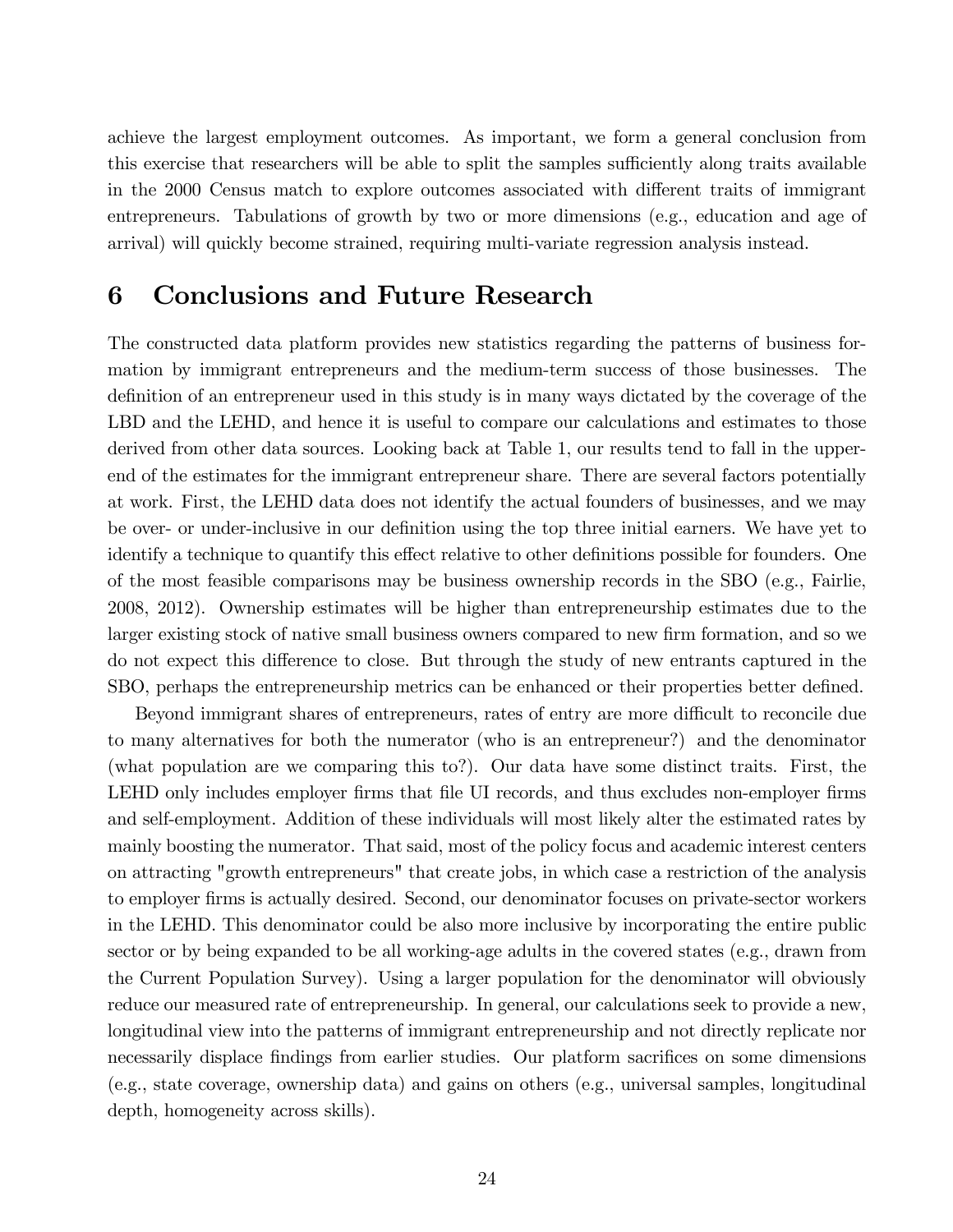While there has been considerable recent interest in immigrant entrepreneurship, as surveyed by Fairlie and Lofstrom (2014), the state of the Öeld in terms of academic studies is still mostly wide open. Even establishing the basic facts has been hampered by the availability of largescale, nationally representative longitudinal data that would capture both firm founders and their firms. Below we describe several promising areas for further research, many of which would benefit from greater data availability from administrative sources.

First, it would be helpful to build a more solid research foundation for quantifying the magnitudes of immigrant contributions to the creation of new entrepreneurial firms in the Science, Engineering, Technology and Mathematics (STEM) fields. Many immigration policies specifically target this area—e.g., the longer Optional Practical Training (OPT) period for STEMdegree holders—and much of the concern over encouraging immigrant entrepreneurship focuses here. In doing so, researchers could utilize the employer-employee panel data developed here and ideally also engage in a more-causal analysis of policy changes affecting high-skilled immigration in general and post-study immigration of STEM graduates from U.S. universities in the 2000s and thereafter.

Second, a better understanding of how the existing immigrants in the United States can more effectively engage in starting new businesses requires careful study of the choices and policy constraints faced by immigrants in their decisions to build and grow new firms versus being workers in a larger corporation. We also lack a clear picture of how the successful immigrant founders enter the United States, which can be for reasons as diverse as schooling, employment, family reunification, and more. A study of the transitions or the sequence of events explaining entry by immigrant entrepreneurs and the role of policies in allowing/blocking this transition would be a helpful start. For example, a frequent policy misconception is that the H-1B immigrants are responsible for lots of start-ups, and expanding the H-1B cap would boost entrepreneurship. While it might indeed do so over some horizon, we would anticipate a significant time lag because H-1B workers are tied to their sponsoring employers until a green card is approved, often taking six or more years. A specific evaluation could focus on the transitions of H-1B holders into entrepreneurship. While the current data platform can provide reasonable approximations of H-1B holders—e.g., isolating immigrant computer programmers aged 25-30 who were born in India via the 2000 Census match—a better scenario would be to gain access to the USCIS records on H-1B visa holders and match them to the LEHD and other Census Bureau data sources. Other visa categories lend themselves to similar evaluations, including the OPT visas for F-1 students. A less-intensive alternative is to link smaller sets of individuals like the H-1B visa lotteries studied by Doran et al.  $(2015)$ . Accomplishing such linkages may be difficult, but better-quality data ingredients will result in substantially better advice for policy makers.

Continuing on these themes, it is widely thought that immigrant entrepreneurs contribute disproportionately to innovation and technological advancement in the United States (similar to the more-established facts about the role of immigrants for innovation generally). One way to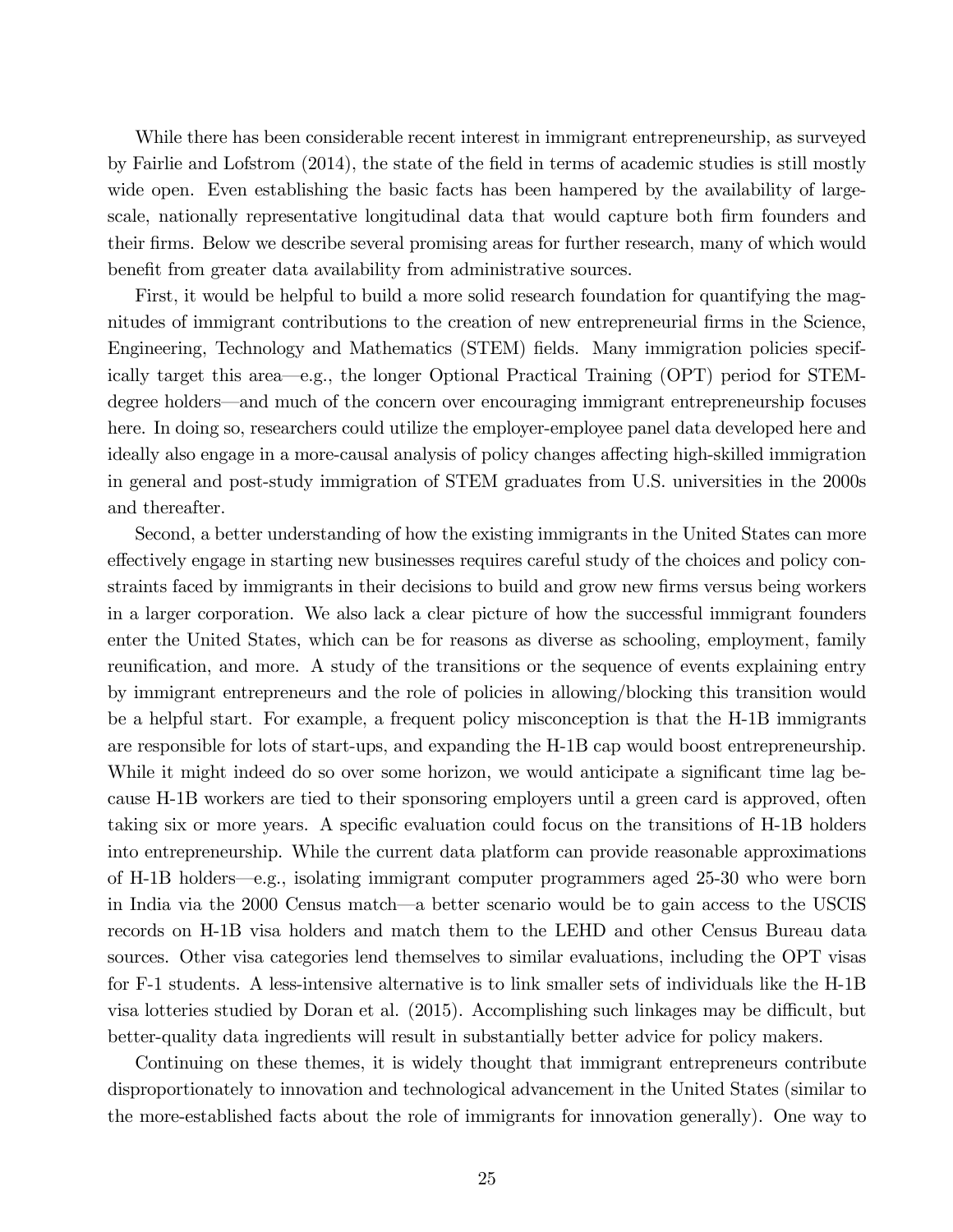quantify immigrant entrepreneur contributions in the science and innovation arena is the USPTO patent data (Hall et al., 2001), matched to the person- and firm-level data sources available from the Census Bureau. Indeed, while there exist recent studies on the effect of high-skilled immigration on U.S. innovation, we lack a systematic evaluation of how the creation of new firms by immigrant founders contributes to the overall pace and direction of U.S. innovation and whether these firms produce different types of innovations compared to native-founded firms (e.g., exploration versus exploitation work). Several studies have made progress on the Örmlevel matching using name-matching techniques (e.g., Kerr and Fu, 2008; Balasubramanian and Sivadasan, 2011; Akcigit and Kerr, 2010). These studies typically find record matching to be easier for larger firms than small start-ups. It would be terrific to have a match of LEHD workers to the inventor records in the USPTO database. Such a match would enable detailed studies of technological trajectories for workers (how start-ups relate to the innovative work of their prior employer), provide greater assurance about the quality of the matches overall, and facilitate interesting work on immigration and other related labor market policies (e.g., non-compete clauses).

In a very similar vein, we have also made significant headway towards identifying firms backed by VC investors in the Census Bureau data (e.g., Chemmanur et al., 2011; Puri and Zarutskie, 2012). Subsequent work in entrepreneurial Önance frequently focuses on individual entrepreneurs and/or their specific VC investors. Individual-level connections of the LEHD workers to these data would provide a very powerful platform for the study of VC-backed entrepreneurial outcomes.

While the current study provides some descriptive analyses for a broader set of geographic areas, a more-detailed analysis of the impact of immigrant entrepreneurship on local job growth and economic development is warranted. Feldman and Kogler (2010) and Carlino and Kerr (2015) review the literature on the geography of innovation that has come since Audretsch and Feldman (1996). Glaeser et al. (2015) consider the general link of entrepreneurship to city employment growth, and Samila and Sorenson (2011) consider the specific case of VC-backed start-ups. It would be useful to build on this past work to understand the specific case of immigrant entrepreneurship. Many cities and local areas are attempting to leverage immigrant entrepreneurship directly, and we need to know more about the potential efficacy of such efforts and how any stimulus actually accrues. Kerr (2010) finds that ethnic entrepreneurs are particularly important in the reallocation of inventive activity to be near sources of breakthrough innovations and their scaling process (e.g., Duranton, 2007); study of these phenomena within the LEHD data family is quite promising. Similarly, we skip in this study the ethnicity and immigration status of hired employees due to data features noted above (e.g., the expansion of firms across LEHD state lines), and such features would be very natural to incorporate in a local growth context given the complete definitions of employee traits.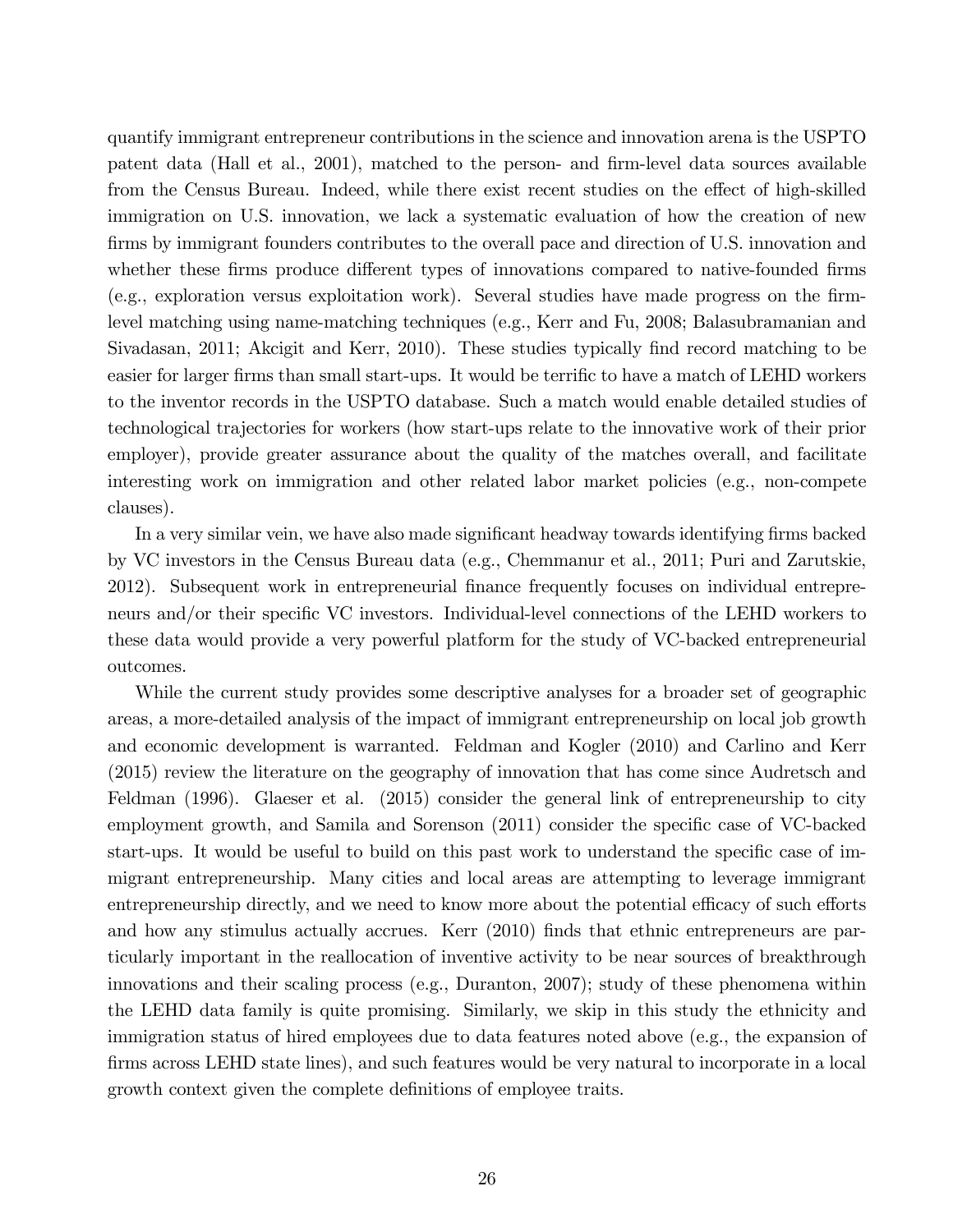# References

- [1] Abowd, J.M., Stephens, B.E., Vilhuber, L., Andersson, F., McKinney, K.L., Roemer, M. and Woodcock, S. (2008). The LEHD Infrastructure Files and the Creation of the Quarterly Workforce Indicators.
- [2] Akcigit, U. and Kerr, W. (2010). "Growth Through Heterogeneous Innovations." NBER Working Paper 16443.
- [3] Akee, R.K.Q., Jaeger, D.A. and Tatsiramos, K. (2007). "The Persistence of Self-Employment Across Borders: New Evidence on Legal Immigrants to the United States." IZA Discussion Papers 3250, Institute for the Study of Labor (IZA).
- [4] Anderson, S. and Platzer, M. (2006). "American Made: The Impact of Immigrant Entrepreneurs and Professionals on U.S. Competitiveness." National Venture Capital Association Report.
- [5] Andersson, F., García-Pérez, M., Haltiwanger, J., McCue, K., and Sanders, S. (2014). "Workplace Concentration of Immigrants." Demography, 51:6, 2281-2306.
- [6] Andersson, F., Burgess, S., and Lane, J. (2012). "Do as the Neighbors Do: The Impact of Social Networks on Immigrant Employment." Working Paper.
- [7] Åslund, O., Hensvik, L., and Skans, O. (2014). "Seeking Similarity: How Immigrants and Natives Manage in the Labor Market." *Journal of Labor Economics*, 32:3, 405-441.
- [8] Audretsch, D. and Feldman, M. (1996). "R&D Spillovers and the Geography of Innovation and Production." American Economic Review, 86, 630-640.
- [9] Balasubramanian, N. and Sivadasan, J. (2011). "What Happens When Firms Patent? New Evidence from US Manufacturing Census Data." Review of Economics and Statistics, 93:1, 126-146.
- [10] Bengtsson, O. and Hsu, D. (2014). "Ethnic Matching in the U.S. Venture Capital Market." Journal of Business Venturing, 30:2, 338-354.
- [11] Blau, F. and Kahn, L. (2016). "Immigration and Gender Roles: Assimilation vs. Culture." NBER Working Paper 21756.
- [12] Borjas, G. (1986). "The Self-Employment Experience of Immigrants." Journal of Human Resources, 21, 487-506.
- [13] Borjas, G. and Doran, K. (2012) "The Collapse of the Soviet Union and the Productivity of American Mathematicians." Quarterly Journal of Economics, 127:3, 1143-1203.
- [14] Carlino, G. and Kerr, W.R. (2015). "Agglomeration and Innovation." In Duranton, G., Henderson, V. and Strange, W. (eds.) Handbook of Urban and Regional Economics, Vol. 5, 349-404.
- [15] Chemmanur, T., Krishnan, K. and Nandy, D. (2011). "How Does Venture Capital Financing Improve Efficiency in Private Firms? A Look Beneath the Surface." Review of Financial Studies, 24:12, 4037-4090.
- [16] Chung, W. and Kalnins, A. (2006). "Social Capital, Geography, and the Survival: Gujarati Immigrant Entrepreneurs in the U.S. Lodging Industry." Management Science, 52:2, 233- 247.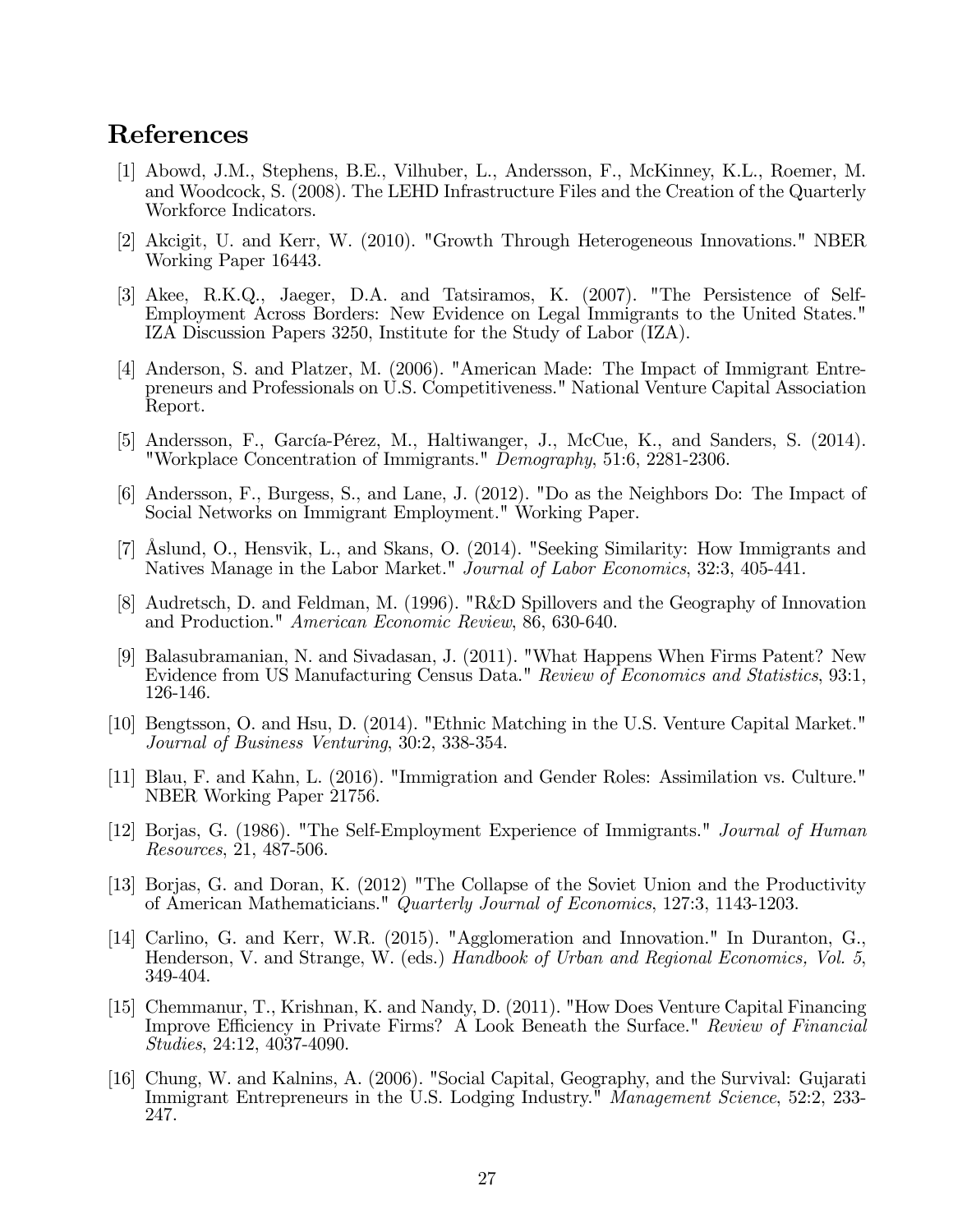- [17] Clark, K. and Drinkwater, S. (2000). "Pushed Out or Pulled In? Self-employment Among Ethnic Minorities in England and Wales." Labour Economics, 7:5, 603-628.
- [18] Clark, K. and Drinkwater, S. (2006). "Changing Patterns of Ethnic Minority Self-Employment in Britain: Evidence from Census Microdata." IZA Discussion Papers 2495, Institute for the Study of Labor (IZA).
- [19] Cole, R. (2011). "How do Firms Choose Legal Form of Organization." Small Business Administration Release 383, MPRA Working Paper 32591.
- [20] Davis, S., Haltiwanger, J. and Schuh, S. (1996). Job Creation and Destruction, MIT Press, Cambridge, MA.
- [21] Decker, R., Haltiwanger, J., Jarmin, R. and Miranda, J. (2014). "The Role of Entrepreneurship in US Job Creation and Economic Dynamism." Journal of Economic Perspectives, 28:3, 3-24.
- [22] Doran, K., Gelber, A. and Isen, A. (2015). "The Effects of High-Skill Immigration on Firms: Evidence from H-1B Visa Lotteries." NBER Working Paper 20668.
- [23] Duranton, G. (2007). "Urban Evolutions: the Fast, the Slow, and the Still." American Economic Review, 97, 197-221.
- [24] Fairlie R.W. (2012). "Immigrant Entrepreneurs and Small Business Owners, and their Access to Financial Capital." U.S. Small Business Administration Report.
- [25] Fairlie, R.W. (2013). "Minority and Immigrant Entrepreneurs: Access to Financial Capital." In Constant, A.F. and Zimmermann, K.F. (eds.) International Handbook on the Economics of Migration, Edward Elgar, Cheltenham UK.
- [26] Fairlie, R.W. and Lofstrom, M. (2014). "Immigration and Entrepreneurship." In Chiswick, B.R. and Miller, P.W. (eds.) Handbook on the Economics of International Migration, Elsevier.
- [27] Fairlie, R.W. and Meyer, B.D. (2003). "The Effect of Immigration on Native Self-Employment." Journal of Labor Economics, 21:3, 619-650.
- [28] Fairlie, R.W., Morelix, A., Reddy, E.J. and Russell, J. (2015). "The Kauffman Index 2015." Kauffman Foundation Report.
- [29] Fairlie, R.W., Zissimopoulos, J. and Krashinsky H.A. (2010). "The International Asian Business Success Story: A Comparison of Chinese, Indian, and Other Asian Businesses in the United States, Canada, and United Kingdom." In Lerner, J. and Schoar, A. (eds.) International Differences in Entrepreneurship, University of Chicago Press and National Bureau of Economic Research, 179-208.
- [30] Feldman, M. and Kogler, D. (2010). "Stylized Facts in the Geography of Innovation." In: Hall, B. and Rosenberg, N. (eds.) Handbook of the Economics of Innovation, Vol.1, Elsevier, Oxford, 381-410.
- [31] García-Pérez, M. (2012). "A Matching Model on the Use of Immigrant Social Networks and Referral Hiring." Saint Cloud State University Working Papers 2012-21.
- [32] Glaeser, E., Kerr, S.P. and Kerr, W.R. (2015). "Entrepreneurship and Urban Growth: An Empirical Assessment with Historical Mines." Review of Economics and Statistics, 97:2, 498-520.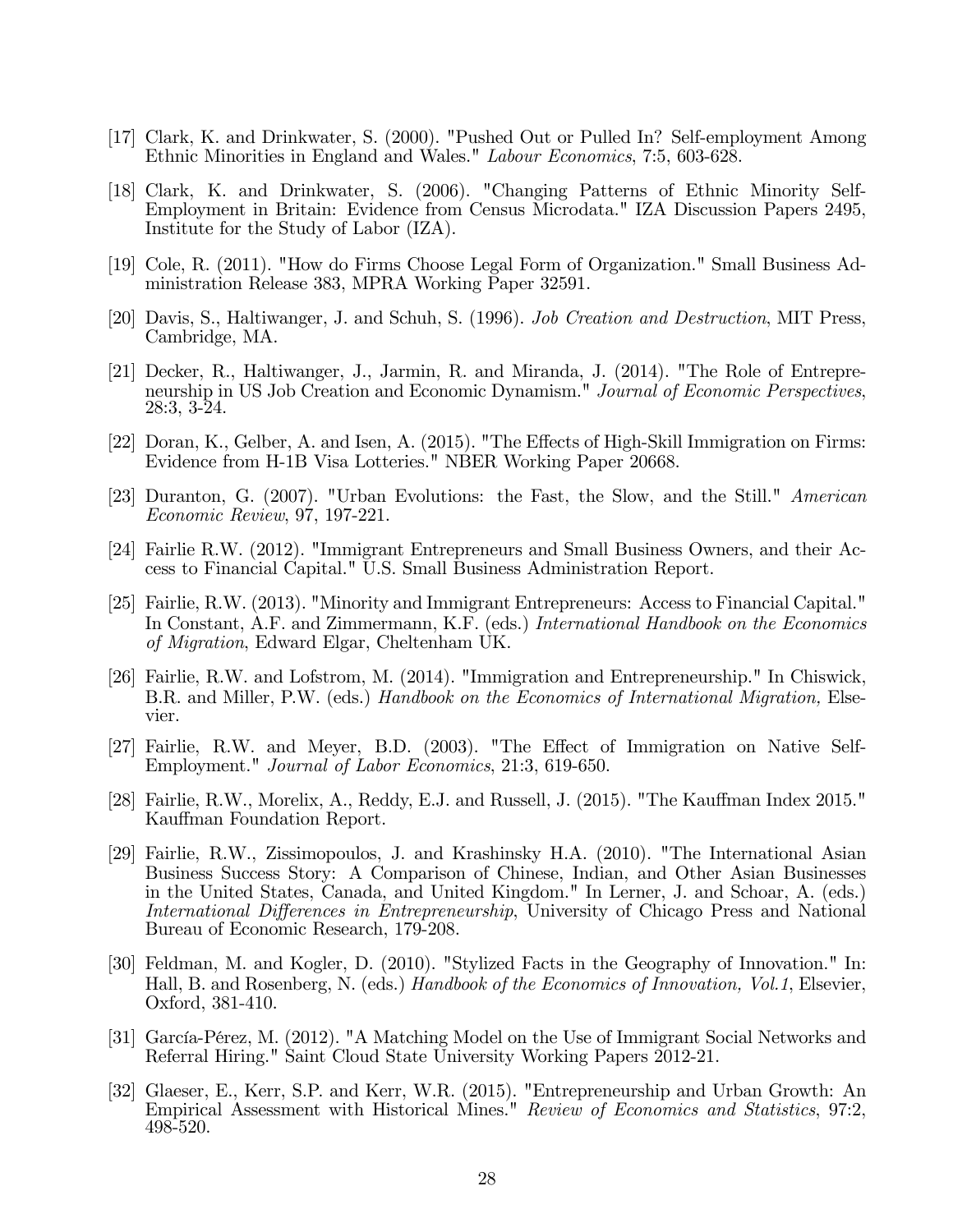- [33] Hall, B., Jaffe, A. and Trajtenberg, M. (2001). "The NBER Patent Citation Data File: Lessons, Insights and Methodological Tools." NBER Working Paper 8498.
- [34] Haltiwanger, J., Jarmin, R. and Miranda, J. (2013). "Who Creates Jobs? Small vs. Large vs. Young." Review of Economics and Statistics, 95:2, 347-361.
- [35] Hart, D.M. and Acs, Z.J. (2011). "High-Tech Immigrant Entrepreneurship in the United States." Economic Development Quarterly, 25:2, 116-129.
- [36] Hecker D. (1999) "High-Technology Employment: A Broader View." Monthly Labor Review, June 1999.
- [37] Hegde, D. and Tumlinson, J. (2014). "Does Social Proximity Enhance Business Relationships? Theory and Evidence from Ethnicity's Role in US Venture Capital." Management Science, 60:9, 2355-2380.
- [38] Hunt, J. (2011). "Which Immigrants are Most Innovative and Entrepreneurial? Distinctions by Entry Visa." Journal of Labor Economics, 29:3, 417-457.
- [39] Hunt, J. (2015). "Are Immigrants the Most Skilled US Computer and Engineering Workers?" Journal of Labor Economics, 33:S1, S39-S77.
- [40] Hunt, J. and Gauthier-Loiselle, M. (2010). "How Much Does Immigration Boost Innovation?" American Economic Journal: Macroeconomics, 2:2, 31-56.
- [41] Kerr, S.P. and Kerr, W.R. (2013). "Immigration and Employer Transitions for STEM Workers." American Economic Review Papers and Proceedings, 103:3, 193-197.
- [42] Kerr, S.P., Kerr, W.R. and Lincoln, W.F. (2015a). "Firms and the Economics of Skilled Immigration." In Kerr, W.R., Lerner, J. and Stern, S. (eds.) Innovation Policy and the Economy Vol. 15, University of Chicago Press, 115-152.
- [43] Kerr, S.P., Kerr, W.R. and Lincoln, W.F. (2015b). "Skilled Immigration and the Employment Structures of U.S. Firms." Journal of Labor Economics, 33:S1, S109-S145.
- [44] Kerr, S.P., Kerr, W.R. and Nanda, R. (2015). "House Money and Entrepreneurship." NBER Working Paper 21458.
- [45] Kerr, W.R. (2008). "Ethnic Scientific Communities and International Technology Diffusion." Review of Economics and Statistics, 90:3, 518-37.
- [46] Kerr, W.R. (2010). "Breakthrough Inventions and Migrating Clusters of Innovation." Journal of Urban Economics, 67:1, 46-60.
- [47] Kerr, W.R. (2013). "U.S. High-Skilled Immigration, Innovation, and Entrepreneurship: Empirical Approaches and Evidence." NBER Working Paper 19377.
- [48] Kerr, W.R. and Fu, S. (2008). "The Survey of Industrial R&D-Patent Database Link Project." Journal of Technology Transfer, 33:2, 173-186.
- [49] Kerr, W.R. and Lincoln, W.F. (2010). "The Supply Side of Innovation: H-1B Visa Reforms and U.S. Ethnic Invention." Journal of Labor Economics, 28:3, 473-508.
- [50] Kerr, W.R. and Mandorff, M. (2015). "Social Networks, Ethnicity, and Entrepreneurship." NBER Working Paper 21597.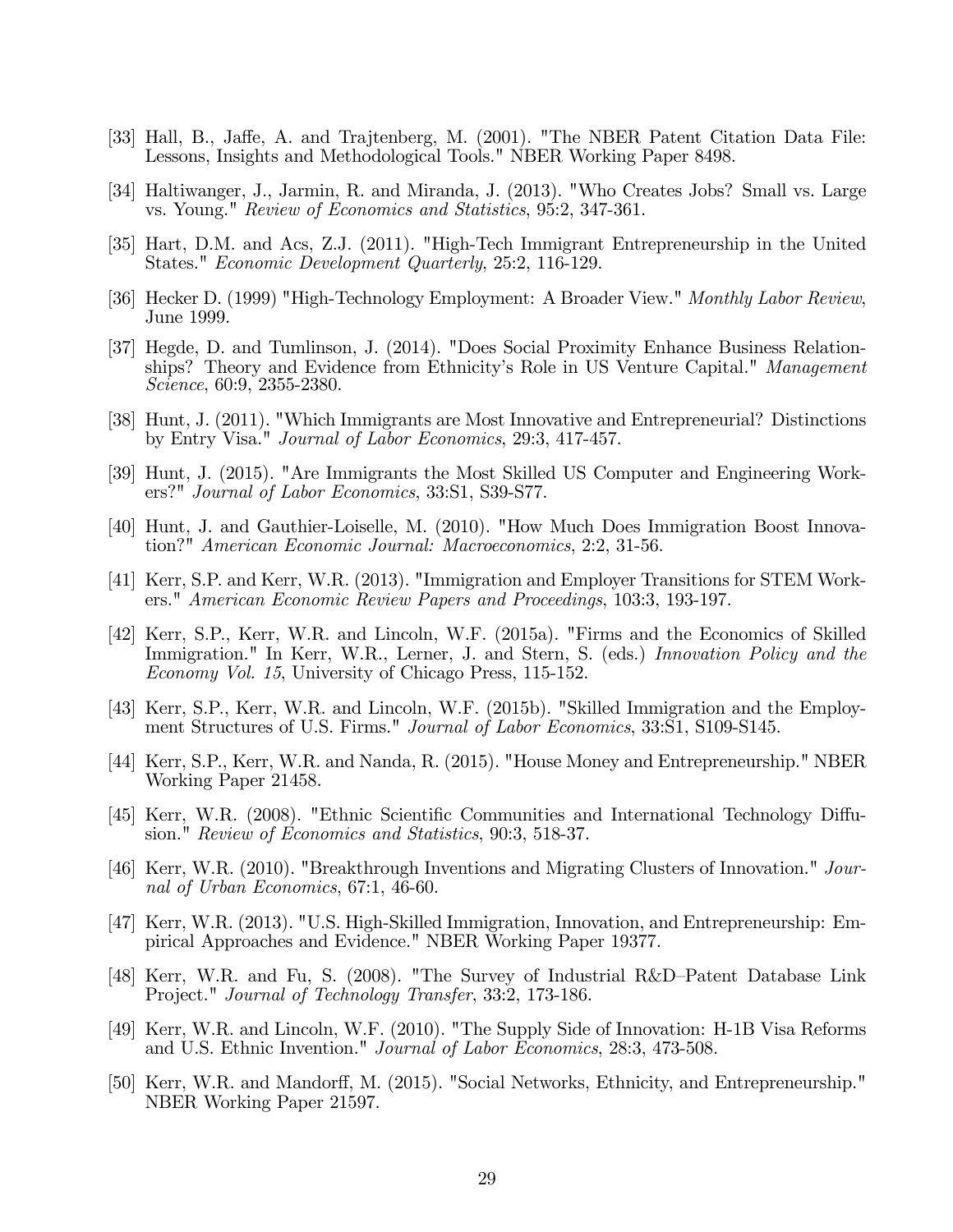- [51] Kerr, W.R., Nanda, R. and Rhodes-Kropf, M. (2014). "Entrepreneurship as Experimentation." Journal of Economic Perspectives, 28:3, 25-48.
- [52] Lewis, E. (2013a). "Immigration and Production Technology." Annual Review of Economics, 5, 165-191.
- [53] Lewis, E. (2013b). "Immigrant Native Substitutability: The Role of Language." In Card, D. and Raphael, S. (eds.) Immigration, Poverty, and Socioeconomic Inequality. New York: Russell Sage Foundation.
- [54] Lewis, E. and Peri, G. (2015). "Immigration and the Economy of Cities and Regions." In Duranton, G., Henderson, V. and Strange, W. (eds.) Handbook of Urban and Regional Economics, Vol. 5.
- [55] Lofstrom, M. (2002). "Labor Market Assimilation and the Self-Employment Decision of Immigrant Entrepreneurs." Journal of Population Economics, 15:1, 83-114.
- [56] Lofstrom, M., Bates, T. and Parker, S. (2014). "Why Are Some People More Likely to Become Small-Businesses Owners than Others: Entrepreneurship Entry and Industry-Specific Barriers." Journal of Business Venturing, 29:2, 232-251.
- [57] Mazzolari, F. and Neumark, D. (2012). "Immigration and Product Diversity." Journal of Population Economics, 25:3, 1107-1137.
- [58] McKinney, K. and Vilhuber, L. (2008). Longitudinal Employer-Household Dynamics. LEHD Infrastructure Files in the Census RDC-Overview: Revision 219.
- [59] McKinney, K. and Vilhuber, L. (2011). LEHD Infrastructure Files in the Census RDC: Overview of S2004 Snapshot. CES 11-13.
- [60] Monti, D.J., Smith-Doerr, L. and MacQuaid, J. (2007). "Immigrant Entrepreneurs in the Massachusetts Biotechnology Industry." Immigrant Learning Center, Boston, MA.
- [61] Moser, P., Voena, A., and Waldinger, F. (2014) "German Jewish Emigres and U.S. Invention." American Economic Review, 104:10, 3222-3255.
- [62] Nathan, M. (2015). "Same Difference? Minority Ethnic Inventors, Diversity and Innovation in the UK." Journal of Economic Geography, 15:1, 129-168.
- [63] Ottaviano, G. and Peri, G. (2006). "The Economic Value of Cultural Diversity: Evidence from US Cities." Journal of Economic Geography, 6:1, 9-44.
- [64] Patel, K. and Vella, F. (2013). "Immigrant Networks and their Implications for Occupational Choice and Wages." Review of Economics and Statistics, 95:4, 1249-1277.
- [65] Peri, G. (2007). "Higher Education, Innovation and Growth." In Brunello, G., Garibaldi, P. and Wasmer, E. (eds.) Education and Training in Europe, Oxford University Press, 56-70.
- [66] Peri, G., Shih, K. and Sparber, C. (2015). "STEM Workers, H-1B Visas and Productivity in US Cities." Journal of Labor Economics, 33:S1, S225-S255.
- [67] Puri, M. and Zarutskie, R. (2012). "On the Lifecycle Dynamics of Venture-Capital- and Non-Venture-Capital-Financed Firms." Journal of Finance, 67:6, 2247-2293.
- [68] Samila, S. and Sorenson, O. (2011). "Venture Capital, Entrepreneurship and Economic Growth." Review of Economics and Statistics, 93, 338-349.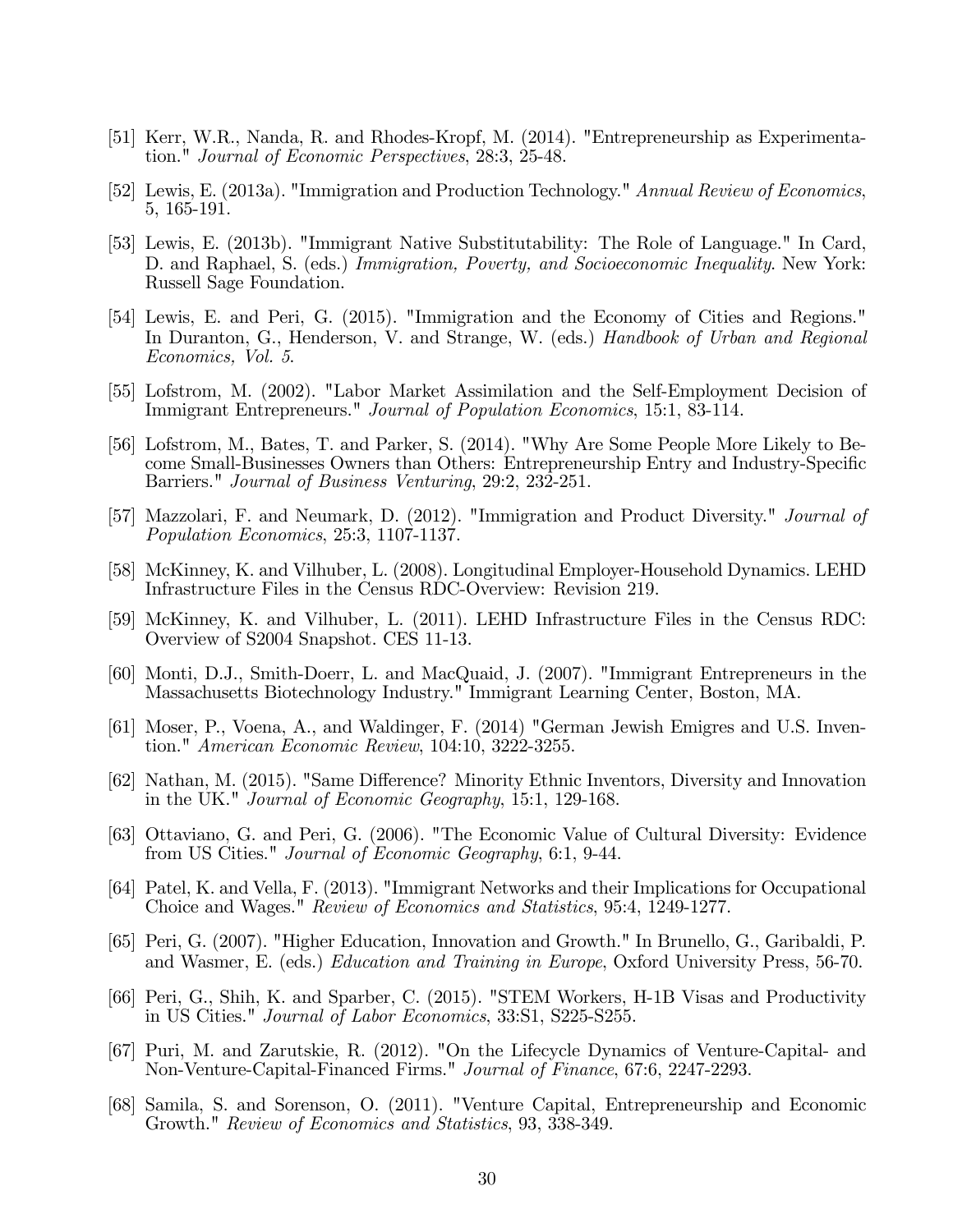- [69] Saxenian, A. (1999). "Silicon Valleyís New Immigrant Entrepreneurs." San Francisco: Public Policy Institute of California.
- [70] Saxenian, A. (2002). "Silicon Valleyís New Immigrant High-Growth Entrepreneurs." Economic Development Quarterly, 16, 20-31.
- [71] Schuetze, H.J. and Antecol, H. (2007). "Immigration, Entrepreneurship and the Venture Start-Up Process. The Life Cycle of Entrepreneurial Ventures." In Parker, S. (ed.) International Handbook Series on Entrepreneurship, Vol. 3, Springer, New York.
- [72] Stephan, P. and Levin, S. (2001). "Exceptional Contributions to US Science by the Foreign-Born and Foreign-Educated." Population Research and Policy Review, 20:1, 59-79.
- [73] Unger, J.M., Rauch, A., Frese, M. and Rosenbusch, N. (2011). "Human Capital and Entrepreneurial Success: A Meta-Analytical Review." Journal of Business Venturing, 26:3, 341-358.
- [74] Van Der Sluis, J., Van Praag, M. and Vijverberg, W. (2008). "Education and Entrepreneurship Selection and Performance: A Review of the Empirical Literature." Journal of Economic Surveys, 22:5, 795-841.
- [75] Wadhwa, V., Saxenian, A., Rissing, B. and Gereffi, G. (2007). "America's New Immigrant Entrepreneurs." Durham, NC: Duke University.
- [76] Zucker, L., Darby, M., and Brewer, M. (1998). "Intellectual Human Capital and the Birth of U.S. Biotechnology Enterprises." American Economic Review, 88:1, 290-306.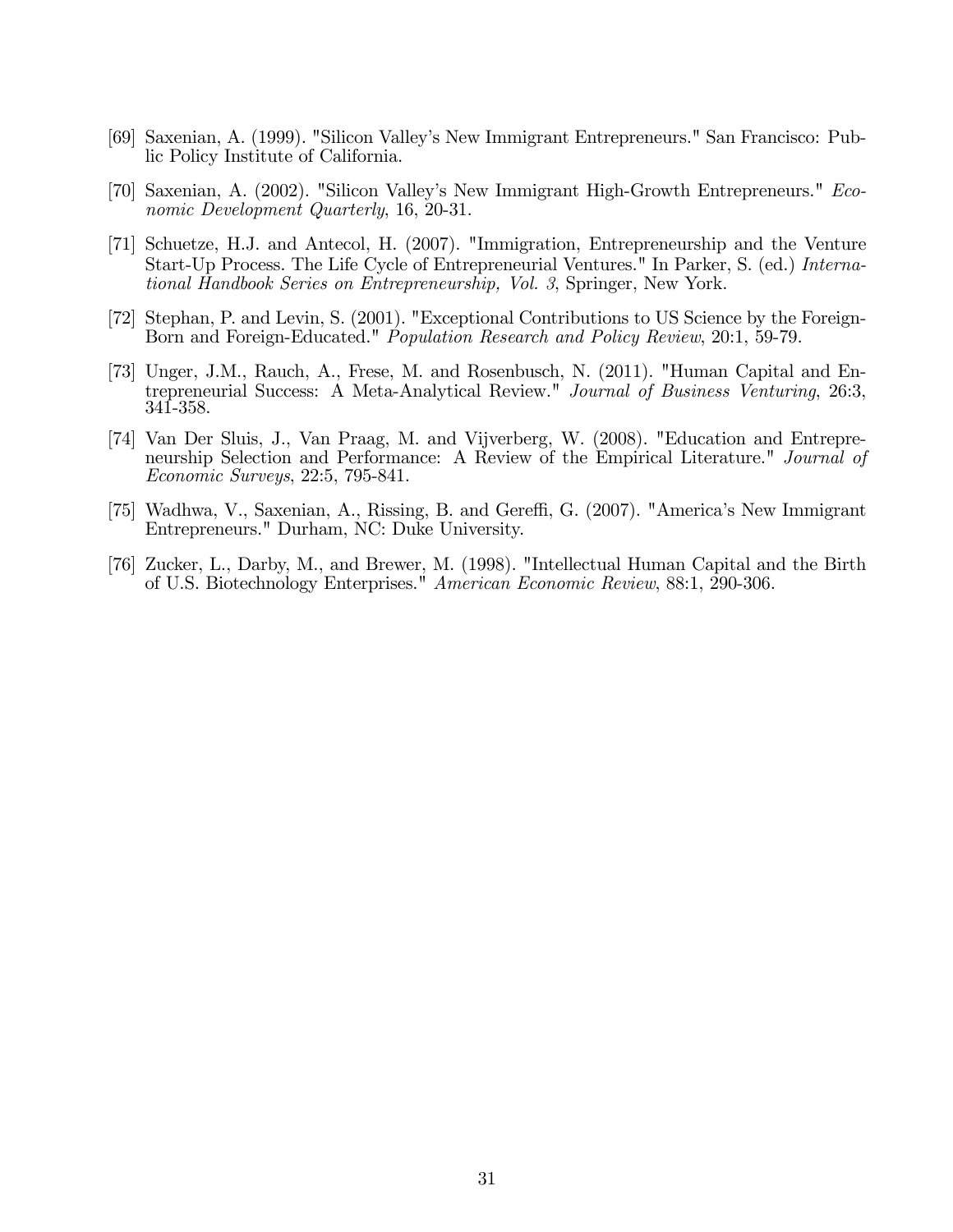# A Data Appendix: LEHD, Immigration, and Firms

This appendix explains in more detail how the LEHD data are structured and what types of issues are likely to arise when attempting to follow persons and firms over time within the LEHD. It is meant to provide guidance and useful suggestions for researchers interested in utilizing these data to study immigration and entrepreneurship at the firm level. Our analysis files for the current study and some previous studies (Kerr and Kerr, 2013; Kerr et al., 2015b) are available for researchers within the Census RDC network. We can also provide any SAS and Stata programs that have been redacted for any company identification to researchers who do not have access to the Census RDC network, although these files are likely to be of limited use without access to the raw data.

#### A.1 LEHD File Structure and Key Identifiers

The LEHD is available for researchers at the Census Research Data Centers. Access to the LEHD requires an approved project and security clearance. This section gives an outline of the LEHD and is geared towards building a firm sample using the LEHD and auxiliary Census Bureau data sets. The LEHD structure is described in greater technical detail in three Census Bureau documents: McKinney and Vilhuber (2008, 2011) and Abowd et al. (2008). We provide here a short description of the relevant data files and variables for the construction of a firm panel, omitting details of other LEHD structure files and variables for brevity. Prospective users of the LEHD are highly encouraged to review the full technical documentation, as well as any previous studies utilizing the LEHD, since the database has complications and issues for which researchers are building codified and tacit knowledge.

The LEHD data are currently available for research purposes for a total of 31 states. All states have signed the Memorandum of Understanding (MOU) to include their data in the LEHD, and once entered into the LEHD they will also retroactively include the data series as far back in time as their state's information and records permit. It is not yet clear when the remaining states will be included in the database. Discussion below includes more details on the partial state coverage and practical concerns that it raises.

The LEHD covers all private companies operating in the United States, and it allows researchers to analyze these companies and their workers at a very detailed level over a long period of time. Firms and their business units are identified in the LEHD by three main variables: SEIN, EIN, and ALPHA. The SEIN is a state tax identifier, the EIN is a federal tax identifier, and ALPHA is the Census Bureau's identifier of overall firms. In addition, as firms can have multiple establishments within a state, the LEHD also provides the SEINUNIT number that corresponds to the SEIN reporting unit (i.e., establishment). These variables uniquely identify a firm and its establishments within a calendar quarter and state. The person identifier (PIK) uniquely identiÖes a worker across all jobs that the individual holds, is derived from Social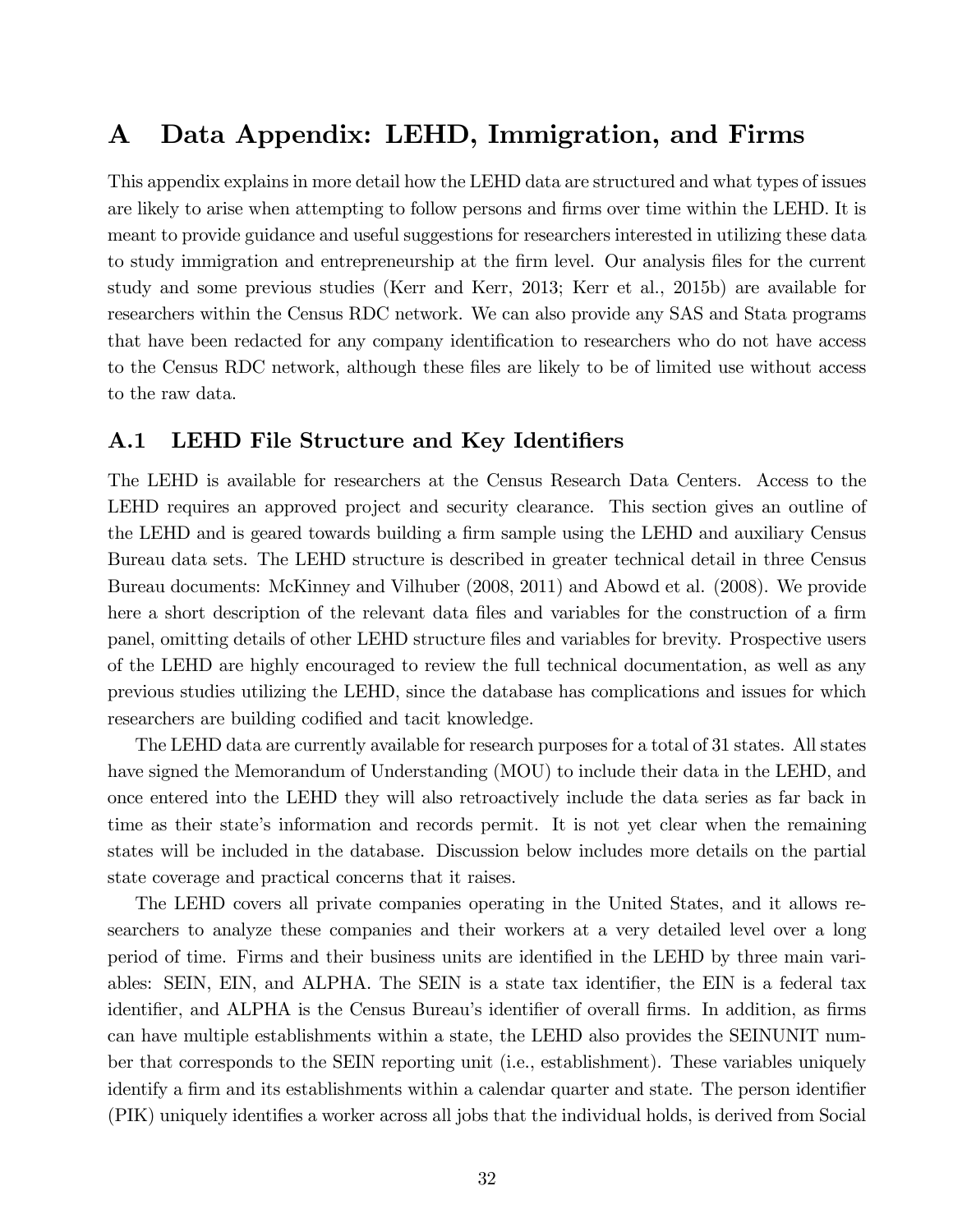Security Numbers, and is anonymized to protect the person's identity.

The LEHD consists of several separate files describing the firm, worker, and job that the person holds within the Örm. These Öles are organized separately by state, and they have a uniform structure across all states. First, data contained in the employer characteristics Öle (ECF) and the employment history Öle (EHF) are essentially provided at the establishment level (i.e., by SEIN and SEINUNIT). As SEINs are only uniquely associated to a specific firm during a given calendar quarter within a given state, creating a firm-level panel requires first assigning each SEIN to a single ALPHA that can then be linked to a single firm entity. This process is discussed in detail below. The person-level information contained in the individual characteristics Öle (ICF) can then be easily linked to the EHF using the PIK.

The Business Register Bridge (BRB) files are the key for creating firms that combine all multi-unit entities into a single company across all states. The BRB consists of two separate files: the BR list and the ECF list.<sup>13</sup> The former contains the full list of EINs belonging to each ALPHA and is organized by year, EIN, state, county, four-digit SIC, and Census File Number (CFN). The ECF list reports all SEINs belonging to each EIN, and each record is identified by SEIN, SEINUNIT, year, and calendar quarter. The dual nature and differing record structures of the BRB Öles make them somewhat cumbersome to use, and creating a full mapping of SEINs for each company name in our sample requires several data cleaning steps and additional research for unclear cases. These steps are documented in more detail later in this appendix.

The individual-level information contained in the ICF includes person characteristics such as the date of birth, gender, race, place of birth, and citizenship status. Similarly, the firm-level information in the ECF describes location, industry, payroll, and other firm characteristics at the SEIN and SEINUNIT levels. In turn, each job that a person holds in any of the companies covered by the LEHD is recorded in the EHF. The EHF tells for each calendar quarter how much the person earned while employed in each company that they worked for. The EHF (merged with the ICF) is crucial for calculating statistics on the company workforce over time.

The key ICF variables for identifying immigrants are the place of birth  $(POBST)^{14}$ , the indicator for foreign place of birth (POBFIN), and the indicator for ever being an alien (ALIEN). These variables allow us to construct a "country of birth" variable.<sup>15</sup> On the other hand, the

 $13$ The BRB files are further separated into two vintage files. The older vintage files cover years until 2001, and the newer vintage Öles cover years 1997-2004. While data for the overlapping years should be mostly identical, there are instances where the linkage information differs between the two files. We prioritize the later vintage information where conflict exists.

 $14$ The LEHD country codes are based on the official country codes used, for example, by the Department of Defense. They require some additional processing due to the fact that countries have changed over time and the LEHD records the country as written down by the person in their application for a Social Security Number. For example, Germany can show up as GM, BZ, GC or GE depending on the time of application. In unclear cases we used the city of birth variable (POBCITY) to resolve conflicts.

<sup>&</sup>lt;sup>15</sup>Kerr et al. (2015b) further aggregates these into 10 country groups: [1] China, Hong Kong, and Macao, [2] India, Pakistan, and Bangladesh, [3] other Asian countries, [4] English-speaking countries, [5] Russia and former member states of the Soviet Union, [6] other European countries, [7] Middle East, [8] Africa, [9] Central and South America, and [10] other countries. A detailed breakdown of the country codes is available from the authors by request.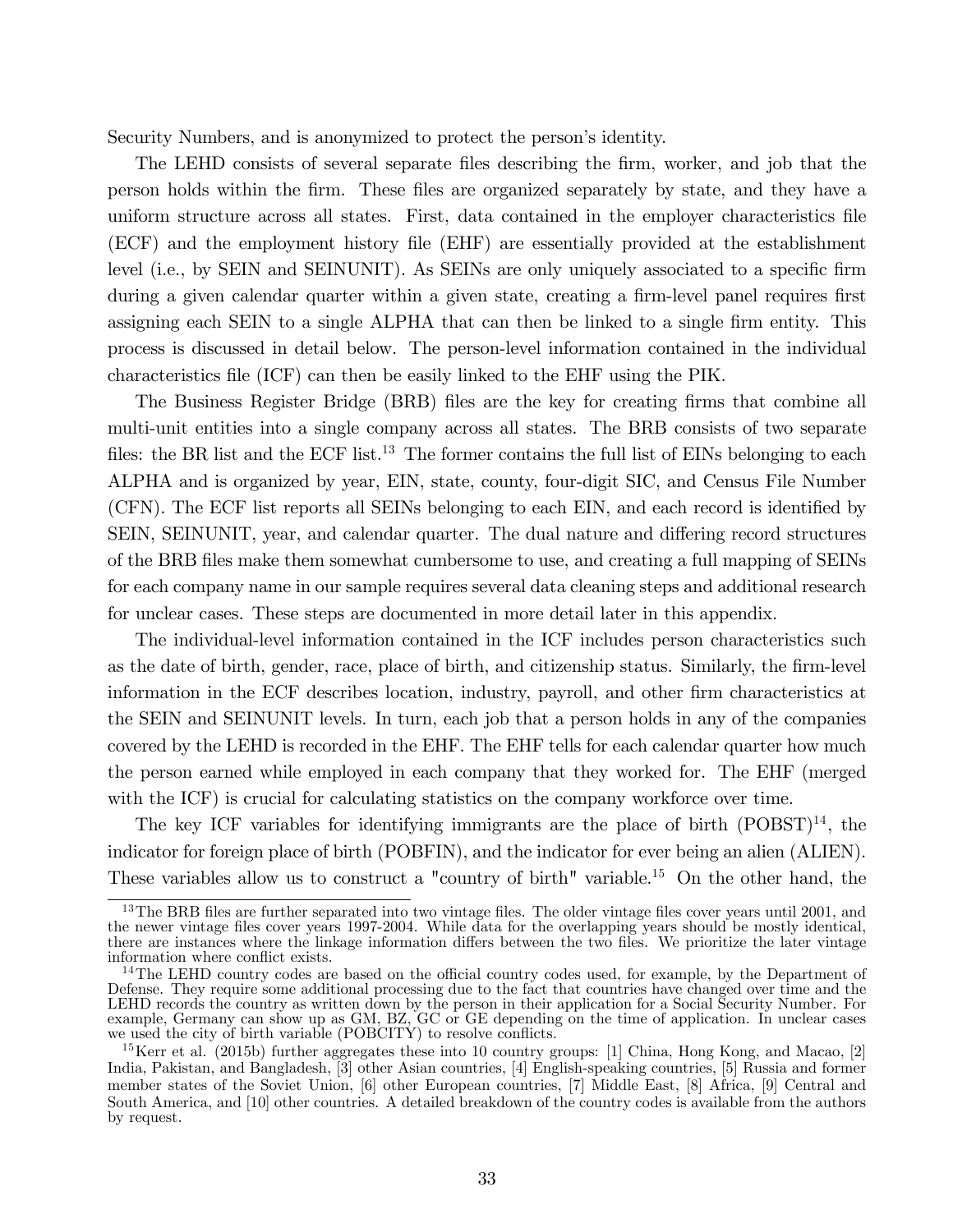LEHD is missing some information that would be relevant for a study of high-skilled immigration, or indeed for many other economic topics. First, it does not contain information on the job characteristics such as occupation, position held, hours worked, or hourly wage. The employment data do not identify reporting relationships or similar attributes of the corporate hierarchy. Second, the ICF does not report the person's actual education (an imputed version is provided) or their immigrant status (e.g., green card, H-1B visa), or changes in these characteristics. We would ideally like to know the person's initial year of entry into the United States, as well as any changes that have occurred in their immigrant status over time.

#### A.2 Other Census Data Required for Firm Identification

The LEHD can be used (and is perhaps most naturally used) at the SEIN level, which for most companies roughly corresponds to an establishment, and for single-unit firms contains the entire firm. In theory, researchers can construct larger "Census firms" by using the BRB to identify all SEINs that belong to a single ALPHA, and then consider the ALPHA to be the unique company identifier. This approach often works fine if one is primarily interested in looking at the cross-section of firms at a specific point in time, but the approach does not work well when one needs to track large, multi-unit companies over time. It is true that most large firms have one core ALPHA under which most of their employment falls within any given year, and this identifier is mostly fixed over time. However, a more careful look at the larger, multi-unit firms studied in Kerr et al. (2015b) finds corporate events such as mergers, acquisitions, spin-offs, etc. substantially weaken the exclusive use of ALPHAs for longitudinal analyses. In other words, an ALPHA with a large number of employees may temporarily disappear, switch to a different ALPHA, or lose (or gain) a very large number of employees from one year to the next as a result of corporate restructuring.

This is undesirable if one is interested in describing changes in a firm's workforce related to a specific phenomenon, such as high-skilled immigration. Some of our prior work (Kerr et al., 2015b; Kerr and Kerr, 2013) thus pursues the creation of composite firm entities.<sup>16</sup> Such steps require identifying all of the ALPHAs from the company's workforce during the period of study. With that objective, we find the best approach to be to  $[1]$  identify the relevant firms by their names as recorded in the LBD/SSEL and [2] use the LBD/SSEL to identify all ALPHAs that are ever associated with the company name. In other words, the company name becomes the unique firm identifier, and this approach works best when building records for large companies present across the full time period. The most reliable process of identifying ALPHAs for target companies involves a careful review of company histories to identify significant mergers, acquisitions, and

<sup>&</sup>lt;sup>16</sup>There can also be conceptual concerns. For example, if the research goal is to study whether immigrants are displacing natives in Örms, corporate restructurings need to be very carefully considered. Strictly speaking, an acquisition includes the simultaneous hiring of many immigrant and native workers from the acquired firm, which would have substantial effects on the estimated relationship, but this is not conceptually what studies are after. Kerr et al. (2015b) pursues the creation of composite firms to remove these biases.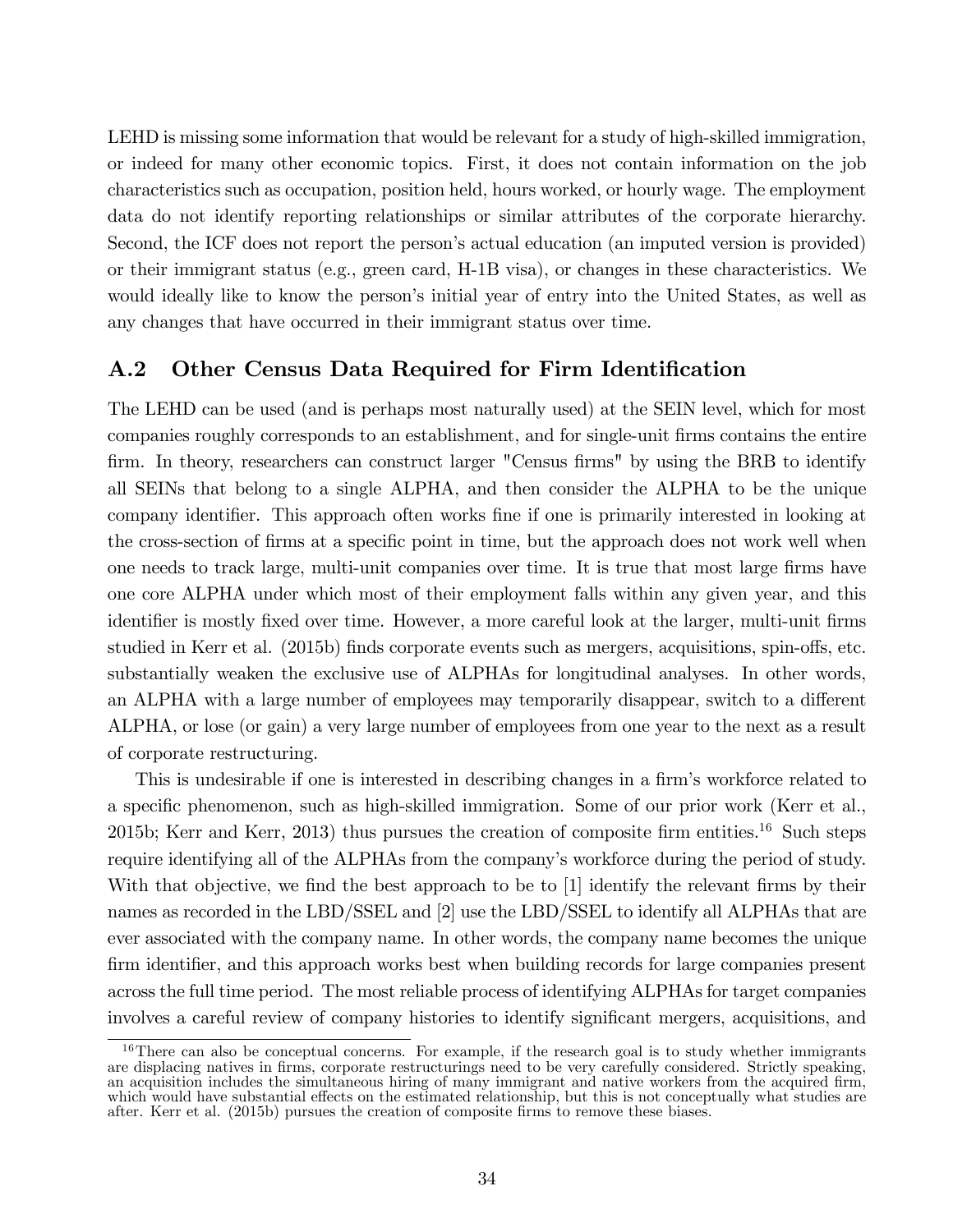spin-offs that take place during the period of interest. The review of company histories is likely to result in a long list of such events. In addition, one should conduct additional research around cases where there is, based on the LBD, a very large shift in the firm employment from one year to the next. These cases often turn out to be mass layoffs, firms going out of business, or other normal events in the firm life-cycle. In some cases, however, one finds overlooked corporate events that should again be accounted for in the compiling of composite firms.

Researchers should further search the LBD by company name and name variations, including the companies that have merged into the original sample companies. For each company and its acquisitions, one needs to collect all ALPHAs that are contained in the LBD under any of the name variations. For example, if company AAA has acquired companies BBB and CCC, we would find three (or more) separate ALPHAs in the LBD and group these with a composite company identifier that is used in subsequent work. This process produces a unique company name, along with the full list of ALPHAs that should be combined together in the LEHD for each company. Kerr et al. (2015b) further describes the application of this manual process for the study's group of 319 large firms and major patenting firms. These firm lists and associated identifiers are available to researchers with appropriate approvals and data access.

#### A.3 Identification of Firms in the LEHD

Once the full list of company names and the various ALPHAs belonging to each of the companies are obtained from the LBD, the next step is to use the BRB to identify all EINs ever belonging to those ALPHAs. While the BRB uniquely associates EINs to an ALPHA within a calendar quarter and state, EINs are not necessarily stable over time, potentially creating abrupt changes in the Örm employment series that will cause measurement error. The same is true for the SEINs that need to be linked to the ALPHAs via the EIN using the ECF-list. Indeed McKinney and Vilhuber (2008) note that the EIN and SEIN exist for tax administrative purposes, and warn that no straight-forward method exists for linking multiple SEINs into a single firm. Our preferred approach is described in greater detail below.

As LEHD identifiers do not uniquely capture a complete firm entity, we suggest using the cleaned version of company name from the LBD as a unique firm identifier. As explained above, each of these firms may contain one or more ALPHAs, and almost certainly contain more than one EIN and SEIN. Using the BR-list, one can create a list of ALPHAs that are ever associated with each EIN. Similarly, using the ECF-list, one can create for each SEIN the full list of EINs that the SEIN was ever associated with. Combining these two lists provides the full list of SEINs that ever appeared with an ALPHA. Using the groupings of ALPHAs derived from the LBD, one assembles the full list of SEINs that ever belonged to a composite company. At this point, there are a number of SEINs that appear to belong to multiple companies, and this multiplicity requires careful attention. Also, as some of the company restructuring takes place at the establishment level (e.g., the sale of a plant or division), there are also cases where a specific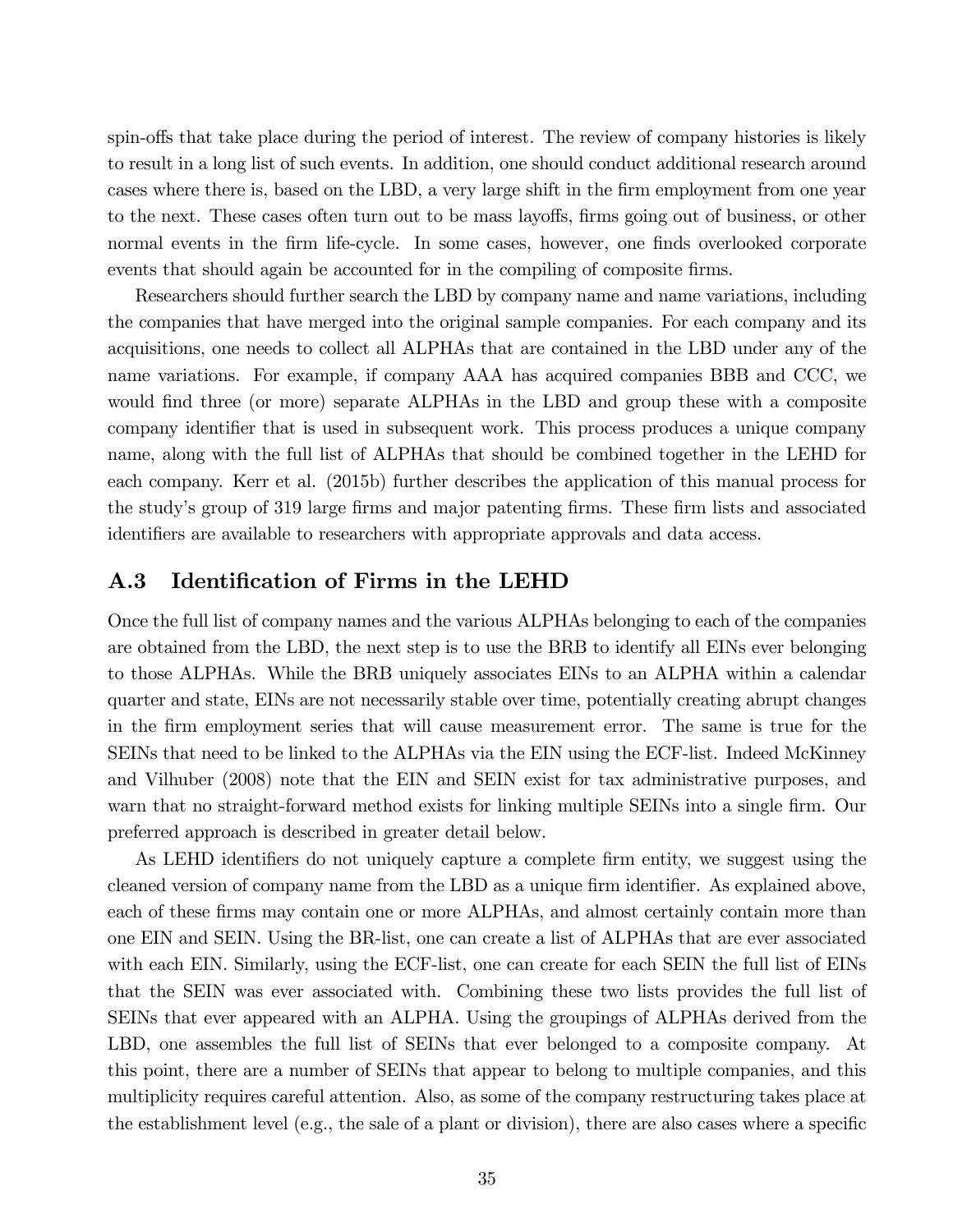EIN or SEIN belongs to multiple companies during the sample period. These cases require some additional research and data cleaning that is also described below.

### A.4 Cleaning up EIN and SEIN Associations

The data thus far contain unique SEINs for which the LEHD data needs to be collected. Before proceeding, one needs to check whether each SEIN in the company sample is a unique match or requires special attention. In the latter cases, researchers are best served prioritizing cases for review through the employment levels of SEINs. Reviewing the employment series is also helpful when verifying whether the SEIN overlap is caused by a corporate event that had not been recognized in the initial firm sample construction. The cleaning process at this stage is fairly manual, and may involve searches for company events. Our preferred method in residual, unclear cases is to assign the SEIN based on the number of years that it is associated with companies.

### A.5 Partial LEHD State Coverage

Appendix Table 1 provides a breakdown of the states included in the LEHD by the year in which their data series begins. As the aim of Kerr et al. (2015b) and similar work is to study the evolution of companies and their employment structures, it is problematic if large shifts in company workforce result simply from the fact that new business units are added into the data when a large state enters the LEHD. We often utilize balanced panels of states that begin at one of three points: 1992 (once Florida joins), 1995 (once Texas joins), or 2000 (once the bulk of states enter). Second, one should consider dropping firms for which the included states do not meet a certain threshold in terms of included employment. For example, one may want to exclude finance firms that have much of their employment in New York, even if they have establishments present in covered states, as one cannot reliably represent the Örm and its employment patterns using the LEHD states. These coverage ratios can be determined using the LBD.

#### A.6 Merging External Firm-Level Data into the LEHD

There are many firm-level data sources that are of interest for the analysis of firms and immigration. For example, researchers may want to incorporate Labor Condition Application (LCA) data from the Department of Labor  $(DOL)$ , which is a first step in the application for an H-1B visa from the United States Citizenship and Immigration Services (USCIS). While the USCIS does not release systematic data on the number of H-1B applications and granted visas by firm, microdata on LCAs are available by firm from the DOL.<sup>17</sup> These data contain all LCAs starting from 2001 and include the employer name, address, the number of jobs they wish to fill, and the specific job characteristics (title, occupation, proposed wage, etc.).

<sup>&</sup>lt;sup>17</sup>The data can be retrieved from: http://www.flcdatacenter.com/CaseH1B.aspx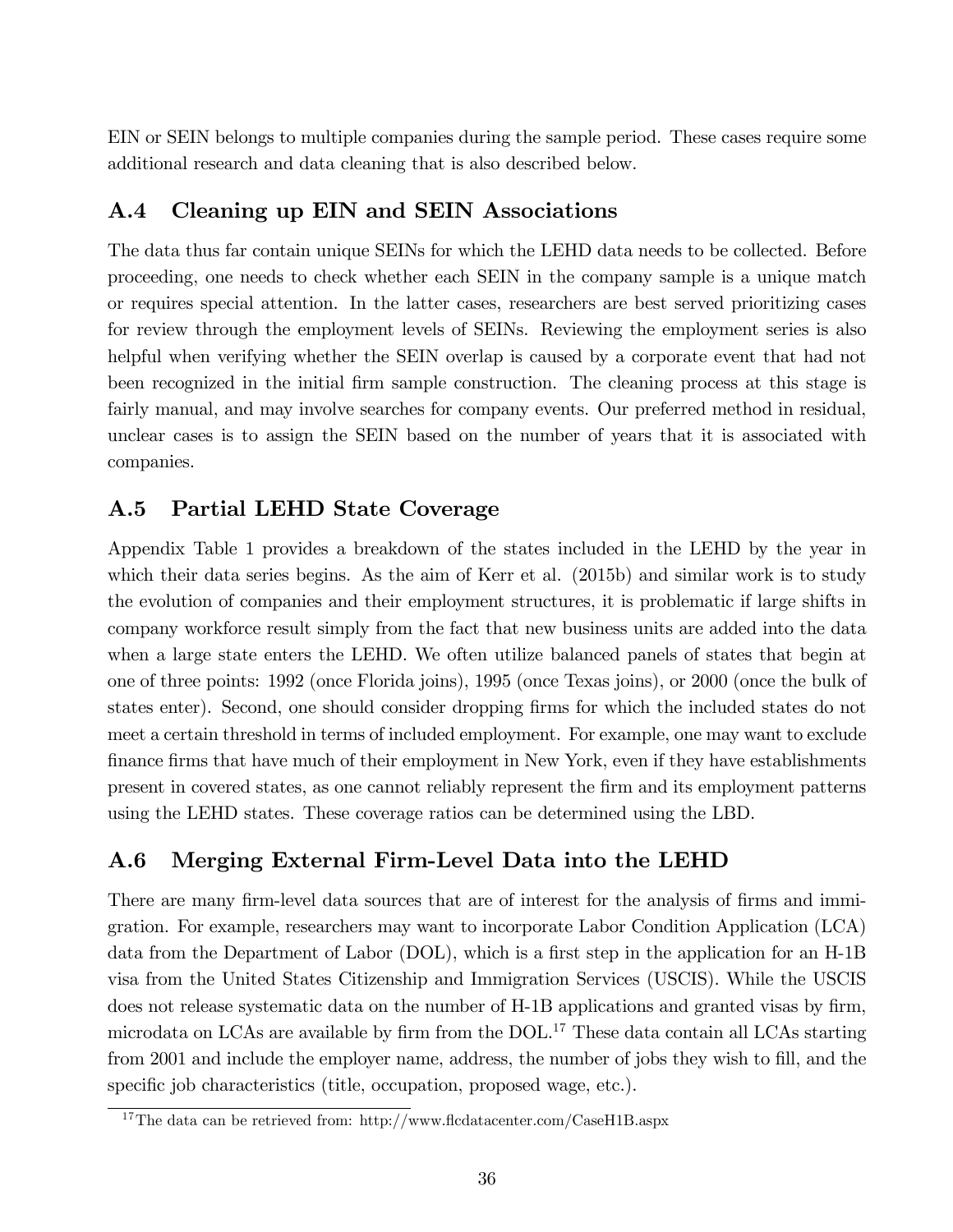The firm names in the LCA database are entered as they appear on the original application. Since the applications are sent separately by different company locations, there may be variations of the company name that need to be dealt with before aggregating the LCAs under the overall company name. For example, 7-Eleven may submit LCAs under slight name variations such as "7-Eleven", "7 Eleven", "7-Eleven Inc", and "7-Eleven Incorporated". Also, the issues related to corporate restructurings resurface here as well. Once the names in the LCA data are cleaned and aggregated, we create a crosswalk for the company names to merge the LCA data into the LEHD data. The aggregated LCAs can then be easily merged into the LEHD by the clean firm name.

A second example is the merger of patent data into the LEHD-LBD to study innovation outcomes. Again, as firm naming conventions vary between the LBD and the USPTO data, another name cleaning step is required. Researchers also must aggregate multiple USPTO assignees into parent firms. Finally, for many purposes it would be useful to know more about the actual firms than is reported in the LEHD. One example of an external firm-level data set is the Compustat company database. Compustat provides standardized company financials for publicly traded companies. These data are merged via bridge files or crosswalks similar to those described. All bridge Öles are available to approved Census projects but should be explicitly requested in initial research proposals to the Census Bureau.

#### A.7 Merging Internal Person-Level Data into the LEHD

While merging the company-specific data into our LEHD platform is relatively easy using the company name, person-specific data matches require the use of the PIK created by the Census Bureau. Three internal data sources can be directly linked to the LEHD: [1] long-form responses from the 1990 and 2000 Decennial Censuses, as well as the related American Housing Surveys, [2] the Current Population Survey (CPS), and [3] the Survey of Income and Program Participation (SIPP). For the purposes of our study, the Census and the CPS contain some very relevant information that is not present in the LEHD, including occupation and actual education. As the LEHD contains the CPS person and household identification numbers, as well as the years during which the PIK matches the CPS identifier, it is relatively straight forward to combine CPS data into the LEHD. The CPS does not provide a time series of observations for each respondent, and the occupation is a point-in-time snapshot for each person that does not necessarily correspond to the actual job that the person is doing in the LEHD. Similarly, the Census data is easy to link into the LEHD using the PIKs. Household characteristics can be linked to each of the matched persons using the household identifiers that are internal to the Census Bureau data.

Most person-level record in the LEHD have a one-to-one match to the CPS and Census. We exclude the few cases where we find multiple CPS or Census observations (e.g., in different states). As such persons make up less than 0.01% of the sample, including them either multiple times or randomly allocating the information from one of the CPS or Census observations makes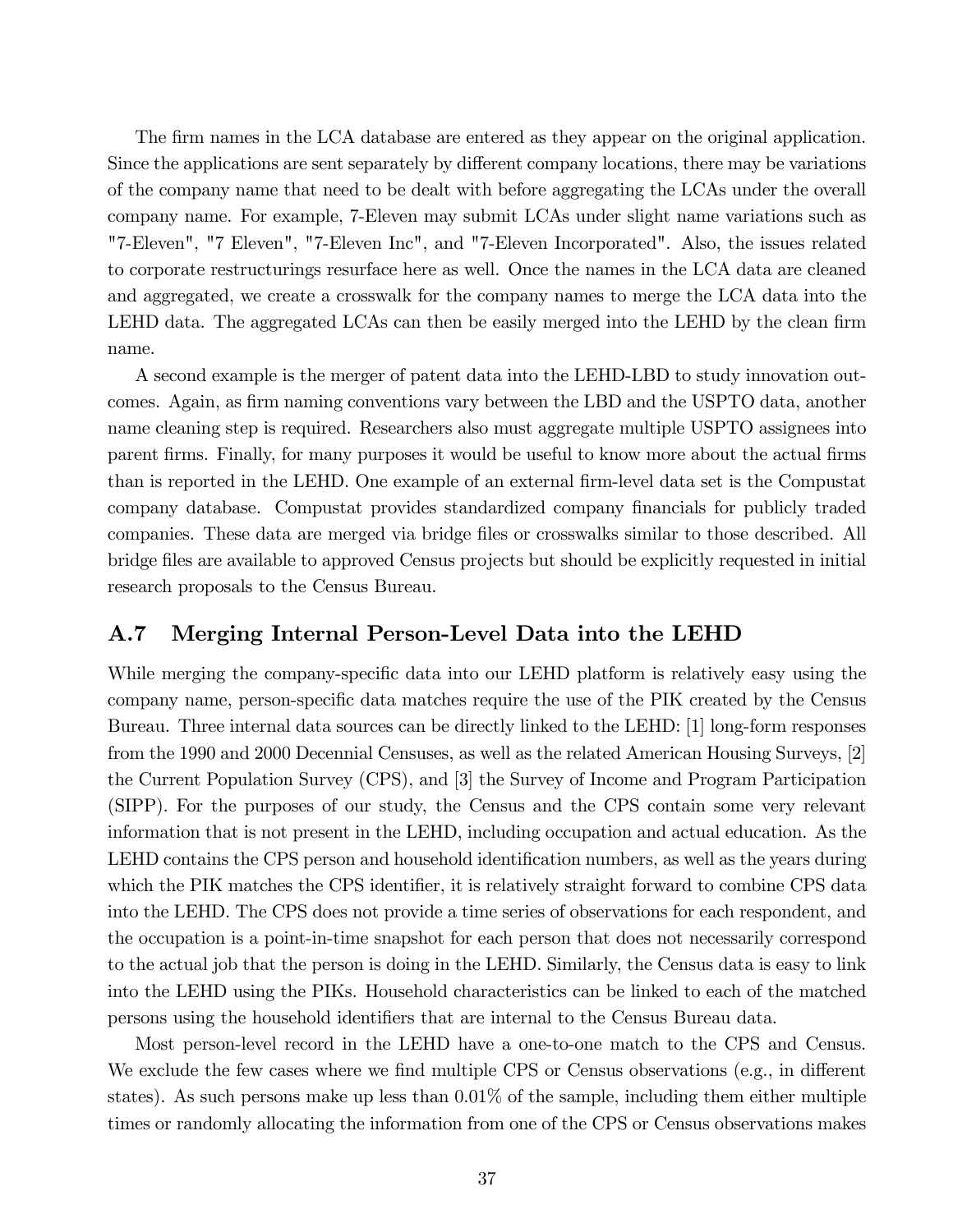no difference in terms of the results of the statistical analysis.

#### A.8 Possible LEHD Interfaces

We close this appendix by describing potential future interfaces between the LEHD and other data products. The weakest dimension of the LEHD for entrepreneurship research relates to the identification of business founders/owners, and our approach in this study is not perfect. Indeed, we envision that future work can greatly expand and improve on the current approach by linking in founder/owner data from additional sources. These include, for example, the business ownership data from the Internal Revenue Service (IRS) Form K-1, the Doing-Business-As filings from State Secretaries, data on the Legal Form of the Organization (LFO) that could identify sole proprietorships, and perhaps also the forthcoming longitudinal Survey of Business Owners (SBO-X) as well as the existing 2007 and 2012 cross-sectional SBOs.

More specifically, the IRS collects data on business ownership by U.S. individuals via the K-1 form (http://www.irs.gov/pub/irs-pdf/f1120ssk.pdf). Provided that the Census Bureau could assign each of the K-1 owners a PIK to merge into the LEHD, these tax records would provide one avenue for linking the owner information from the K-1 data to the LEHD. The second potential data effort is related to the State Secretaries' corporate information that comes from the Doing-Business-As (DBA) registration process (http://www.secstates.com/). Each state collects these data, and they are held by the Secretaries of State. The registration data generally contain the name and address of the business and the name and other details of the owner, and could in principle be brought into the Census Bureau for the purpose of assigning of company and person identifiers.

The SBO data also contain details of business owners, including their age, gender, race and whether they are born in the United States. This level of detail would be sufficient for linking the SBO ownership percentages into the LEHD, for better identification of whether the owner is among the persons who are on the company payroll. This of course would not cover the entire LEHD, given the survey design of the SBO, but it would help validate/refine definitions and enable analysis of interesting data on the company's start-up and expansion capital.

As unincorporated businesses are not included in the LEHD, we envision utilizing the ILBD database to also cross-verify the status of the owner. The ILBD can be then used to provide descriptive details of the unincorporated businesses, while the Census and ACS provide a description of the characteristics of the entrepreneurs/owners.

For employer sole proprietors, our approach of identifying firm founders is likely not satisfactory as the business owner will not be on the payroll. Indeed, some fraction of new employer businesses start as sole proprietorships and may later change their legal form of organization. Recent research using the Kauffman Firm Surveys found that about one in three firms begin as a proprietorship, while almost as many begin as limited-liability companies and as corporations. Of course, not all sole proprietorships are among employer firms. Cole (2011) provides data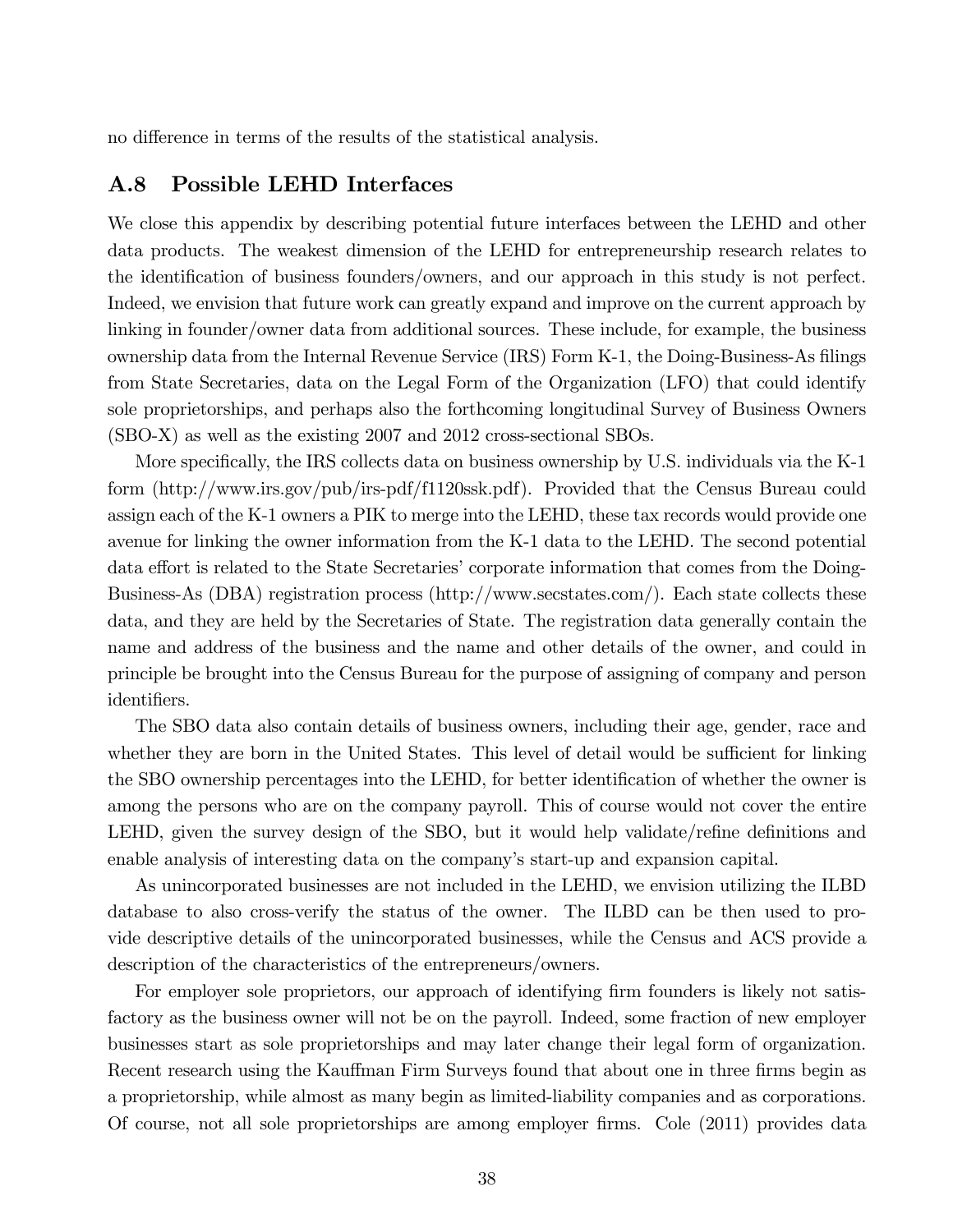that suggests that the share of firms that start as employer sole proprietorships is smaller than one-third; the average sole proprietorship has 0.6 employees. That provides some guidance as to the error that may be introduced by ignoring the LFO in the LEHD context. We hope that future research continues to bring together these data elements to provide ever sharper metrics for entrepreneurship and the role of immigrants.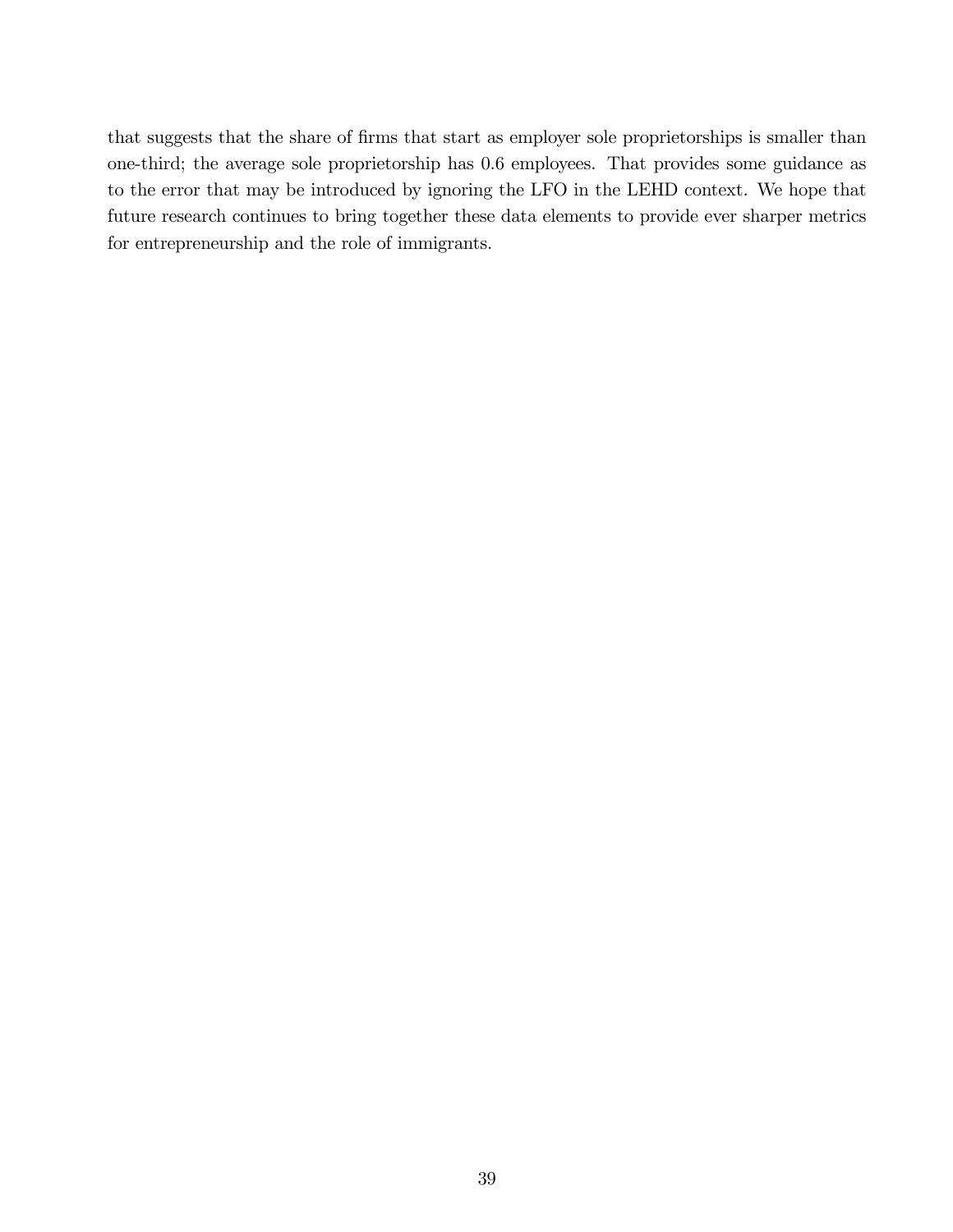# **Figure 1: LEHD state coverage Stars indicate 11 states whose coverage begins by 1992**



Notes: The figure indicates with shading the states that are covered by the 2008 version of the LEHD used in this study. Alaska is not covered. Stars indicate the 11 states whose coverage begins by 1992. The wider sample used in this study includes all shaded states excepting Arkansas. Coverage for all states ends in 2008.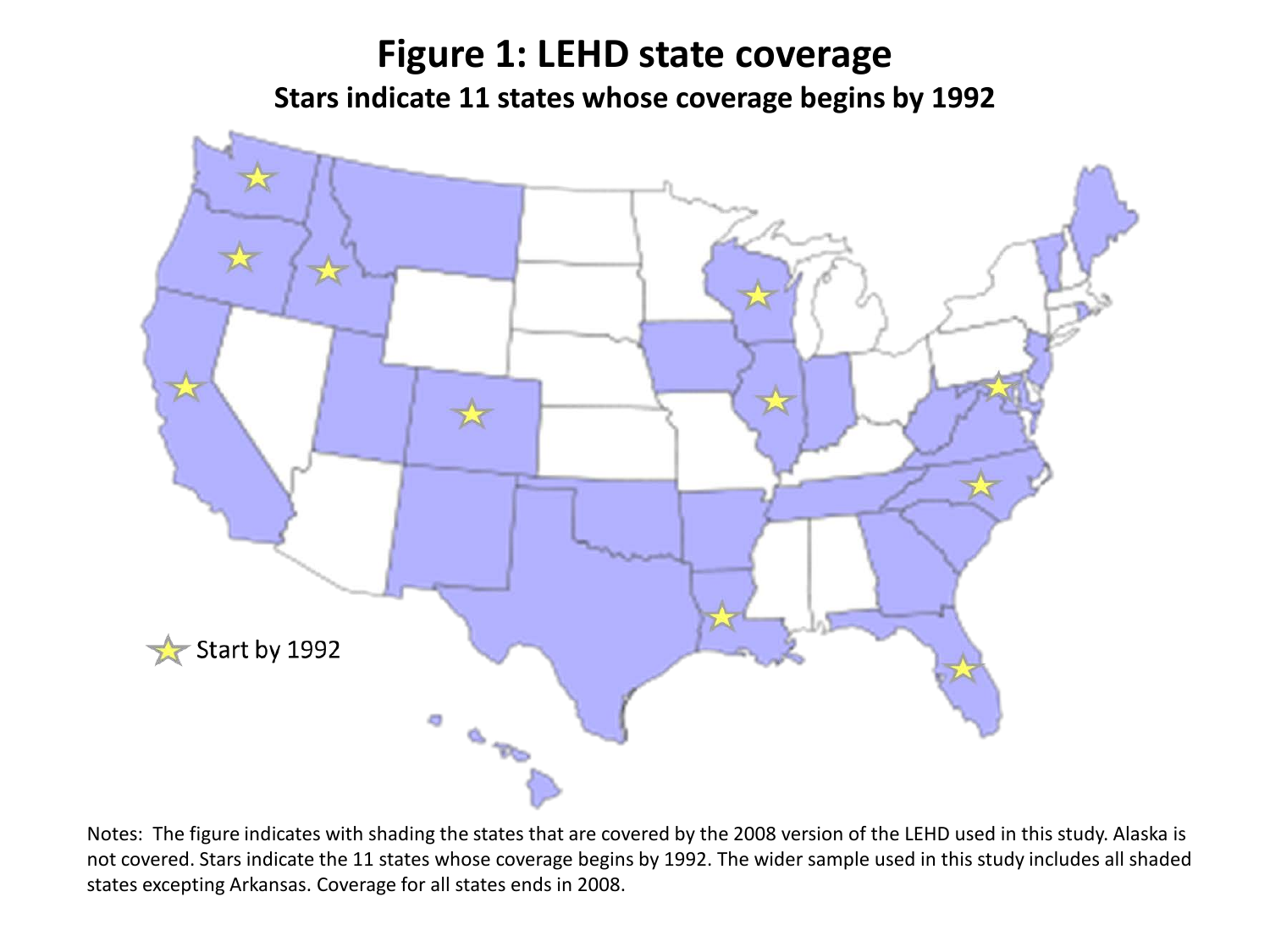# **Figure 2: LEHD immigrant entrepreneurship trends**

**Entrepreneurs are defined as top three initial earners in business**



Notes: See Table 2a. Sample includes 11 states present in the LEHD by 1992: CA, CO, FL, ID, IL, LA, MD, NC, OR, WA, and WI. New firms are defined through the LBD and retain their entering status for the first three years of the firm's life. Entrepreneurs are defined as top three initial earners in business.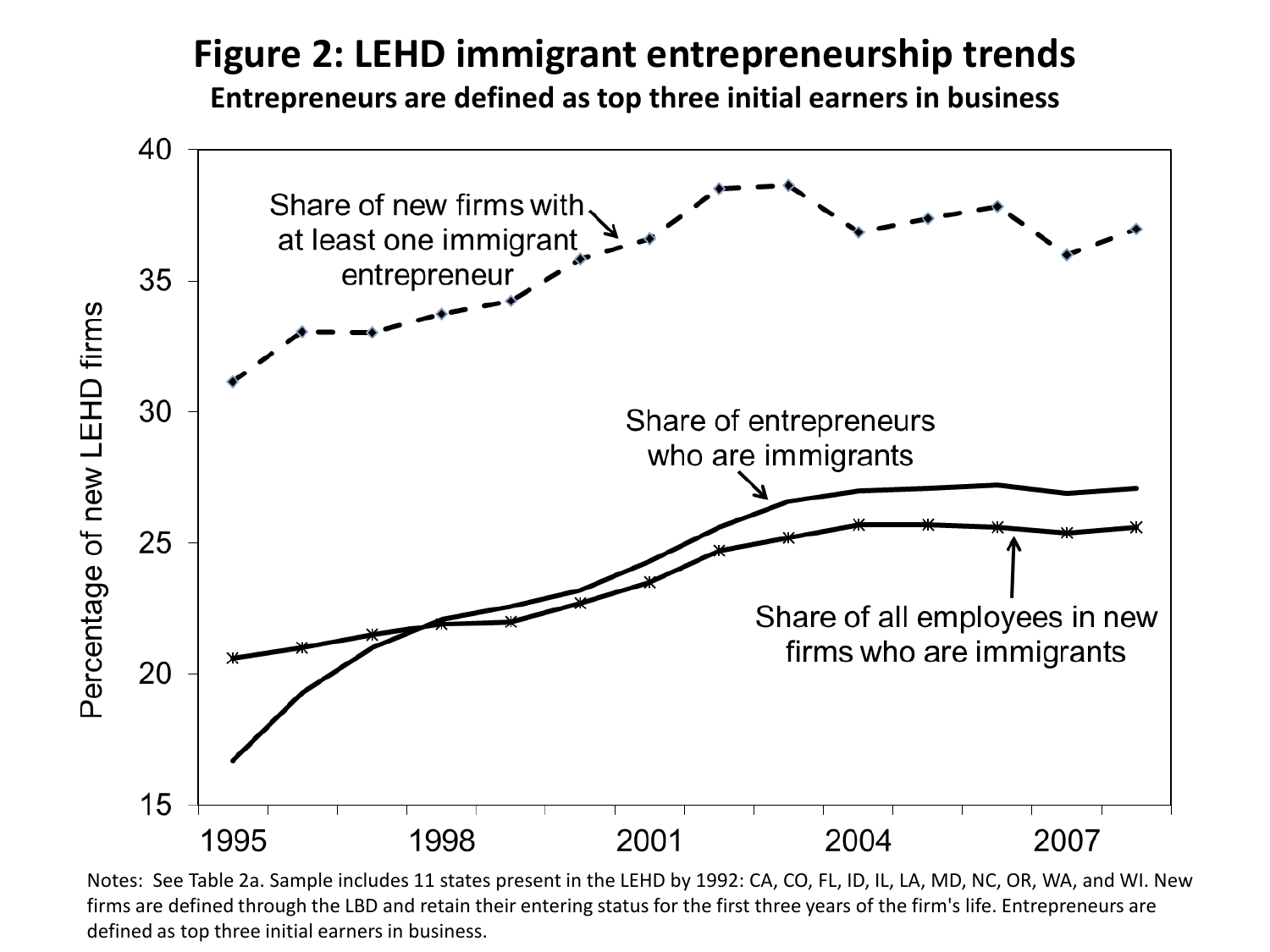# **Figure 3a: LEHD-CPS comparison for immigrant worker shares**

**Workers in the private sector in 11 focal LEHD states**



Notes: Samples from both data sources include 11 states present in the LEHD by 1992: CA, CO, FL, ID, IL, LA, MD, NC, OR, WA, and WI. Included individuals are aged 25 to 50, employed in the private sector, and meet certain educational and work history restrictions. An immigrant is defined as a person born outside of the United States.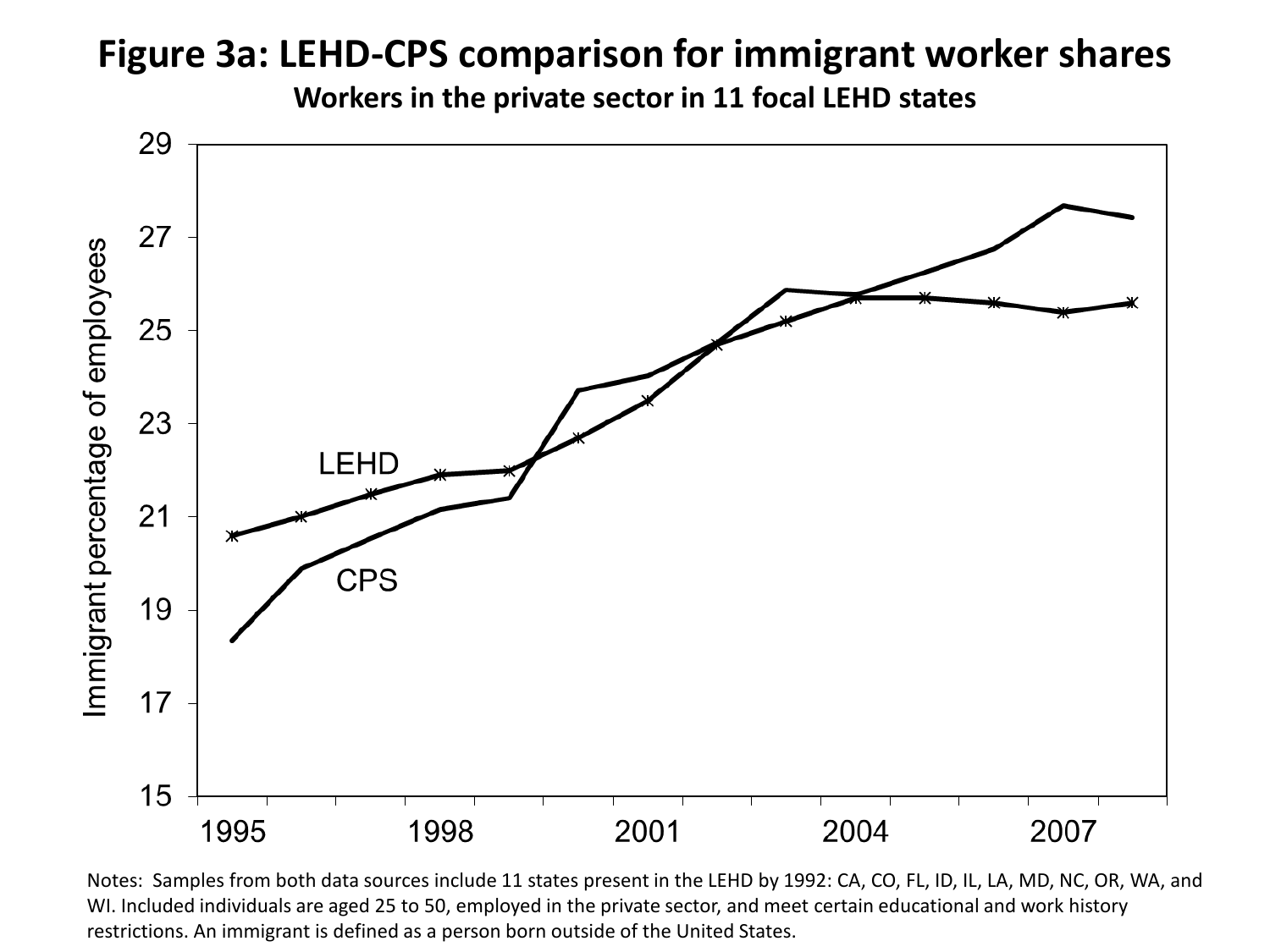# **Figure 3b: LEHD-CPS for immigrant entrepreneurial shares**

**Entrepreneurship and self-employment in the private sector in 11 focal LEHD states**



Notes: See Figure 3a. LEHD entrepreneurs are defined as top three initial earners in business and retain this status for the first three years after the firm's start. CPS entrepreneurs are defined as those entering incorporated self-employment.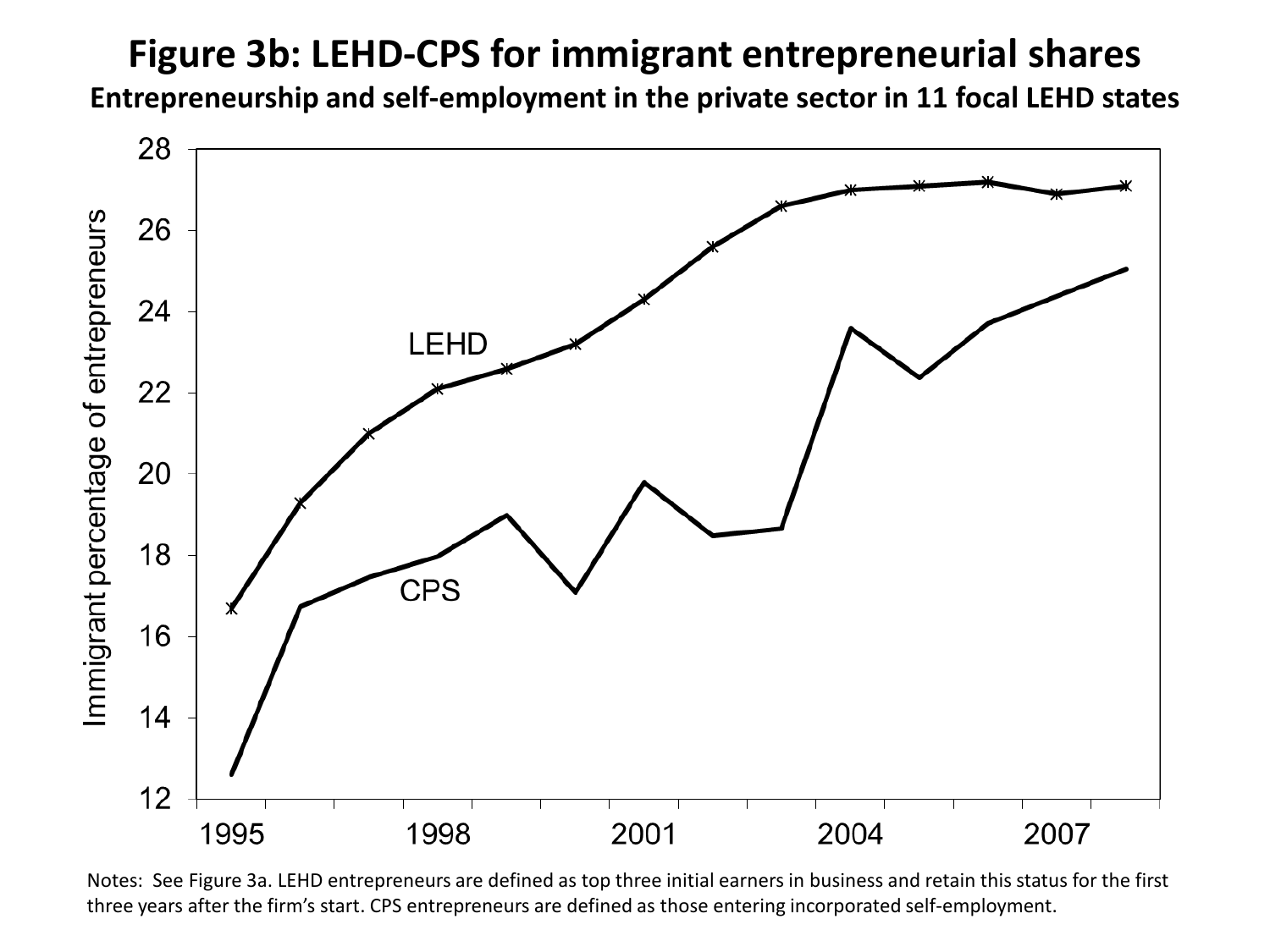# **Figure 3c: LEHD-CPS for immigrant entrepreneurial rates**

**Comparison of immigrant entrepreneurial measures to immigrant population**



Notes: CPS measures include the overall incorporated self-employment rate for immigrants in the sample, which retains selfemployed owners who have held their business for many years, and the Kauffman Foundation's Index that is derived from the CPS through new entry into self-employment. LEHD measures are provided with one- and three-year windows for comparison.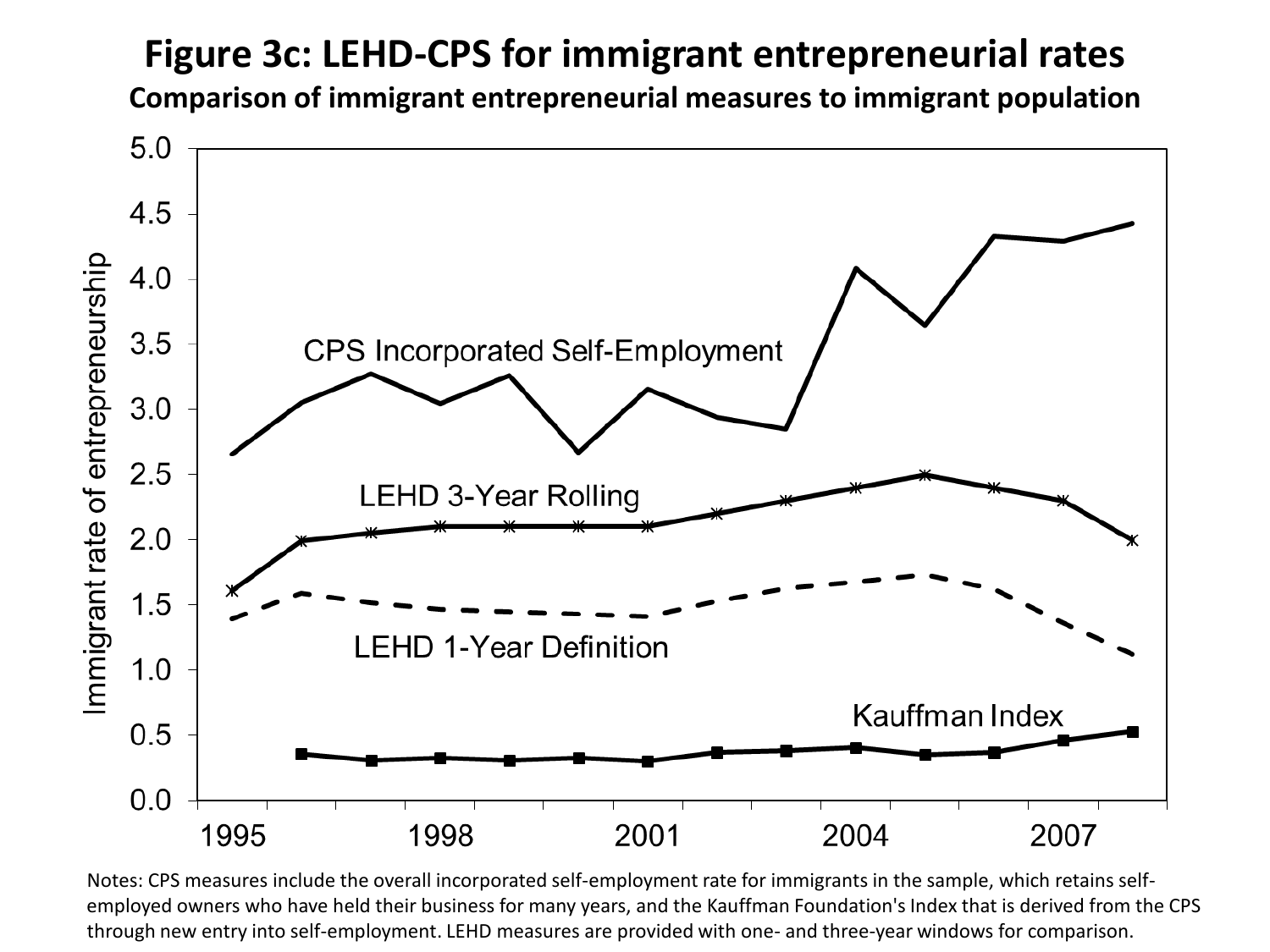| Study                        | Data sources                                                                     | Sample design                                                                        | Period              | Immigrant<br>entrepreneur share | Founding rate<br>among immigrants | Founding rate<br>among natives |
|------------------------------|----------------------------------------------------------------------------------|--------------------------------------------------------------------------------------|---------------------|---------------------------------|-----------------------------------|--------------------------------|
| (1)                          | (2)                                                                              | (3)                                                                                  | (4)                 | (5)                             | (6)                               | (7)                            |
| Saxenian (1999)              | Dun & Bradstreet, surveys                                                        | Silicon Valley tech firms                                                            | 1980-1998           | 24%                             | n/a                               | n/a                            |
| Anderson & Platzer<br>(2006) | Thomson Financial, survey,<br>internet                                           | 340 publicly-traded, venture-<br>capital backed firms,<br>independent in 1990-2005   | 1990-2005           | 25%                             | n/a                               | n/a                            |
| Wadhwa et al.<br>(2007)      | Dun & Bradstreet, surveys                                                        | US tech firms with $>\frac{1}{2}$ m sales<br>and $>20$ employees                     | 1995-2005           | 25%                             | n/a                               | n/a                            |
| Reynolds & Curtin<br>(2007)  | Panel Study of Entrepreneurial<br>Dynamics                                       | New founders who plan to<br>grow firm to $50+$ employees                             | 1999                | 15%                             | n/a                               | n/a                            |
| Monti et al. (2007)          | <b>MA Biotech Council member</b><br>list                                         | New England biotech firms                                                            | 2006                | 26%                             | n/a                               | n/a                            |
| Fairlie (2008)               | Population Survey 1996-2007                                                      | Census IPUMS 2000, Current Working-age business owners,<br>work $>15$ hours per week | 2000, 1996-<br>2007 | 17%                             | 0.4%                              | 0.3%                           |
| Hart & Acs (2010)            | Survey                                                                           | "High-impact" high-tech<br>companies                                                 | 2002-2006           | 16%                             | n/a                               | n/a                            |
| Robb et al. (2010)           | Kauffman Firm Survey                                                             | High- and medium-tech firms<br>founded in 2004                                       | 2004                | 10.3%                           | n/a                               | n/a                            |
|                              |                                                                                  | Firms founded in 2004 that<br>survived until to 2008                                 | 2008                | 9.4%                            | n/a                               | n/a                            |
| Hunt (2011)                  | <b>NSCG 2003</b>                                                                 | College degree holders,<br>working in 2003                                           | 1998-2003           | n/a                             | 0.8%                              | 0.6%                           |
| Fairlie (2012)               | <b>Survey of Business Owners</b><br>2007, Current Population<br>Survey 1996-2010 | Owners of businesses in 2007,<br>Workforce in 2010                                   | 2007, 2010          | 13%                             | 0.6%                              | 0.3%                           |

### **Table 1: Previous studies on immigrant entrepreneurship**

Notes: The immigrant share of entrepreneurs in Saxenian (1999) covers only Chinese and Indian ethnic groups, based on the CEO surnames. The founding rate in Hunt (2011) covers firms founded between 1988 and 2003 that have at least 10 employees in 2003. The founding rates in Fairlie (2008, 2012) are monthly. Fairlie (2008) defines the immigrant entrepreneur share as the percentage of new companies that had at least one immigrant founder (of all business owners 12.5% are immigrants). Hart and Acs (2010) use Corporate Research Board's American Corporate Statistical Library (ACSL) listings to identify the set of "high-impact" companies and obtain survey responses from 29% of them.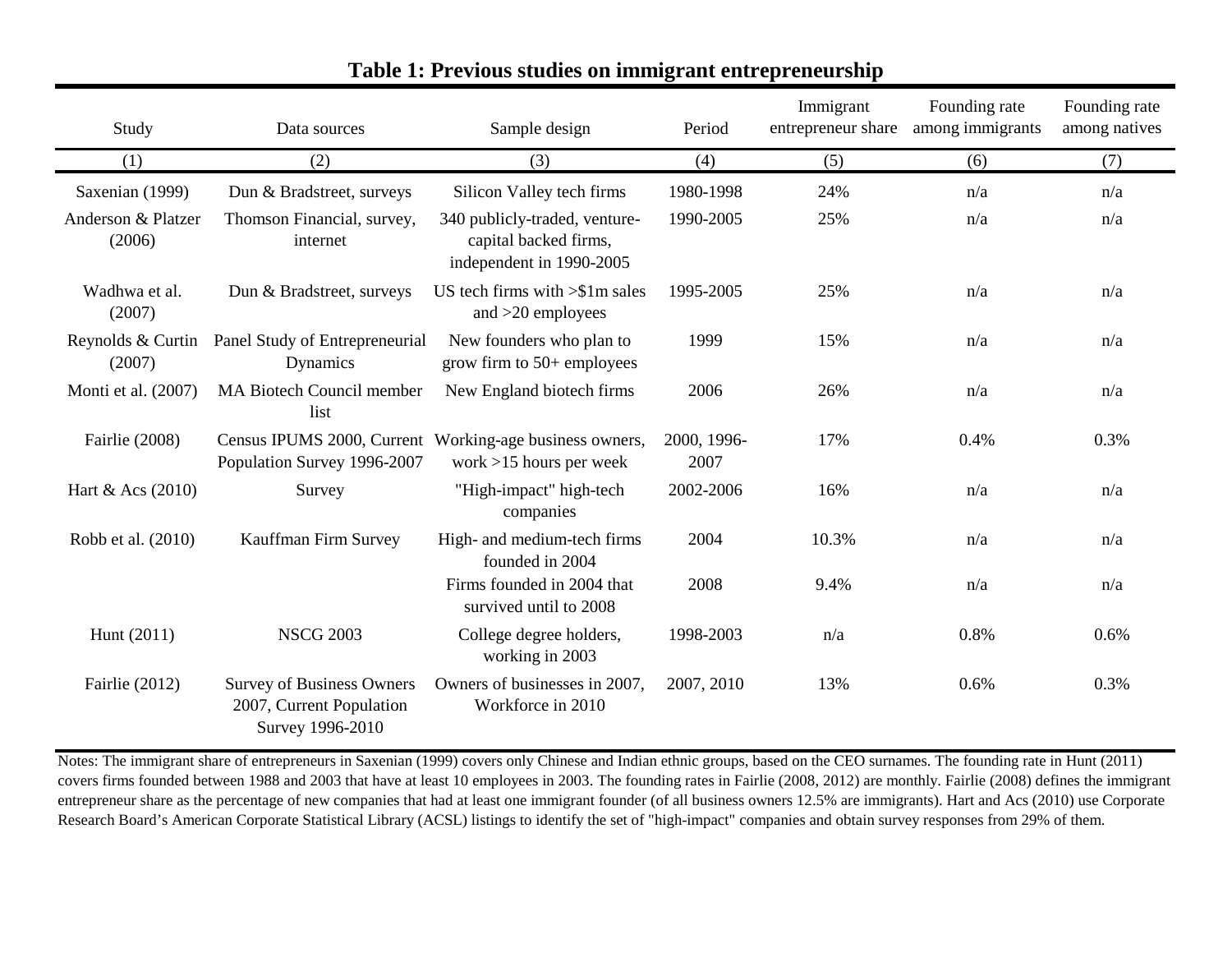| Year               | Immigrant<br>rate of<br>employment<br>in new firms | Immigrant<br>entrepreneur<br>rate, defined<br>as top three<br>initial earners<br>in business | Immigrant<br>share of<br>employment<br>in new firms | Immigrant<br>entrepreneur<br>share, defined<br>as top three<br>initial earners<br>in business | Column 5<br>restricted to top<br>quartile of<br>entrepreneurial<br>income in start<br>year | Share of<br>entering<br><b>LEHD SEINS</b><br>with one or<br>more<br>immigrant | Share of<br>entering LBD<br>firms with<br>one or more<br>immigrant | Immigrant<br>share of<br>workers in<br>entering LBD<br>firms | Column 9<br>weighted by<br>employment |
|--------------------|----------------------------------------------------|----------------------------------------------------------------------------------------------|-----------------------------------------------------|-----------------------------------------------------------------------------------------------|--------------------------------------------------------------------------------------------|-------------------------------------------------------------------------------|--------------------------------------------------------------------|--------------------------------------------------------------|---------------------------------------|
| (1)                | (2)                                                | (3)                                                                                          | (4)                                                 | (5)                                                                                           | (6)                                                                                        | (7)                                                                           | (8)                                                                | (9)                                                          | (10)                                  |
| 1995               | 6.3                                                | 1.6                                                                                          | 20.6                                                | 16.7                                                                                          | 15.6                                                                                       | 29.8                                                                          | 31.1                                                               | 19.3                                                         | 18.8                                  |
| 1996               | 6.4                                                | 2.0                                                                                          | 21.0                                                | 19.3                                                                                          | 15.5                                                                                       | 30.9                                                                          | 33.1                                                               | 20.3                                                         | 19.4                                  |
| 1997               | 6.2                                                | 2.1                                                                                          | 21.5                                                | 21.0                                                                                          | 16.3                                                                                       | 31.7                                                                          | 33.0                                                               | 20.5                                                         | 19.8                                  |
| 1998               | 6.1                                                | 2.1                                                                                          | 21.9                                                | 22.1                                                                                          | 16.9                                                                                       | 32.4                                                                          | 33.8                                                               | 20.8                                                         | 20.0                                  |
| 1999               | 6.2                                                | 2.1                                                                                          | 22.0                                                | 22.6                                                                                          | 16.9                                                                                       | 33.5                                                                          | 34.3                                                               | 21.3                                                         | 20.2                                  |
| 2000               | 6.1                                                | 2.1                                                                                          | 22.7                                                | 23.2                                                                                          | 18.5                                                                                       | 34.2                                                                          | 35.9                                                               | 22.1                                                         | 20.9                                  |
| 2001               | 6.0                                                | 2.1                                                                                          | 23.5                                                | 24.3                                                                                          | 18.8                                                                                       | 35.6                                                                          | 36.6                                                               | 23.6                                                         | 22.6                                  |
| 2002               | 5.9                                                | 2.2                                                                                          | 24.7                                                | 25.6                                                                                          | 20.0                                                                                       | 36.7                                                                          | 38.5                                                               | 25.1                                                         | 23.4                                  |
| 2003               | 6.1                                                | 2.3                                                                                          | 25.2                                                | 26.6                                                                                          | 19.4                                                                                       | 36.0                                                                          | 38.6                                                               | 25.7                                                         | 24.0                                  |
| 2004               | 6.3                                                | 2.4                                                                                          | 25.7                                                | 27.0                                                                                          | 20.3                                                                                       | 35.8                                                                          | 36.8                                                               | 24.9                                                         | 24.1                                  |
| 2005               | 6.3                                                | $2.5\,$                                                                                      | 25.7                                                | 27.1                                                                                          | 20.7                                                                                       | 35.9                                                                          | 37.4                                                               | 25.3                                                         | 24.0                                  |
| 2006               | 6.0                                                | 2.4                                                                                          | 25.6                                                | 27.2                                                                                          | 19.8                                                                                       | 35.9                                                                          | 37.8                                                               | 26.3                                                         | 24.4                                  |
| 2007               | 5.5                                                | 2.3                                                                                          | 25.4                                                | 26.9                                                                                          | 19.7                                                                                       | 34.2                                                                          | 36.0                                                               | 25.2                                                         | 24.4                                  |
| 2008               | 4.9                                                | 2.0                                                                                          | 25.6                                                | 27.1                                                                                          | 20.1                                                                                       | 35.6                                                                          | 37.0                                                               | 26.2                                                         | 24.8                                  |
| Mean               | 6.0                                                | 2.2                                                                                          | 23.7                                                | 24.1                                                                                          | 18.5                                                                                       | 34.2                                                                          | 35.7                                                               | 23.3                                                         | 22.2                                  |
| <b>Ratio 08/95</b> | 0.78                                               | 1.24                                                                                         | 1.24                                                | 1.62                                                                                          | 1.29                                                                                       | 1.19                                                                          | 1.19                                                               | 1.36                                                         | 1.32                                  |
| <b>Ratio 05/97</b> | 1.02                                               | 1.22                                                                                         | 1.20                                                | 1.29                                                                                          | 1.27                                                                                       | 1.13                                                                          | 1.13                                                               | 1.23                                                         | 1.21                                  |

#### **Table 2a: Trends in immigrant entrepreneurship and participation in new firms**

Notes: Table provides broad trends related to employment in new firms by natives and immigrants in the LEHD and LBD. The sample includes 11 states present in the LEHD by 1992: CA, CO, FL, ID, IL, LA, MD, NC, OR, WA, and WI. Columns 2 and 3 consider immigrant participation rates in new firms relative to the total immigrant workforce in the LEHD. Columns 4-10 consider immigrant shares of activities relative to natives. New firms are defined through the LBD as described in the text and retain their entering status for the first three years of the firm's life. Caution should be exercised with Column 2 and 3's trends from 2006 onwards due to declines in match rates for the Business Registry Bridge between the LEHD and LBD late in the sample. Caution should also be used for Column 3's entry rates in 1995 and 1996 due to ongoing initialization that required minor extrapolation. Share-based calculations in Columns 4-10 are substantially less sensitive to these issues. The appendix provides complementary statistics: [1] considering shorter series for 28 states present in the LEHD by 2000, [2] adjusting the definition of new firms to apply to the first year of business entry only, and [3] separating one-digit SIC industries.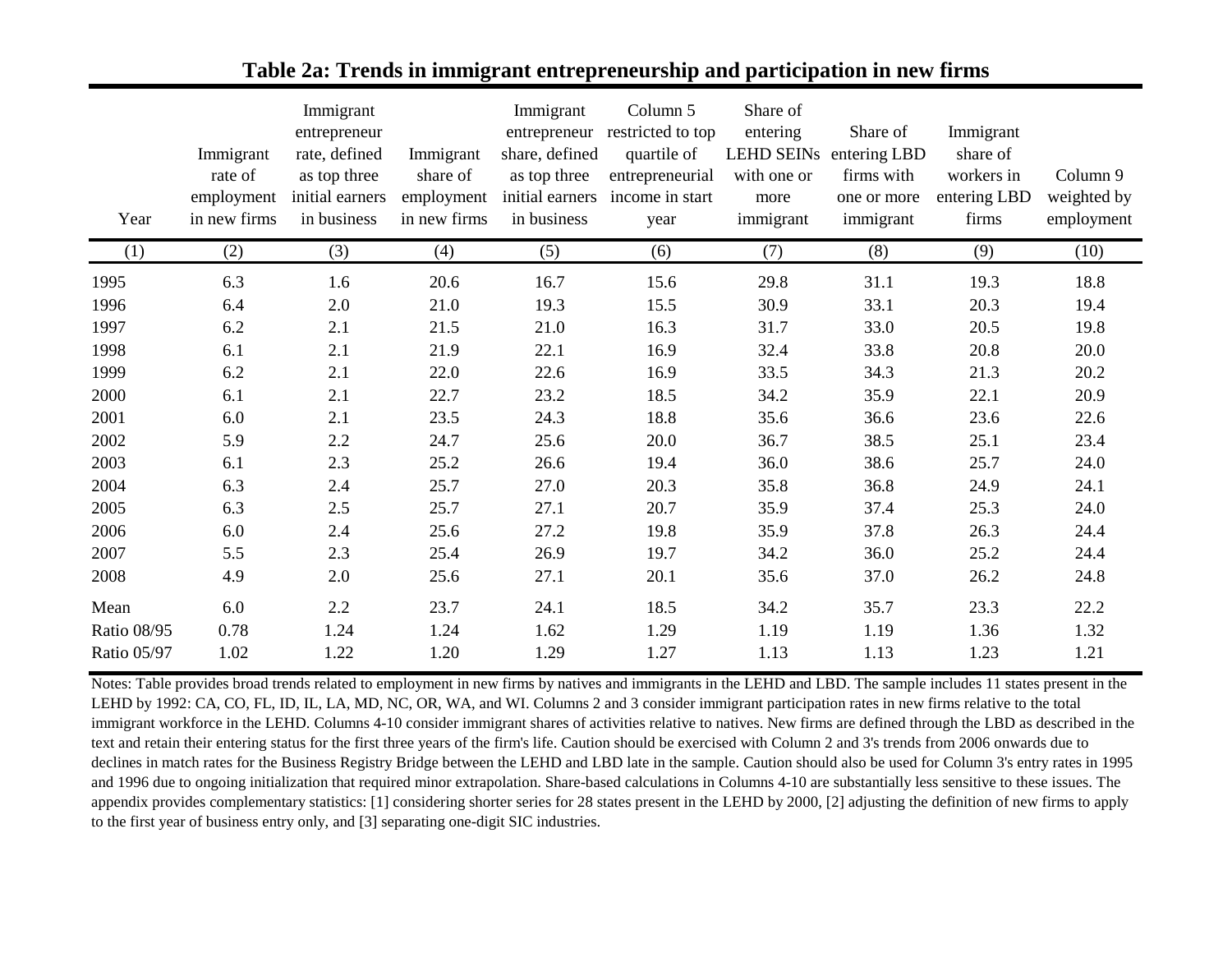| Year               | Immigrant<br>rate of<br>employment<br>in new firms | Immigrant<br>entrepreneur<br>rate, defined<br>as top three<br>initial earners<br>in business | Immigrant<br>share of<br>employment<br>in new firms | Immigrant<br>entrepreneur<br>share, defined<br>as top three<br>initial earners<br>in business | Column 5<br>restricted to top<br>quartile of<br>entrepreneurial<br>income in start<br>year | Share of<br>entering<br><b>LEHD SEINs</b><br>with one or<br>more<br>immigrant | Share of<br>entering LBD<br>firms with<br>one or more<br>immigrant | Immigrant<br>share of<br>workers in<br>entering LBD<br>firms | Column 9<br>weighted by<br>employment |
|--------------------|----------------------------------------------------|----------------------------------------------------------------------------------------------|-----------------------------------------------------|-----------------------------------------------------------------------------------------------|--------------------------------------------------------------------------------------------|-------------------------------------------------------------------------------|--------------------------------------------------------------------|--------------------------------------------------------------|---------------------------------------|
| (1)                | (2)                                                | (3)                                                                                          | (4)                                                 | (5)                                                                                           | (6)                                                                                        | (7)                                                                           | (8)                                                                | (9)                                                          | (10)                                  |
| 1995               | 1.1                                                | 0.06                                                                                         | 28.3                                                | 24.7                                                                                          | 20.1                                                                                       | 50.8                                                                          | 61.6                                                               | 23.6                                                         | 18.6                                  |
| 1996               | 1.4                                                | 0.08                                                                                         | 28.4                                                | 24.7                                                                                          | 25.1                                                                                       | 49.6                                                                          | 73.3                                                               | 25.5                                                         | 22.7                                  |
| 1997               | 1.8                                                | 0.09                                                                                         | 24.3                                                | 25.6                                                                                          | 25.1                                                                                       | 53.7                                                                          | 64.4                                                               | 23.6                                                         | 20.8                                  |
| 1998               | 1.6                                                | 0.12                                                                                         | 24.3                                                | 27.0                                                                                          | 24.0                                                                                       | 55.5                                                                          | 74.1                                                               | 28.9                                                         | 24.4                                  |
| 1999               | 2.0                                                | 0.14                                                                                         | 24.2                                                | 27.1                                                                                          | 27.4                                                                                       | 57.5                                                                          | 76.1                                                               | 28.4                                                         | 26.1                                  |
| 2000               | $2.2\,$                                            | 0.17                                                                                         | 23.5                                                | 27.8                                                                                          | 26.4                                                                                       | 62.0                                                                          | 87.9                                                               | 31.7                                                         | 27.4                                  |
| 2001               | 2.1                                                | 0.16                                                                                         | 26.0                                                | 30.5                                                                                          | 38.5                                                                                       | 57.2                                                                          | 76.1                                                               | 33.6                                                         | 31.0                                  |
| 2002               | 1.7                                                | 0.13                                                                                         | 26.1                                                | 32.9                                                                                          | 31.5                                                                                       | 59.1                                                                          | 83.0                                                               | 37.7                                                         | 35.7                                  |
| 2003               | 1.4                                                | 0.11                                                                                         | 27.2                                                | 31.2                                                                                          | 33.1                                                                                       | 54.8                                                                          | 77.7                                                               | 35.4                                                         | 36.0                                  |
| 2004               | 1.3                                                | 0.10                                                                                         | 24.6                                                | 30.4                                                                                          | 31.3                                                                                       | 59.9                                                                          | 79.3                                                               | 35.7                                                         | 33.9                                  |
| 2005               | 1.9                                                | 0.10                                                                                         | 28.5                                                | 30.0                                                                                          | 29.1                                                                                       | 57.9                                                                          | 79.4                                                               | 34.9                                                         | 33.3                                  |
| Mean               | 1.7                                                | 0.11                                                                                         | 25.9                                                | 28.4                                                                                          | 28.3                                                                                       | 56.2                                                                          | 75.7                                                               | 30.8                                                         | 28.2                                  |
| <b>Ratio 05/95</b> | 1.73                                               | 1.71                                                                                         | 1.01                                                | 1.21                                                                                          | 1.45                                                                                       | 1.14                                                                          | 1.29                                                               | 1.48                                                         | 1.79                                  |
| <b>Ratio 05/97</b> | 1.06                                               | 1.08                                                                                         | 1.17                                                | 1.17                                                                                          | 1.16                                                                                       | 1.08                                                                          | 1.23                                                               | 1.48                                                         | 1.60                                  |

# **Table 2b: Table 2a for firms backed by venture capital**

Notes: See Table 2a. Companies backed by venture capital investors are identified through firm names and locations as described in the text. Venture capital matching is available through 2005. Inclusion in the venture capital group occurs if venture capital financing is ever received, rather than being specific to the first years of the firm.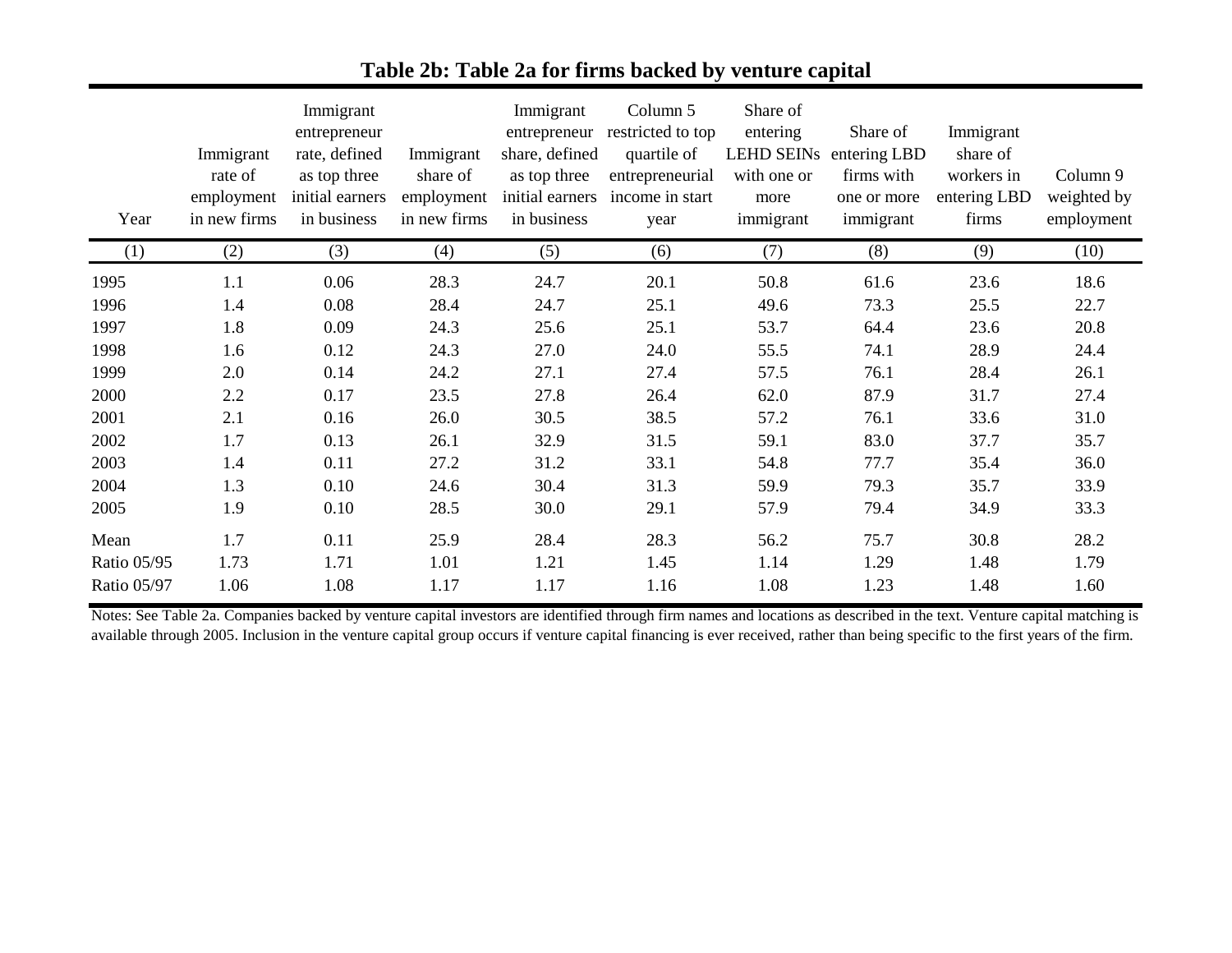|             |                                                                                               | Full sample                            |                                                                                | Firms backed by venture capital                                                               |                                        |                                                                                |  |
|-------------|-----------------------------------------------------------------------------------------------|----------------------------------------|--------------------------------------------------------------------------------|-----------------------------------------------------------------------------------------------|----------------------------------------|--------------------------------------------------------------------------------|--|
| Year        | Immigrant<br>entrepreneur<br>share, defined<br>as top three<br>initial earners<br>in business | Column 2 with<br>employment<br>weights | Share of<br>entering firms<br>with one or<br>more<br>immigrant<br>entrepreneur | Immigrant<br>entrepreneur<br>share, defined<br>as top three<br>initial earners<br>in business | Column 2 with<br>employment<br>weights | Share of<br>entering firms<br>with one or<br>more<br>immigrant<br>entrepreneur |  |
| (1)         | (2)                                                                                           | (3)                                    | (4)                                                                            | (5)                                                                                           | (6)                                    | (7)                                                                            |  |
| 1995        | 19.2                                                                                          | 18.1                                   | 23.7                                                                           | 22.3                                                                                          | 15.2                                   | 35.6                                                                           |  |
| 1996        | 20.2                                                                                          | 18.4                                   | 25.1                                                                           | 21.9                                                                                          | 17.4                                   | 42.6                                                                           |  |
| 1997        | 20.5                                                                                          | 19.3                                   | 25.5                                                                           | 25.2                                                                                          | 23.3                                   | 39.4                                                                           |  |
| 1998        | 20.7                                                                                          | 19.2                                   | 25.9                                                                           | 28.1                                                                                          | 17.0                                   | 44.0                                                                           |  |
| 1999        | 21.2                                                                                          | 19.4                                   | 26.7                                                                           | 28.0                                                                                          | 25.1                                   | 48.5                                                                           |  |
| 2000        | 22.2                                                                                          | 20.6                                   | 28.1                                                                           | 28.7                                                                                          | 21.6                                   | 49.4                                                                           |  |
| 2001        | 23.6                                                                                          | 21.9                                   | 29.4                                                                           | 30.1                                                                                          | 24.5                                   | 53.8                                                                           |  |
| 2002        | 25.0                                                                                          | 22.3                                   | 30.8                                                                           | 34.4                                                                                          | 26.8                                   | 58.0                                                                           |  |
| 2003        | 25.6                                                                                          | 23.3                                   | 31.3                                                                           | 30.9                                                                                          | 25.1                                   | 52.1                                                                           |  |
| 2004        | 24.9                                                                                          | 23.5                                   | 30.3                                                                           | 32.0                                                                                          | 22.7                                   | 57.5                                                                           |  |
| 2005        | 25.2                                                                                          | 23.2                                   | 30.6                                                                           | 31.2                                                                                          | 27.0                                   | 49.5                                                                           |  |
| Mean        | 22.6                                                                                          | 20.8                                   | 27.9                                                                           | 28.4                                                                                          | 22.3                                   | 48.2                                                                           |  |
| Ratio 05/95 | 1.31                                                                                          | 1.28                                   | 1.29                                                                           | 1.40                                                                                          | 1.78                                   | 1.39                                                                           |  |
| Ratio 05/97 | 1.23                                                                                          | 1.20                                   | 1.20                                                                           | 1.24                                                                                          | 1.16                                   | 1.26                                                                           |  |

**Table 3: Trends for samples used in analytical work**

Notes: Table provides descriptive statistics for the sample of firms used for analytical work. The sample includes firms founded 1992-2005 in a PMSA within a state present in the LEHD since 1992. Relative to Tables 2a and 2b, several data preparation steps are undertaken to exclude entrants that are multi-unit LBD entering firms and entrants lacking complete information for considered LBD and LEHD metrics (e.g., reported payroll). Metrics focus on the immigrant-native composition of the top three initial earners. The sample ends with 2005 entrants to allow observation of LBD outcomes to 2011 and to circumvent issues with the LEHD-LBD match in later years. Employment weights are capped at 50 initial employees.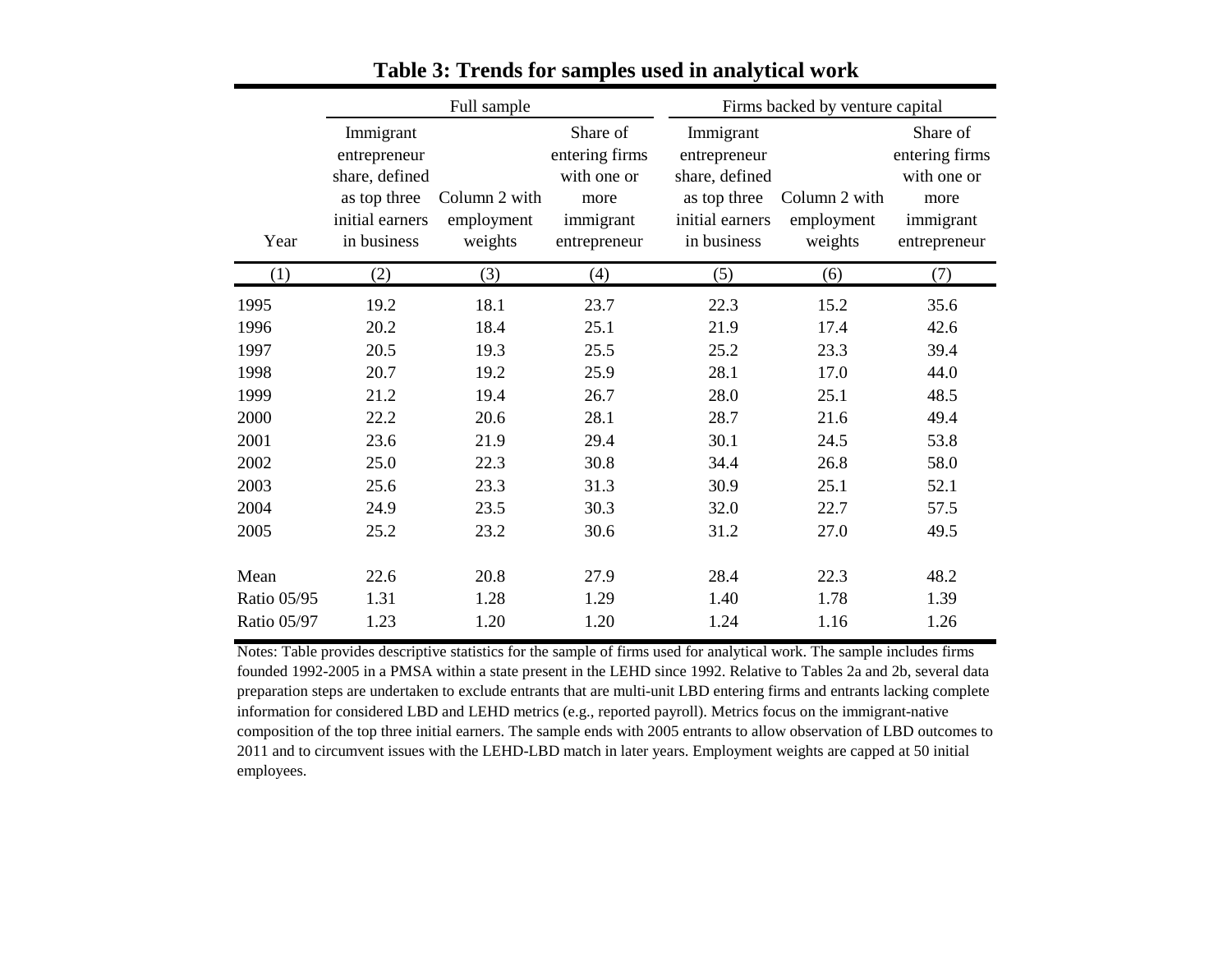| Row headers group      |        |             |             | Employment after three years: |             |                                                                                         |       |
|------------------------|--------|-------------|-------------|-------------------------------|-------------|-----------------------------------------------------------------------------------------|-------|
| by initial employment: | Closed | $1-4$ empl. | $5-9$ empl. | 10-19 empl.                   | 20-99 empl. | $100+$ empl.                                                                            | Total |
| (1)                    | (2)    | (3)         | (4)         | (5)                           | (6)         | (7)                                                                                     | (8)   |
|                        |        |             |             |                               |             | Panel A: Distribution of outcomes by initial firm size, full sample (rows sum to 100%)  |       |
| 1-4 employees          | 0.392  | 0.448       | 0.110       | 0.034                         | 0.014       | 0.001                                                                                   |       |
| 5-9 employees          | 0.356  | 0.167       | 0.281       | 0.144                         | 0.049       | 0.003                                                                                   |       |
| $10+$ employees        | 0.385  | 0.040       | 0.087       | 0.209                         | 0.246       | 0.033                                                                                   |       |
|                        |        |             |             |                               |             | Panel B: Starting immigrant entrepreneurship share in new firms by outcome distribution |       |
| 1-4 employees          | 0.226  | 0.220       | 0.205       | 0.200                         | 0.205       | 0.212                                                                                   | 0.220 |
| 5-9 employees          | 0.208  | 0.206       | 0.180       | 0.182                         | 0.213       | 0.187                                                                                   | 0.196 |
| $10+$ employees        | 0.200  | 0.207       | 0.202       | 0.179                         | 0.181       | 0.166                                                                                   | 0.190 |
| Total                  | 0.220  | 0.219       | 0.196       | 0.187                         | 0.191       | 0.173                                                                                   | 0.212 |
|                        |        |             |             |                               |             | Panel C: Starting immigrant employment share in new firms by outcome distribution       |       |
| 1-4 employees          | 0.230  | 0.224       | 0.209       | 0.205                         | 0.213       | 0.240                                                                                   | 0.224 |
| 5-9 employees          | 0.213  | 0.209       | 0.183       | 0.187                         | 0.221       | 0.218                                                                                   | 0.200 |
| $10+$ employees        | 0.215  | 0.217       | 0.203       | 0.182                         | 0.197       | 0.232                                                                                   | 0.203 |
| Total                  | 0.226  | 0.222       | 0.199       | 0.191                         | 0.204       | 0.232                                                                                   | 0.217 |

### **Table 4a: Growth tabulations and immigrant entrepreneurship share, 3-year horizon**

Notes: Table describes transition/growth properties over 3-year horizon for entering cohorts 1992-2005, with outcomes measured after three years for each entrant (e.g., 2004 for a 2001 entrant). Panel A tabulates the share of entrants for each starting size category that grow to the level indicated by column headers, with rows summing to 100%. Panel B provides for each cell the average initial immigrant entrepreneurship share for grouped firms. Entrepreneur definitions use top three initial earners, independent of whether these individuals remain with the firm or as a top earner in the firm. Panel C provides for each cell the average initial immigrant employment share for grouped firms.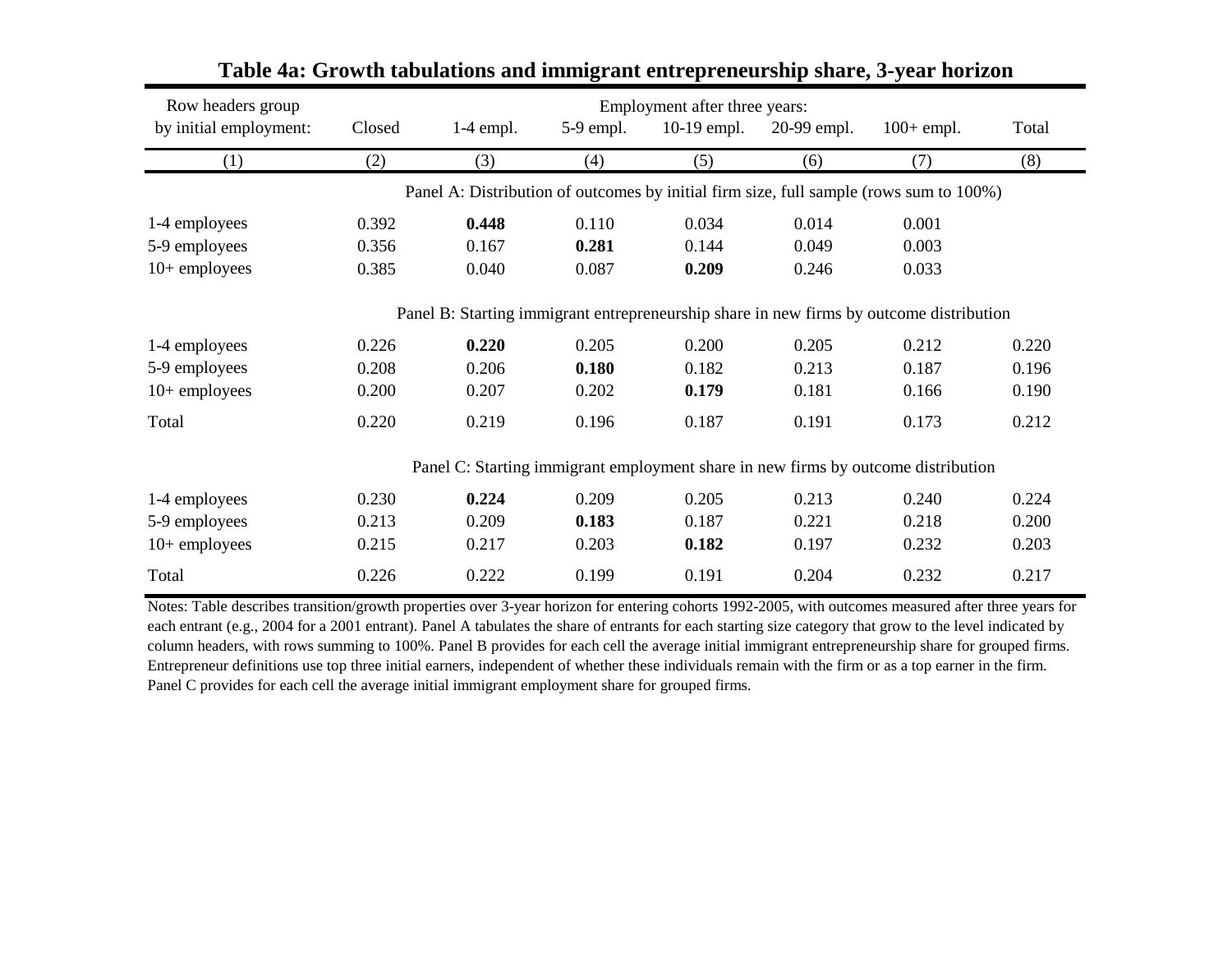| Row headers group      |        |             |             | Employment after six years: |             |                                                                                         |       |
|------------------------|--------|-------------|-------------|-----------------------------|-------------|-----------------------------------------------------------------------------------------|-------|
| by initial employment: | Closed | $1-4$ empl. | $5-9$ empl. | $10-19$ empl.               | 20-99 empl. | $100+$ empl.                                                                            | Total |
| (1)                    | (2)    | (3)         | (4)         | (5)                         | (6)         | (7)                                                                                     | (8)   |
|                        |        |             |             |                             |             | Panel A: Distribution of outcomes by initial firm size, full sample (rows sum to 100%)  |       |
| 1-4 employees          | 0.571  | 0.299       | 0.082       | 0.032                       | 0.015       | 0.001                                                                                   |       |
| 5-9 employees          | 0.536  | 0.130       | 0.180       | 0.105                       | 0.046       | 0.003                                                                                   |       |
| $10+$ employees        | 0.566  | 0.037       | 0.065       | 0.136                       | 0.171       | 0.024                                                                                   |       |
|                        |        |             |             |                             |             | Panel B: Starting immigrant entrepreneurship share in new firms by outcome distribution |       |
| 1-4 employees          | 0.226  | 0.215       | 0.203       | 0.198                       | 0.201       | 0.221                                                                                   | 0.220 |
| 5-9 employees          | 0.208  | 0.192       | 0.178       | 0.174                       | 0.203       | 0.178                                                                                   | 0.196 |
| $10+$ employees        | 0.198  | 0.199       | 0.206       | 0.175                       | 0.173       | 0.155                                                                                   | 0.190 |
| Total                  | 0.220  | 0.213       | 0.196       | 0.183                       | 0.186       | 0.170                                                                                   | 0.212 |
|                        |        |             |             |                             |             | Panel C: Starting immigrant employment share in new firms by outcome distribution       |       |
| 1-4 employees          | 0.230  | 0.219       | 0.206       | 0.203                       | 0.209       | 0.241                                                                                   | 0.224 |
| 5-9 employees          | 0.212  | 0.195       | 0.179       | 0.180                       | 0.209       | 0.220                                                                                   | 0.200 |
| $10+$ employees        | 0.214  | 0.205       | 0.204       | 0.177                       | 0.189       | 0.215                                                                                   | 0.203 |
| Total                  | 0.225  | 0.216       | 0.198       | 0.188                       | 0.198       | 0.221                                                                                   | 0.217 |

# **Table 4b: Table 4a with a 6-year horizon**

Notes: See Table 4a. Outcome distributions use a 6-year horizon for each entrant (e.g., 2007 for a 2001 entrant).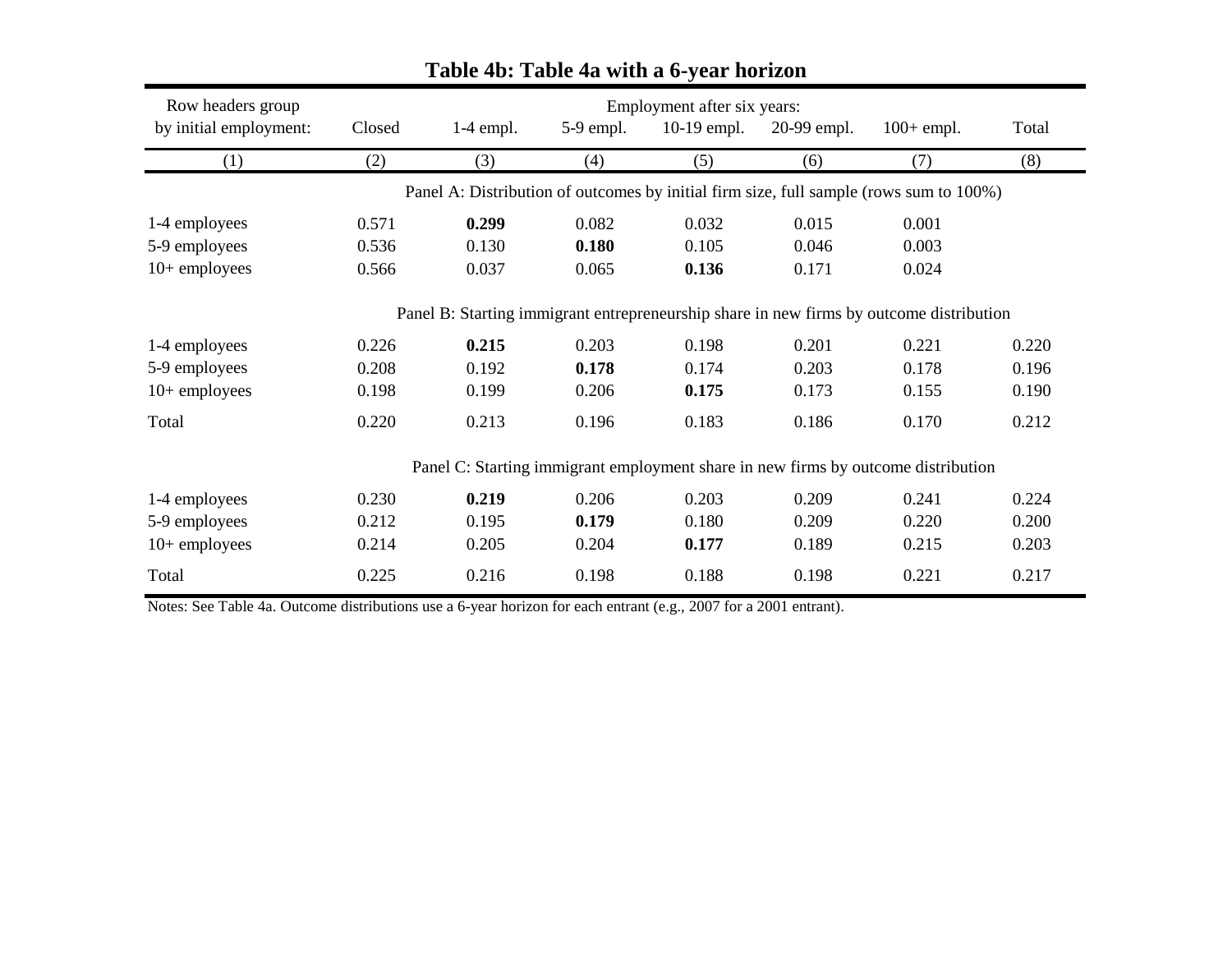|                                        |                                 | Traits of surviving firms in the third year           |                                                                                             |                                               |                                                                          |                                                          |                                                  |                                                              |
|----------------------------------------|---------------------------------|-------------------------------------------------------|---------------------------------------------------------------------------------------------|-----------------------------------------------|--------------------------------------------------------------------------|----------------------------------------------------------|--------------------------------------------------|--------------------------------------------------------------|
|                                        | Fraction alive<br>in third year | Employment<br>growth<br>relative to<br>firm's average | Payroll growth<br>relative to<br>firm's average                                             | count growth<br>relative to<br>firm's average | Establishment $(0,1)$ 3rd-year<br>employment<br>exceeds initial<br>level | $(0,1)$ 3rd-year<br>employment<br>exceeds 100<br>workers | $(0,1)$ 3rd-year<br>in top decile<br>of industry | employment is $(0,1)$ received<br>venture capital<br>support |
|                                        | (1)                             | (2)                                                   | (3)                                                                                         | (4)                                           | (5)                                                                      | (6)                                                      | (7)                                              | (8)                                                          |
|                                        |                                 |                                                       |                                                                                             |                                               | Panel A: Summary statistics                                              |                                                          |                                                  |                                                              |
| Mean<br><b>SD</b><br>Observations      | 0.6418<br>0.4866<br>535,580     | 0.2726<br>0.6823<br>329,260                           | 0.2449<br>0.7216<br>329,260                                                                 | 0.0033<br>0.0567<br>329,260                   | 0.5133<br>0.4998<br>329,260                                              | 0.0086<br>0.0921<br>329,260                              | 0.0848<br>0.2787<br>329,260                      | 0.0027<br>0.0515<br>535,580                                  |
|                                        |                                 |                                                       | Panel B: Estimation with cohort fixed effects and controls for initial traits               |                                               |                                                                          |                                                          |                                                  |                                                              |
| Firm's immigrant<br>entrepreneur share | $-0.00335$<br>(0.00186)         | 0.03130<br>(0.00301)                                  | 0.00037<br>(0.00356)                                                                        | $-0.00025$<br>(0.00022)                       | 0.01919<br>(0.00241)                                                     | 0.00159<br>(0.00036)                                     | 0.00362<br>(0.00109)                             | 0.00232<br>(0.00020)                                         |
| ß / Mean of DV                         | $-0.005$                        | 0.115                                                 | 0.002                                                                                       | $-0.076$                                      | 0.037                                                                    | 0.185                                                    | 0.043                                            | 0.872                                                        |
|                                        |                                 |                                                       | Panel C: Estimation with cohort-PMSA-industry fixed effects and controls for initial traits |                                               |                                                                          |                                                          |                                                  |                                                              |
| Firm's immigrant<br>entrepreneur share | 0.01851<br>(0.00247)            | 0.00190<br>(0.00483)                                  | $-0.02375$<br>(0.00569)                                                                     | $-0.00024$<br>(0.00036)                       | 0.00656<br>(0.00384)                                                     | 0.00047<br>(0.00064)                                     | 0.00298<br>(0.00184)                             | 0.00045<br>(0.00031)                                         |
| ß / Mean of DV                         | 0.029                           | 0.007                                                 | $-0.097$                                                                                    | $-0.073$                                      | 0.013                                                                    | 0.055                                                    | 0.035                                            | 0.169                                                        |

#### **Table 5a: Regressions of 3-year outcomes using LBD firms**

Notes: See Tables 3 and 4a. Table quantifies how the outcomes of new firms vary by the share of the top three initial earners who are immigrants. The sample includes firms founded 1992-2005 in a PMSA within a state present in LEHD since 1991. Outcome variables are measured through 2011 using the LBD. Columns 2-4 measure growth by comparing the change during the period to the average of the start and end values for the firm. Regressions are unweighted, report robust standard errors, and control for the initial traits of starting log employees and log payroll of the venture. Observation counts are approximated per Census Bureau requirements.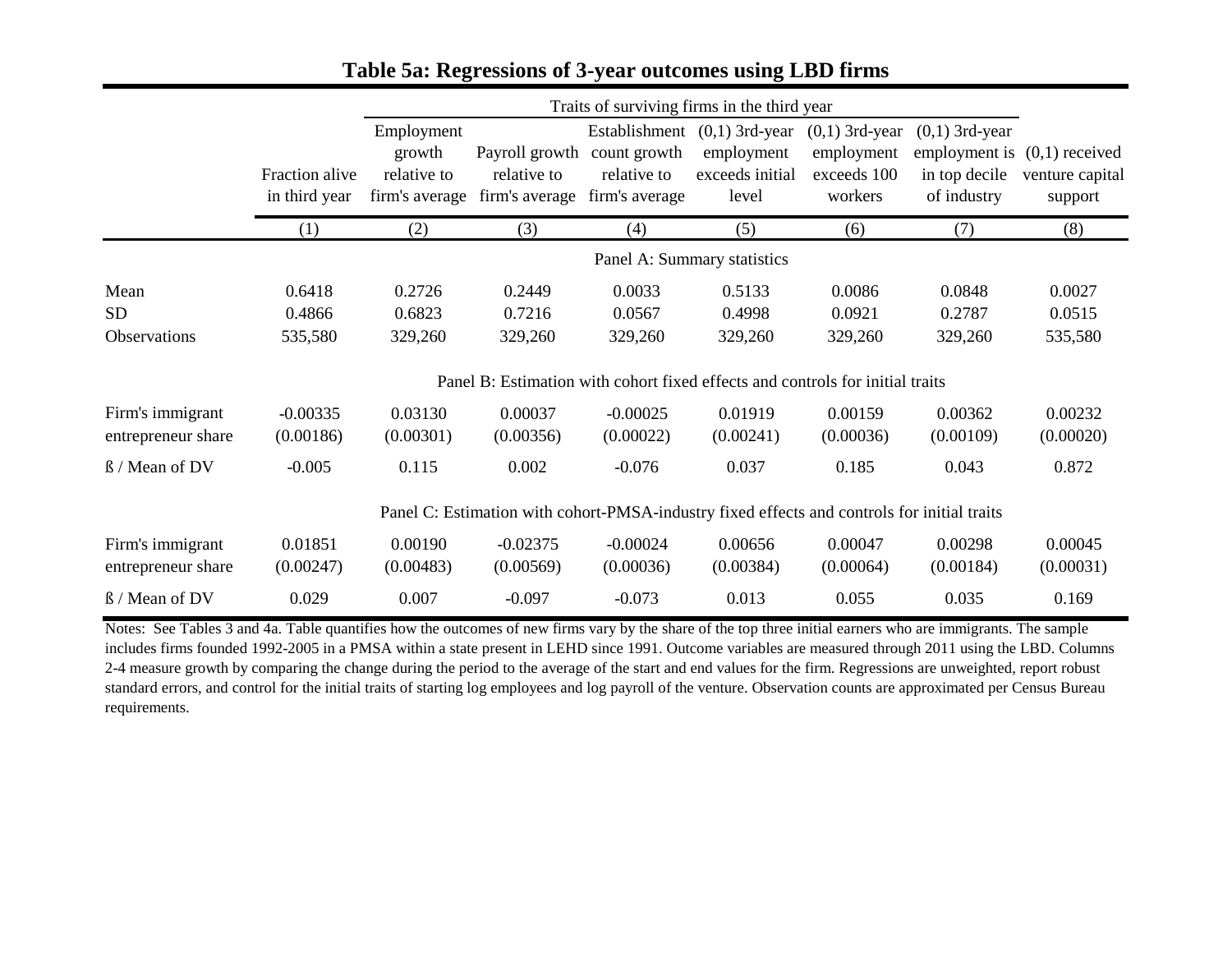|                                        |                                 |                                                       | Traits of surviving firms in the sixth year                                                 |                                                                |                                                            |                                                          |                                                                   |  |  |
|----------------------------------------|---------------------------------|-------------------------------------------------------|---------------------------------------------------------------------------------------------|----------------------------------------------------------------|------------------------------------------------------------|----------------------------------------------------------|-------------------------------------------------------------------|--|--|
|                                        | Fraction alive<br>in sixth year | Employment<br>growth<br>relative to<br>firm's average | Payroll growth<br>relative to<br>firm's average                                             | Establishment<br>count growth<br>relative to<br>firm's average | $(0,1)$ 6th-year<br>employment<br>exceeds initial<br>level | $(0,1)$ 6th-year<br>employment<br>exceeds 100<br>workers | $(0,1)$ 6th-year<br>employment is<br>in top decile<br>of industry |  |  |
|                                        | (1)                             | (2)                                                   | (3)                                                                                         | (4)                                                            | (5)                                                        | (6)                                                      | (7)                                                               |  |  |
|                                        |                                 |                                                       |                                                                                             | Panel A: Summary statistics                                    |                                                            |                                                          |                                                                   |  |  |
| Mean<br><b>SD</b><br>Observations      | 0.4350<br>0.4958<br>535,580     | 0.3097<br>0.7403<br>233,000                           | 0.3643<br>0.7984<br>233,000                                                                 | 0.0034<br>0.0591<br>233,000                                    | 0.5362<br>0.4987<br>233,000                                | 0.0102<br>0.1003<br>233,000                              | 0.0842<br>0.2776<br>233,000                                       |  |  |
|                                        |                                 |                                                       | Panel B: Estimation with cohort fixed effects and controls for initial traits               |                                                                |                                                            |                                                          |                                                                   |  |  |
| Firm's immigrant<br>entrepreneur share | $-0.01365$<br>(0.00188)         | 0.04678<br>(0.00393)                                  | 0.00876<br>(0.00468)                                                                        | 0.00047<br>(0.00029)                                           | 0.02899<br>(0.00290)                                       | 0.00233<br>(0.00048)                                     | 0.00386<br>(0.00134)                                              |  |  |
| $\beta$ / U.S. mean                    | $-0.031$                        | 0.151                                                 | 0.024                                                                                       | 0.138                                                          | 0.054                                                      | 0.228                                                    | 0.046                                                             |  |  |
|                                        |                                 |                                                       | Panel C: Estimation with cohort-PMSA-industry fixed effects and controls for initial traits |                                                                |                                                            |                                                          |                                                                   |  |  |
| Firm's immigrant<br>entrepreneur share | 0.01795<br>(0.00243)            | 0.00760<br>(0.00665)                                  | $-0.02769$<br>(0.00794)                                                                     | $-0.00032$<br>(0.00038)                                        | 0.01326<br>(0.00489)                                       | 0.00157<br>(0.00087)                                     | 0.00029<br>(0.00245)                                              |  |  |
| $\beta$ / U.S. mean                    | 0.041                           | 0.025                                                 | $-0.076$                                                                                    | $-0.094$                                                       | 0.025                                                      | 0.154                                                    | 0.003                                                             |  |  |

# **Table 5b: Table 5a with a 6-year horizon**

Notes: See Table 5a.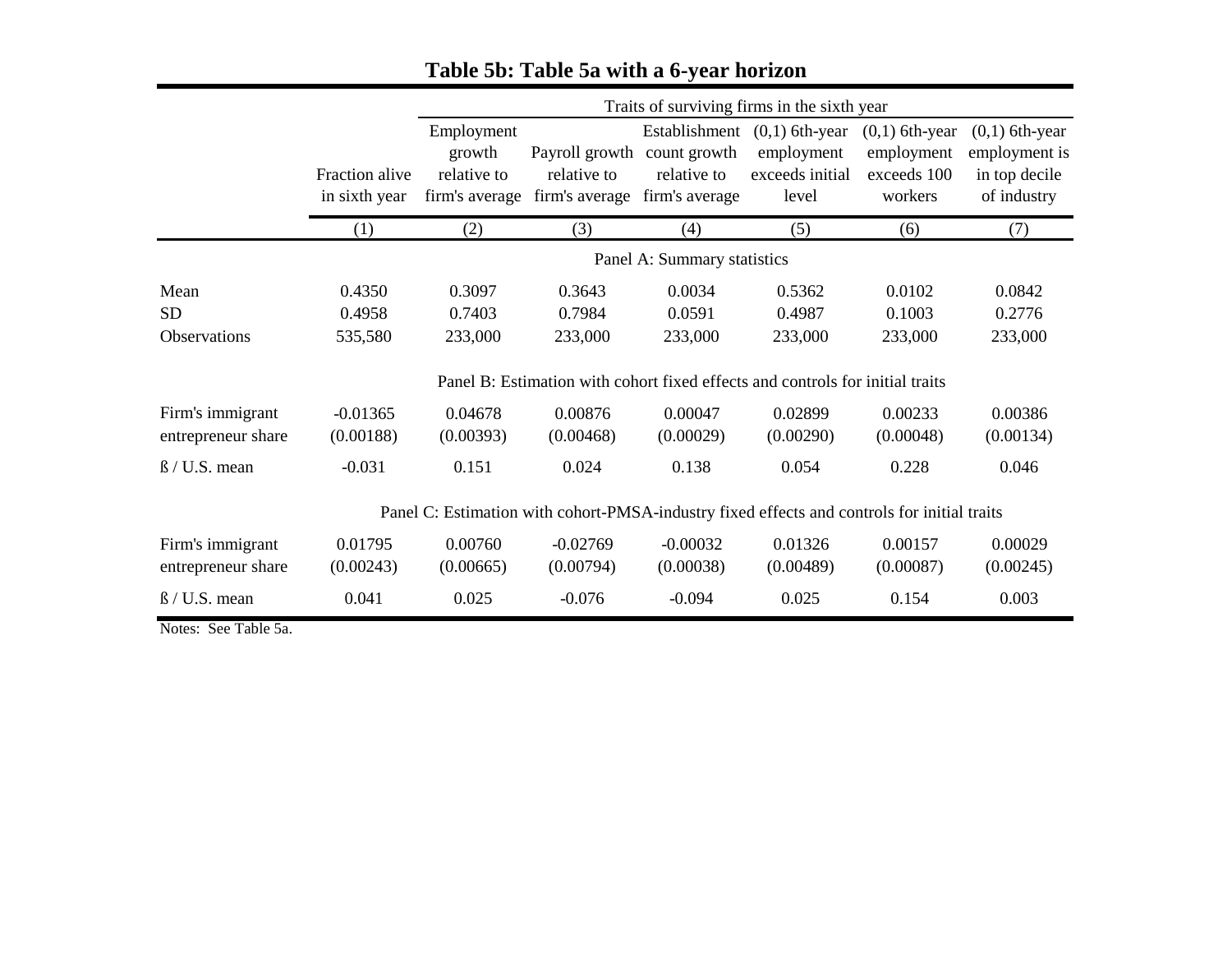|                 |                                 | Traits of surviving firms in the third year           |                                                                      |                                               |                                                                          |                                                          |                                                                                    |                            |  |
|-----------------|---------------------------------|-------------------------------------------------------|----------------------------------------------------------------------|-----------------------------------------------|--------------------------------------------------------------------------|----------------------------------------------------------|------------------------------------------------------------------------------------|----------------------------|--|
|                 | Fraction alive<br>in third year | Employment<br>growth<br>relative to<br>firm's average | Payroll growth<br>relative to<br>firm's average                      | count growth<br>relative to<br>firm's average | Establishment $(0,1)$ 3rd-year<br>employment<br>exceeds initial<br>level | $(0,1)$ 3rd-year<br>employment<br>exceeds 100<br>workers | $(0,1)$ 3rd-year<br>employment is $(0,1)$ received<br>in top decile<br>of industry | venture capital<br>support |  |
|                 | (1)                             | (2)                                                   | (3)                                                                  | (4)                                           | (5)                                                                      | (6)                                                      | (7)                                                                                | (8)                        |  |
|                 |                                 |                                                       | Estimation with cohort fixed effects and controls for initial traits |                                               |                                                                          |                                                          |                                                                                    |                            |  |
| Full sample     | $-0.00335$                      | 0.03130                                               | 0.00037                                                              | $-0.00025$                                    | 0.01919                                                                  | 0.00159                                                  | 0.00362                                                                            | 0.00232                    |  |
|                 | (0.00186)                       | (0.00301)                                             | (0.00356)                                                            | (0.00022)                                     | (0.00241)                                                                | (0.00036)                                                | (0.00109)                                                                          | (0.00020)                  |  |
| Low-wage firms  | 0.01380                         | 0.00410                                               | $-0.00157$                                                           | $-0.00045$                                    | 0.00320                                                                  | 0.00000                                                  | $-0.00285$                                                                         | 0.00006                    |  |
|                 | (0.00247)                       | (0.00394)                                             | (0.00478)                                                            | (0.00024)                                     | (0.00331)                                                                | (0.00038)                                                | (0.00125)                                                                          | (0.00006)                  |  |
| High-wage firms | $-0.02681$                      | 0.06039                                               | 0.00316                                                              | $-0.00023$                                    | 0.04215                                                                  | 0.00273                                                  | 0.00848                                                                            | 0.00484                    |  |
|                 | (0.00280)                       | (0.00463)                                             | (0.00531)                                                            | (0.00038)                                     | (0.00353)                                                                | (0.00064)                                                | (0.00180)                                                                          | (0.00045)                  |  |
| Low-tech firms  | $-0.00015$                      | 0.03169                                               | $-0.00220$                                                           | $-0.00018$                                    | 0.01994                                                                  | 0.00169                                                  | 0.00271                                                                            | 0.00092                    |  |
|                 | (0.00193)                       | (0.00312)                                             | (0.00368)                                                            | (0.00023)                                     | (0.00252)                                                                | (0.00037)                                                | (0.00112)                                                                          | (0.00014)                  |  |
| High-tech firms | $-0.02383$                      | 0.02898                                               | 0.02307                                                              | $-0.00126$                                    | 0.01794                                                                  | $-0.00021$                                               | 0.01088                                                                            | 0.00988                    |  |
|                 | (0.00627)                       | (0.01116)                                             | (0.01346)                                                            | (0.00083)                                     | (0.00822)                                                                | (0.00145)                                                | (0.00422)                                                                          | (0.00160)                  |  |
| VC-backed firms | 0.03990<br>(0.03374)            | $-0.11521$<br>(0.05524)                               | $-0.11576$<br>(0.07042)                                              | $-0.00624$<br>(0.01009)                       | $-0.01279$<br>(0.02701)                                                  | $-0.07686$<br>(0.02287)                                  | $-0.09093$<br>(0.04436)                                                            | n.a.                       |  |

# **Table 6a: Split sample regressions for estimations with cohort fixed effects**

Notes: See Panel B of Table 5a. Each entry in table is a coefficient from a separate regression with the indicated sample.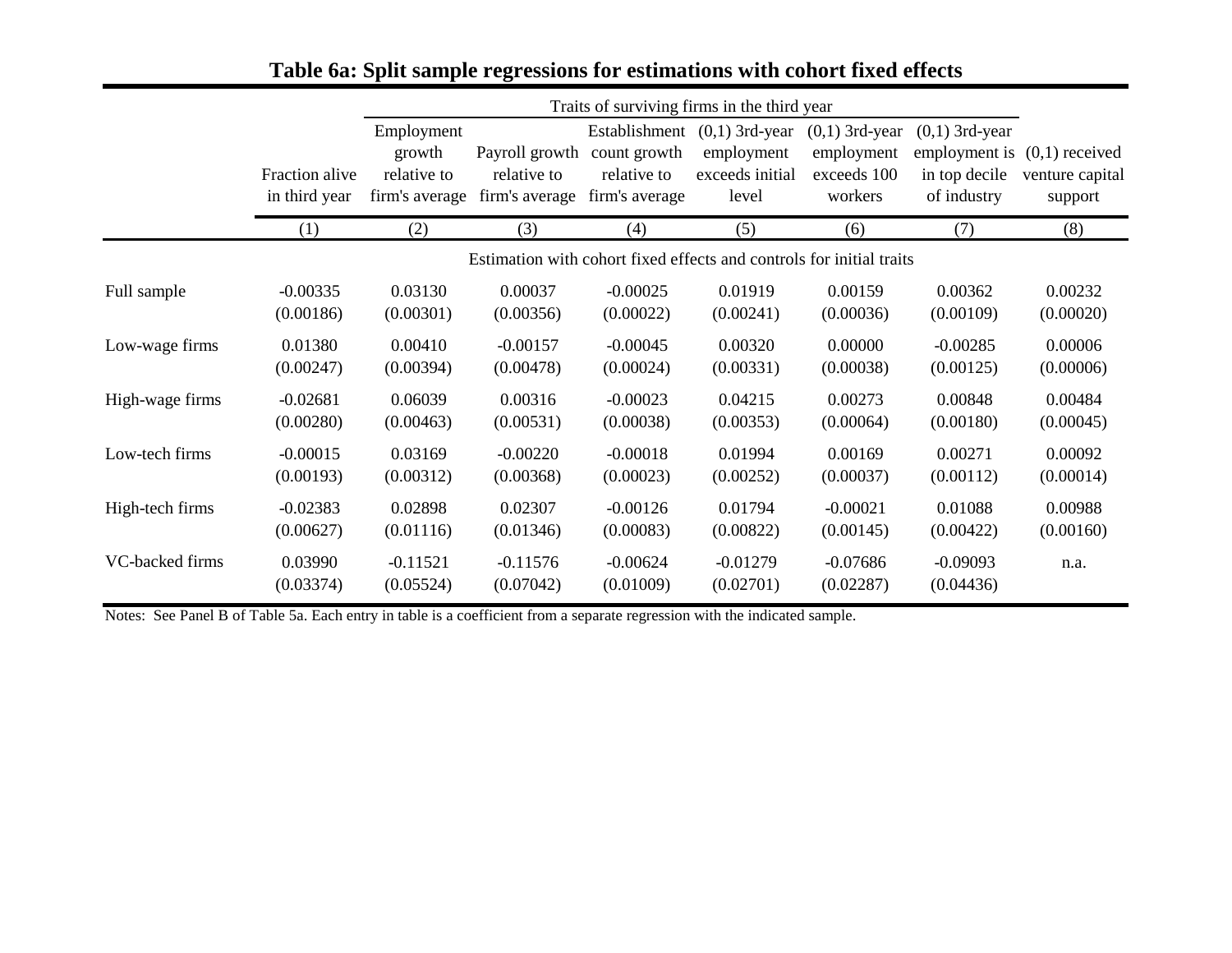|                 |                                 |                                                       | Traits of surviving firms in the third year                                        |                                               |                                                                          |                                                          |                                                                                    |                            |  |  |
|-----------------|---------------------------------|-------------------------------------------------------|------------------------------------------------------------------------------------|-----------------------------------------------|--------------------------------------------------------------------------|----------------------------------------------------------|------------------------------------------------------------------------------------|----------------------------|--|--|
|                 | Fraction alive<br>in third year | Employment<br>growth<br>relative to<br>firm's average | Payroll growth<br>relative to<br>firm's average                                    | count growth<br>relative to<br>firm's average | Establishment $(0,1)$ 3rd-year<br>employment<br>exceeds initial<br>level | $(0,1)$ 3rd-year<br>employment<br>exceeds 100<br>workers | $(0,1)$ 3rd-year<br>employment is $(0,1)$ received<br>in top decile<br>of industry | venture capital<br>support |  |  |
|                 | (1)                             | (2)                                                   | (3)                                                                                | (4)                                           | (5)                                                                      | (6)                                                      | (7)                                                                                | (8)                        |  |  |
|                 |                                 |                                                       | Estimation with cohort-PMSA-industry fixed effects and controls for initial traits |                                               |                                                                          |                                                          |                                                                                    |                            |  |  |
| Full sample     | 0.0185                          | 0.0019                                                | $-0.0238$                                                                          | $-0.0002$                                     | 0.0066                                                                   | 0.0005                                                   | 0.0030                                                                             | 0.0005                     |  |  |
|                 | (0.0025)                        | (0.0048)                                              | (0.0057)                                                                           | (0.0004)                                      | (0.0038)                                                                 | (0.0006)                                                 | (0.0018)                                                                           | (0.0003)                   |  |  |
| Low-wage firms  | 0.0280                          | $-0.0337$                                             | $-0.0186$                                                                          | $-0.0002$                                     | $-0.0209$                                                                | 0.0003                                                   | $-0.0027$                                                                          | 0.0000                     |  |  |
|                 | (0.0037)                        | (0.0076)                                              | (0.0093)                                                                           | (0.0005)                                      | (0.0064)                                                                 | (0.0008)                                                 | (0.0026)                                                                           | (0.0001)                   |  |  |
| High-wage firms | 0.0000                          | 0.0464                                                | $-0.0216$                                                                          | $-0.0007$                                     | 0.0370                                                                   | $-0.0005$                                                | 0.0089                                                                             | 0.0009                     |  |  |
|                 | (0.0039)                        | (0.0076)                                              | (0.0087)                                                                           | (0.0006)                                      | (0.0058)                                                                 | (0.0011)                                                 | (0.0031)                                                                           | (0.0007)                   |  |  |
| Low-tech firms  | 0.0222                          | 0.0001                                                | $-0.0271$                                                                          | $-0.0003$                                     | 0.0062                                                                   | 0.0008                                                   | 0.0018                                                                             | 0.0002                     |  |  |
|                 | (0.0027)                        | (0.0051)                                              | (0.0060)                                                                           | (0.0004)                                      | (0.0041)                                                                 | (0.0007)                                                 | (0.0019)                                                                           | (0.0002)                   |  |  |
| High-tech firms | $-0.0022$                       | 0.0258                                                | $-0.0084$                                                                          | $-0.0001$                                     | 0.0254                                                                   | $-0.0021$                                                | 0.0133                                                                             | 0.0023                     |  |  |
|                 | (0.0085)                        | (0.0180)                                              | (0.0221)                                                                           | (0.0016)                                      | (0.0135)                                                                 | (0.0027)                                                 | (0.0071)                                                                           | (0.0025)                   |  |  |
| VC-backed firms | 0.0319<br>(0.0871)              | $-0.2620$<br>(0.1549)                                 | $-0.3500$<br>(0.1868)                                                              | 0.0101<br>(0.0138)                            | $-0.0709$<br>(0.0792)                                                    | $-0.0311$<br>(0.0557)                                    | $-0.1061$<br>(0.1163)                                                              | n.a.                       |  |  |

# **Table 6b: Split sample regressions for estimations with cohort-PMSA-industry fixed effects**

Notes: See Panel C of Table 5a. Each entry in table is a coefficient from a separate regression with the indicated sample.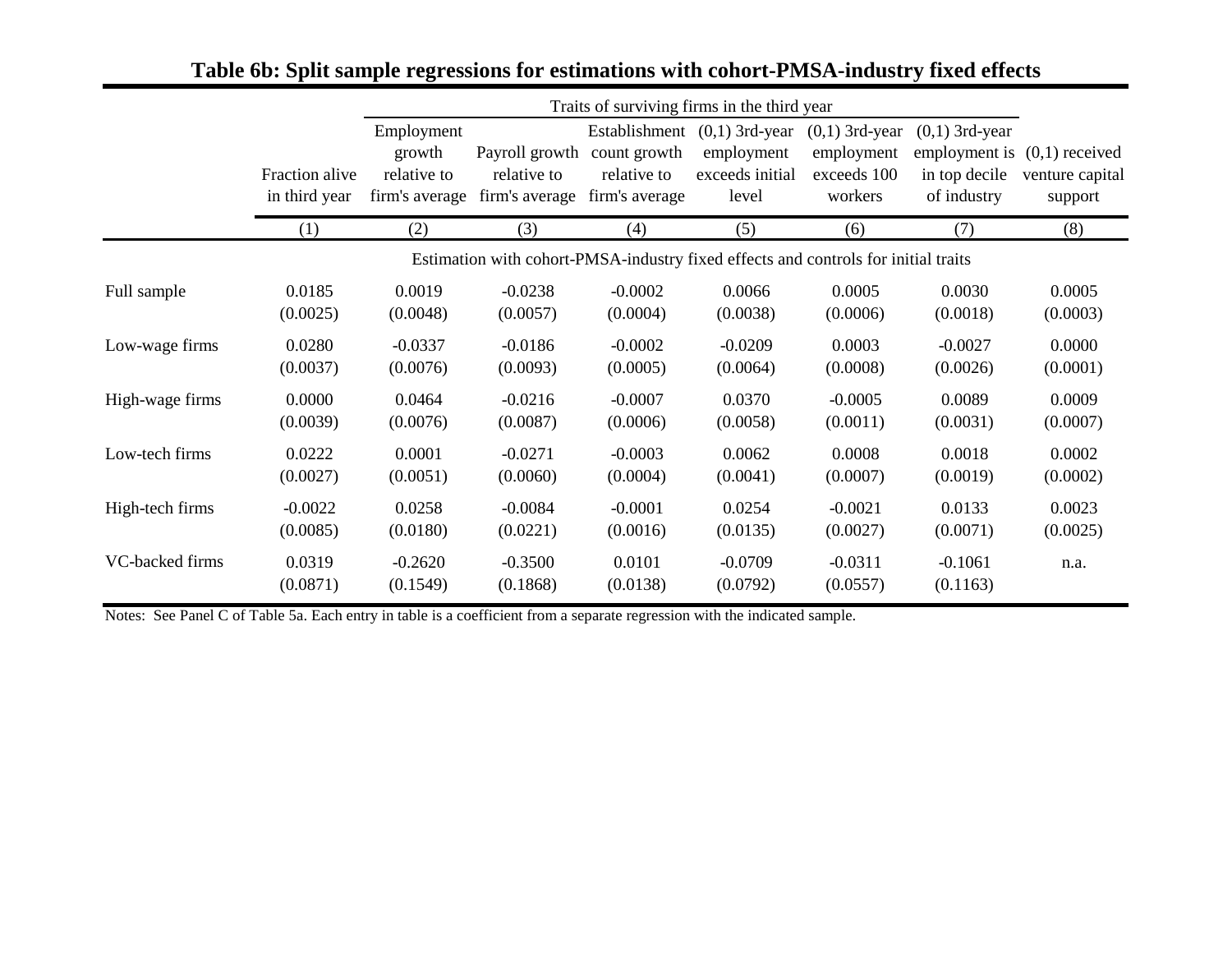| Row headers group      | Employment after three or six years: |             |                   |                                                                                         |             |       |  |
|------------------------|--------------------------------------|-------------|-------------------|-----------------------------------------------------------------------------------------|-------------|-------|--|
| by initial employment: | Closed                               | $1-4$ empl. | $5-9$ empl.       | 10-19 empl.                                                                             | $20+$ empl. | Total |  |
| (1)                    | (2)                                  | (3)         | $\left( 4\right)$ | (5)                                                                                     | (6)         | (7)   |  |
|                        |                                      |             |                   | Panel A: Share of immigrant entrepreneurs who migrated as children, 3-year distribution |             |       |  |
| 1-4 employees          | 0.344                                | 0.366       | 0.450             | 0.462                                                                                   | 0.333       | 0.372 |  |
| 5-9 employees          | 0.329                                | 0.455       | 0.329             | 0.438                                                                                   | 0.410       | 0.373 |  |
| $10+$ employees        | 0.493                                | 0.455       | 0.343             | 0.337                                                                                   | 0.503       | 0.464 |  |
| Total                  | 0.391                                | 0.379       | 0.394             | 0.403                                                                                   | 0.469       | 0.400 |  |
|                        |                                      |             |                   | Panel B: Share of immigrant entrepreneurs who migrated as children, 6-year distribution |             |       |  |
| 1-4 employees          | 0.348                                | 0.379       | 0.449             | 0.426                                                                                   | 0.419       | 0.372 |  |
| 5-9 employees          | 0.349                                | 0.368       | 0.361             | 0.478                                                                                   | 0.424       | 0.373 |  |
| $10+$ employees        | 0.484                                | 0.211       | 0.375             | 0.358                                                                                   | 0.504       | 0.464 |  |
| Total                  | 0.392                                | 0.368       | 0.410             | 0.418                                                                                   | 0.477       | 0.400 |  |

# **Table 7: Distributions of child immigrant entrepreneurship**

Notes: See Tables 4a and 4b. Values document the share of immigrant entrepreneurs in each cell that migrated to the United States by age 18. The sample is restricted to immigrant entrepreneurs aged 20-54 in 2000 who are surveyed by the long form of the Decennial Census.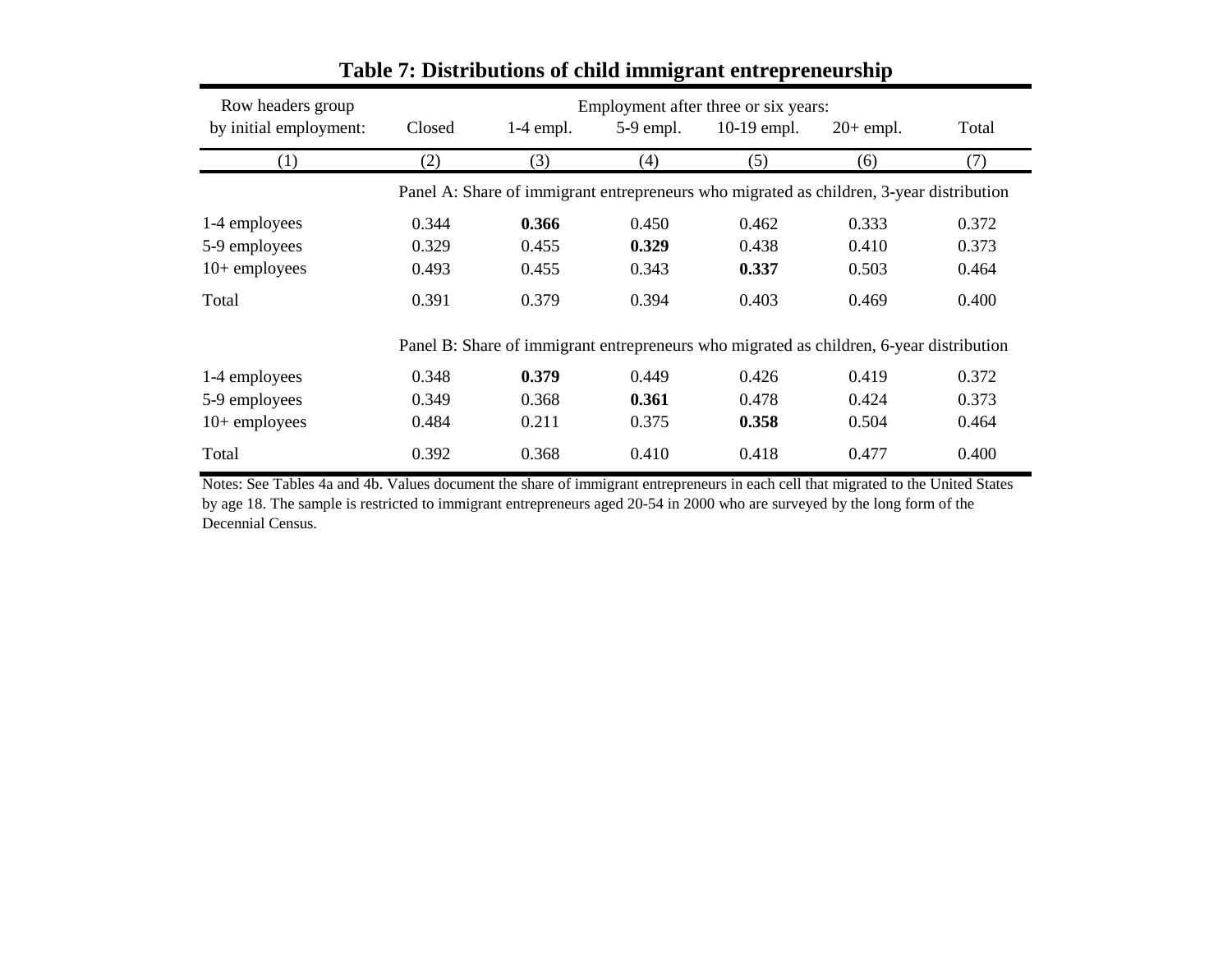| Year           | <b>States entering LEHD</b>            | Cumulative state count |
|----------------|----------------------------------------|------------------------|
| (1)            | (2)                                    | (3)                    |
| 1991 or before | CA, CO, ID, IL, LA, MD, NC, OR, WA, WI | 10                     |
| 1992           | FL                                     | 11                     |
| 1993           | MT                                     | 12                     |
| 1994           |                                        | 12                     |
| 1995           | HI, NM, RI, TX                         | 16                     |
| 1996           | ME, NJ                                 | 18                     |
| 1997           | <b>WV</b>                              | 19                     |
| 1998           | GA, IA, IN, SC, TN, VA                 | 25                     |
| 1999           | <b>UT</b>                              | 26                     |
| 2000           | OK, VT                                 | 28                     |
| 2001           |                                        | 28                     |
| 2002           | <b>AR</b>                              | 29                     |

**Appendix Table 1: Initial year of state inclusion in the LEHD**

Notes: LEHD files for states run through 2008 in version used in this study. The start year differs by state and is tabulated in this table. Parts of the records for Georgia and Indiana (EHF, ECF) start earlier than 1998.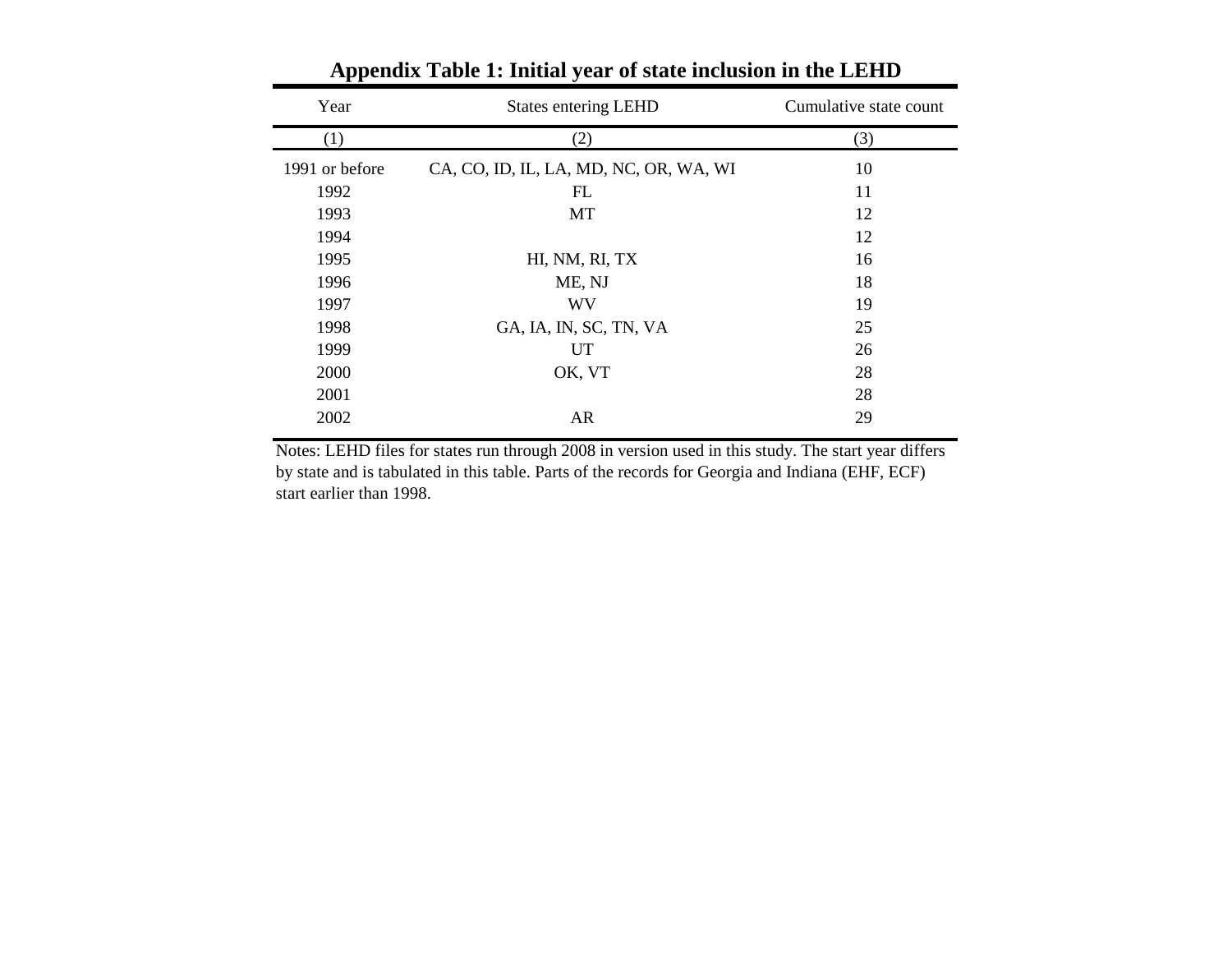| Year | Count of<br>immigrants in<br>new firms | Count of other<br>immigrant<br>wage workers | Count of<br>natives in new<br>firms | native wage<br>workers               | Count of other immigrants in<br><b>LEHD</b><br>workforce | Total share of Immigrant rate<br>of<br>new firms | Native rate of<br>employment in employment in employment in<br>new firms | Immigrant<br>share of<br>new firms |
|------|----------------------------------------|---------------------------------------------|-------------------------------------|--------------------------------------|----------------------------------------------------------|--------------------------------------------------|--------------------------------------------------------------------------|------------------------------------|
| (1)  | (2)                                    | (3)                                         | (4)                                 | (5)                                  | (6)                                                      | (7)                                              | (8)                                                                      | (9)                                |
|      |                                        |                                             |                                     | Panel A: LEHD states present by 1992 |                                                          |                                                  |                                                                          |                                    |
| 1995 | 203,480                                | 3,036,760                                   | 785,550                             | 15,790,590                           | 16.4%                                                    | 6.3%                                             | 4.7%                                                                     | 20.6%                              |
| 1996 | 223,590                                | 3,293,330                                   | 839,190                             | 16,570,810                           | 16.8%                                                    | 6.4%                                             | 4.8%                                                                     | 21.0%                              |
| 1997 | 238,330                                | 3,624,270                                   | 870,560                             | 17,448,260                           | 17.4%                                                    | 6.2%                                             | 4.8%                                                                     | 21.5%                              |
| 1998 | 254,720                                | 3,901,610                                   | 908,040                             | 18,140,570                           | 17.9%                                                    | 6.1%                                             | 4.8%                                                                     | 21.9%                              |
| 1999 | 272,660                                | 4,155,360                                   | 964,550                             | 18,732,440                           | 18.4%                                                    | 6.2%                                             | 4.9%                                                                     | 22.0%                              |
| 2000 | 289,120                                | 4,435,670                                   | 986,950                             | 19,356,100                           | 18.8%                                                    | 6.1%                                             | 4.9%                                                                     | 22.7%                              |
| 2001 | 299,620                                | 4,665,730                                   | 975,540                             | 19,723,010                           | 19.3%                                                    | 6.0%                                             | 4.7%                                                                     | 23.5%                              |
| 2002 | 299,430                                | 4,735,170                                   | 915,030                             | 19,397,310                           | 19.9%                                                    | 5.9%                                             | 4.5%                                                                     | 24.7%                              |
| 2003 | 309,820                                | 4,753,190                                   | 918,170                             | 19,079,330                           | 20.2%                                                    | 6.1%                                             | 4.6%                                                                     | 25.2%                              |
| 2004 | 326,070                                | 4,847,310                                   | 943,290                             | 19,095,630                           | 20.5%                                                    | 6.3%                                             | 4.7%                                                                     | 25.7%                              |
| 2005 | 332,780                                | 4,940,650                                   | 960,510                             | 19,146,990                           | 20.8%                                                    | 6.3%                                             | 4.8%                                                                     | 25.7%                              |
| 2006 | 319,490                                | 5,004,690                                   | 926,830                             | 19,177,940                           | 20.9%                                                    | 6.0%                                             | 4.6%                                                                     | 25.6%                              |
| 2007 | 275,820                                | 4,755,270                                   | 808,390                             | 18,114,770                           | 21.0%                                                    | 5.5%                                             | 4.3%                                                                     | 25.4%                              |
| 2008 | 226,920                                | 4,419,640                                   | 659,940                             | 16,640,660                           | 21.2%                                                    | 4.9%                                             | 3.8%                                                                     | 25.6%                              |
|      |                                        |                                             |                                     | Panel B: LEHD states present by 2000 |                                                          |                                                  |                                                                          |                                    |
| 2002 | 441,390                                | 6,934,120                                   | 1,707,180                           | 35,645,500                           | 16.5%                                                    | 6.0%                                             | 4.6%                                                                     | 20.5%                              |
| 2003 | 445,890                                | 6,992,490                                   | 1,684,910                           | 35,077,100                           | 16.8%                                                    | 6.0%                                             | 4.6%                                                                     | 20.9%                              |
| 2004 | 467,010                                | 7,158,580                                   | 1,691,990                           | 35,131,620                           | 17.2%                                                    | 6.1%                                             | 4.6%                                                                     | 21.6%                              |
| 2005 | 480,550                                | 7,321,280                                   | 1,706,910                           | 35,252,440                           | 17.4%                                                    | 6.2%                                             | 4.6%                                                                     | 22.0%                              |
| 2006 | 463,750                                | 7,449,540                                   | 1,636,550                           | 35,356,850                           | 17.6%                                                    | 5.9%                                             | 4.4%                                                                     | 22.1%                              |
| 2007 | 406,860                                | 7,046,720                                   | 1,430,920                           | 33,340,470                           | 17.7%                                                    | 5.5%                                             | 4.1%                                                                     | 22.1%                              |
| 2008 | 337,480                                | 6,546,090                                   | 1,188,780                           | 30,801,120                           | 17.7%                                                    | 4.9%                                             | 3.7%                                                                     | 22.1%                              |

#### **Appendix Table 2a: LEHD trends using all earners and 3-year new firm definition**

Notes: Table provides counts and statistics related to employment in new firms by natives and immigrants in the LEHD. Panel A presents statistics for 11 states present in the LEHD by 1992. Panel B presents statistics for 28 states present by 2000. Appendix Table 1 lists states. New firms are defined through the LBD as described in the text and retain their new firm status for the first three years of the firm's life. Caution should be exercised with trends from 2006 onwards due to declines in match rates for the Business Registry Bridge between the LEHD and LBD late in the sample. Observation counts are approximated per Census Bureau requirements.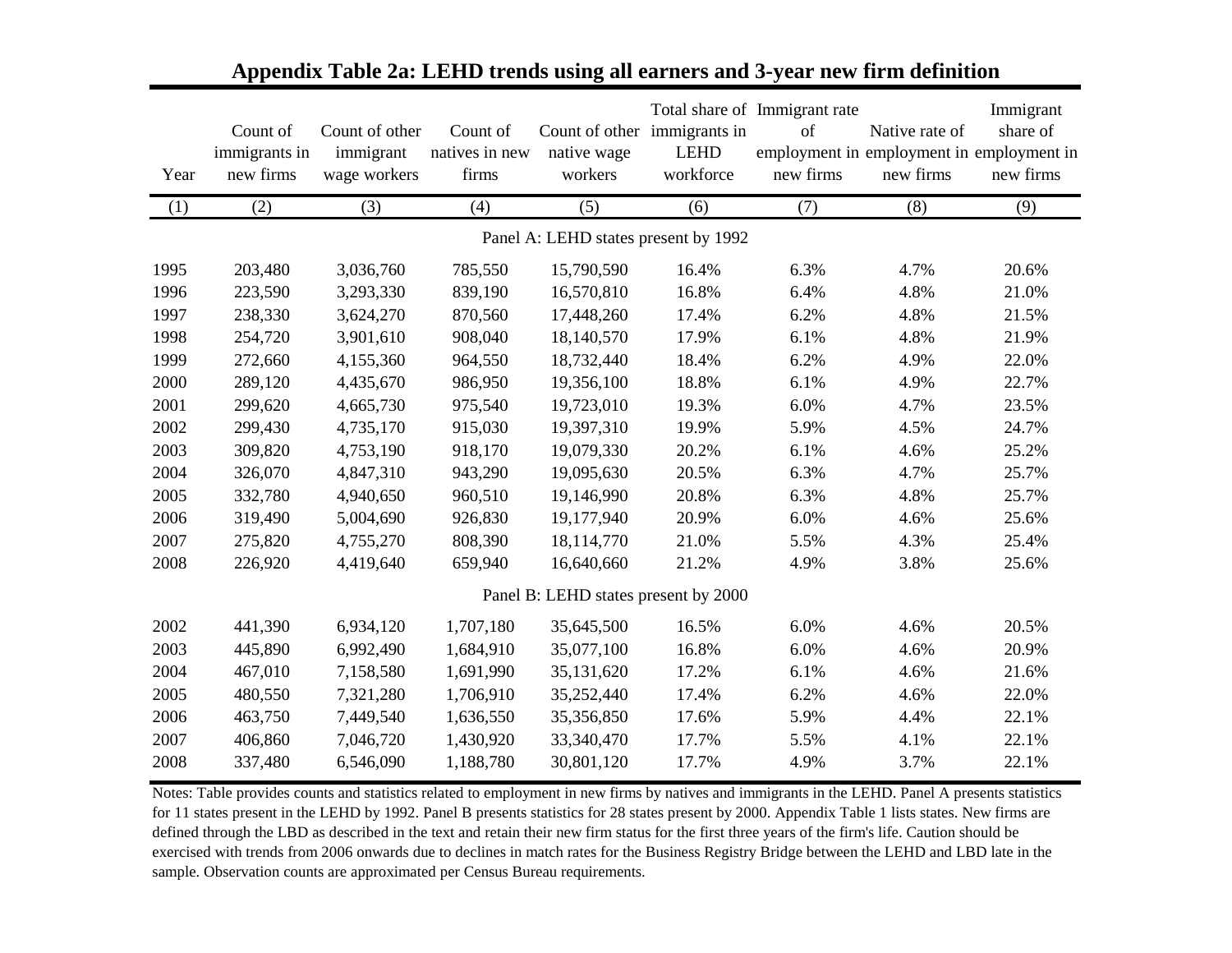|                                      | Count of<br>immigrants in | Count of other<br>immigrant | Count of<br>natives in new | native wage                          | Total share of<br>Count of other immigrants in<br><b>LEHD</b> | Immigrant rate Native rate of | of employment employment in employment in | Immigrant<br>share of |  |  |  |  |
|--------------------------------------|---------------------------|-----------------------------|----------------------------|--------------------------------------|---------------------------------------------------------------|-------------------------------|-------------------------------------------|-----------------------|--|--|--|--|
| Year                                 | new firms                 | wage workers                | firms                      | workers                              | workforce                                                     | in new firms                  | new firms                                 | new firms             |  |  |  |  |
| (1)                                  | (2)                       | (3)                         | (4)                        | (5)                                  | (6)                                                           | (7)                           | (8)                                       | (9)                   |  |  |  |  |
| Panel A: LEHD states present by 1992 |                           |                             |                            |                                      |                                                               |                               |                                           |                       |  |  |  |  |
| 1992                                 | 44,770                    | 2,138,260                   | 210,120                    | 12,714,680                           | 14.4%                                                         | 2.1%                          | 1.6%                                      | 17.6%                 |  |  |  |  |
| 1993                                 | 51,640                    | 2,333,490                   | 229,890                    | 13,581,600                           | 14.7%                                                         | 2.2%                          | 1.7%                                      | 18.3%                 |  |  |  |  |
| 1994                                 | 59,350                    | 2,523,290                   | 253,490                    | 14,236,840                           | 15.1%                                                         | 2.3%                          | 1.7%                                      | 19.0%                 |  |  |  |  |
| 1995                                 | 69,060                    | 3,171,180                   | 262,370                    | 16,313,760                           | 16.4%                                                         | 2.1%                          | 1.6%                                      | 20.8%                 |  |  |  |  |
| 1996                                 | 78,990                    | 3,437,930                   | 289,720                    | 17,120,320                           | 16.8%                                                         | 2.2%                          | 1.7%                                      | 21.4%                 |  |  |  |  |
| 1997                                 | 79,920                    | 3,782,690                   | 285,110                    | 18,033,710                           | 17.4%                                                         | 2.1%                          | 1.6%                                      | 21.9%                 |  |  |  |  |
| 1998                                 | 89,420                    | 4,066,900                   | 320,520                    | 18,728,090                           | 17.9%                                                         | 2.2%                          | 1.7%                                      | 21.8%                 |  |  |  |  |
| 1999                                 | 96,200                    | 4,331,820                   | 338,820                    | 19,358,170                           | 18.4%                                                         | 2.2%                          | 1.7%                                      | 22.1%                 |  |  |  |  |
| 2000                                 | 99,720                    | 4,625,080                   | 326,510                    | 20,016,540                           | 18.8%                                                         | 2.1%                          | 1.6%                                      | 23.4%                 |  |  |  |  |
| 2001                                 | 97,340                    | 4,867,410                   | 289,260                    | 20,409,280                           | 19.3%                                                         | 2.0%                          | 1.4%                                      | 25.2%                 |  |  |  |  |
| 2002                                 | 98,290                    | 4,936,300                   | 278,210                    | 20,034,130                           | 19.9%                                                         | 2.0%                          | 1.4%                                      | 26.1%                 |  |  |  |  |
| 2003                                 | 107,280                   | 4,955,730                   | 311,420                    | 19,686,080                           | 20.2%                                                         | 2.1%                          | 1.6%                                      | 25.6%                 |  |  |  |  |
| 2004                                 | 113,290                   | 5,060,100                   | 322,450                    | 19,716,470                           | 20.5%                                                         | 2.2%                          | 1.6%                                      | 26.0%                 |  |  |  |  |
| 2005                                 | 108,710                   | 5,164,720                   | 312,650                    | 19,794,860                           | 20.8%                                                         | 2.1%                          | 1.6%                                      | 25.8%                 |  |  |  |  |
| 2006                                 | 89,640                    | 5,234,540                   | 268,900                    | 19,835,880                           | 20.9%                                                         | 1.7%                          | 1.3%                                      | 25.0%                 |  |  |  |  |
| 2007                                 | 69,370                    | 4,961,720                   | 220,510                    | 18,702,570                           | 21.0%                                                         | 1.4%                          | 1.2%                                      | 23.9%                 |  |  |  |  |
| 2008                                 | 53,730                    | 4,592,830                   | 161,870                    | 17,138,720                           | 21.2%                                                         | 1.2%                          | 0.9%                                      | 24.9%                 |  |  |  |  |
|                                      |                           |                             |                            | Panel B: LEHD states present by 2000 |                                                               |                               |                                           |                       |  |  |  |  |
| 2000                                 | 145,660                   | 6,725,760                   | 603,720                    | 36,644,220                           | 15.6%                                                         | 2.1%                          | 1.6%                                      | 19.4%                 |  |  |  |  |
| 2001                                 | 142,060                   | 7,105,810                   | 538,650                    | 37,404,240                           | 16.0%                                                         | 2.0%                          | 1.4%                                      | 20.9%                 |  |  |  |  |
| 2002                                 | 143,950                   | 7,231,560                   | 510,020                    | 36,842,660                           | 16.5%                                                         | 2.0%                          | 1.4%                                      | 22.0%                 |  |  |  |  |
| 2003                                 | 145,430                   | 7,292,940                   | 542,420                    | 36,219,590                           | 16.8%                                                         | 2.0%                          | 1.5%                                      | 21.1%                 |  |  |  |  |
| 2004                                 | 163,690                   | 7,461,900                   | 570,290                    | 36,253,320                           | 17.2%                                                         | 2.1%                          | 1.5%                                      | 22.3%                 |  |  |  |  |
| 2005                                 | 159,460                   | 7,642,370                   | 559,920                    | 36,639,440                           | 17.3%                                                         | 2.0%                          | 1.5%                                      | 22.2%                 |  |  |  |  |
| 2006                                 | 131,500                   | 7,781,790                   | 471,920                    | 36,521,490                           | 17.6%                                                         | 1.7%                          | 1.3%                                      | 21.8%                 |  |  |  |  |
| 2007                                 | 100,410                   | 7,353,160                   | 385,290                    | 34,386,140                           | 17.7%                                                         | 1.3%                          | 1.1%                                      | 20.7%                 |  |  |  |  |
| 2008                                 | 79,880                    | 6,803,680                   | 299,580                    | 31,690,320                           | 17.7%                                                         | 1.2%                          | 0.9%                                      | 21.1%                 |  |  |  |  |

# **Appendix Table 2b: LEHD trends using all earners and 1-year new firm definition**

Notes: See Table 2a. Table adjusts the definition of new firms to apply to the first year of business entry only.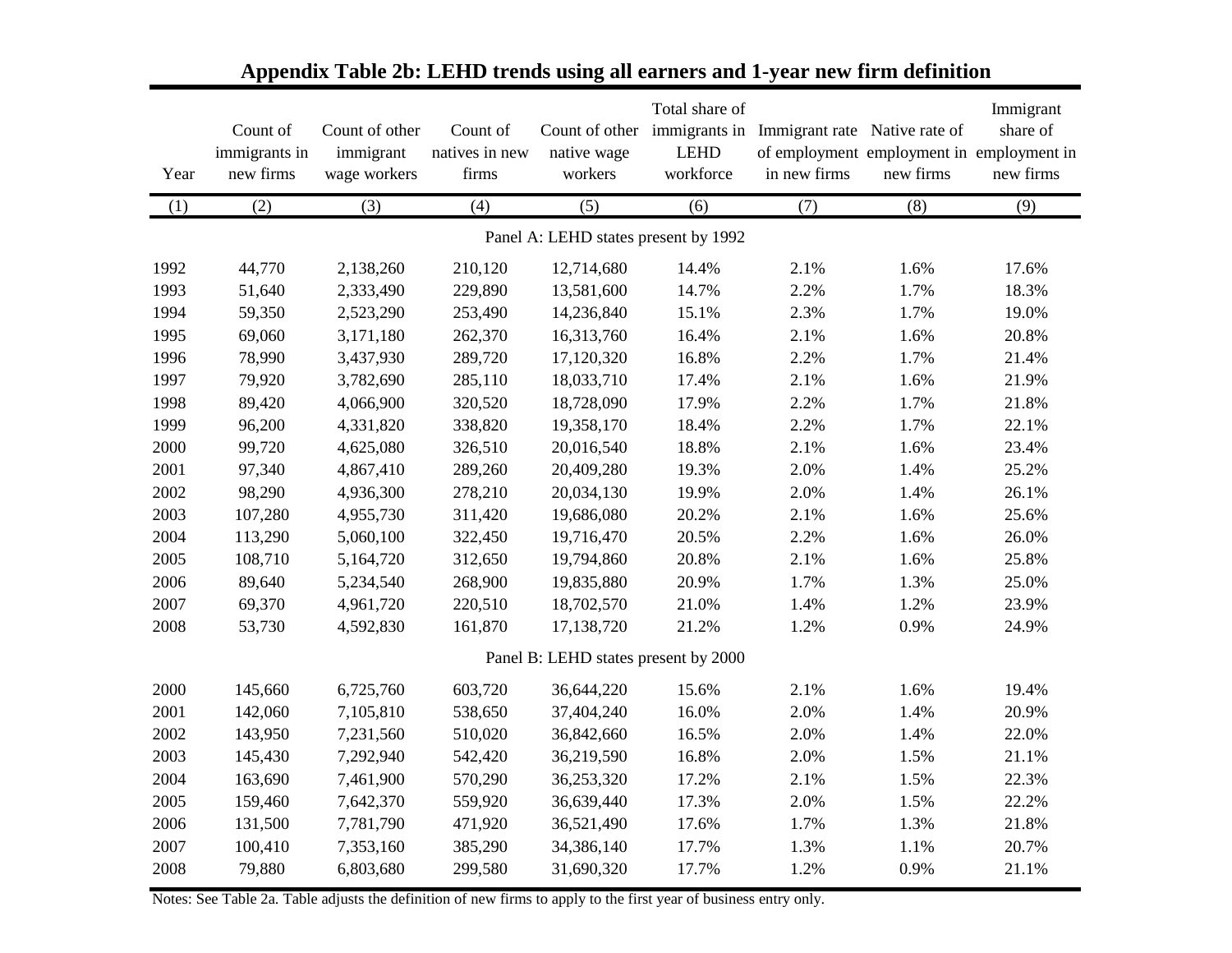|                                      | Appendix Table 3a: Immigrant rate of employment in new firms by SIC group |                  |                  |                  |                  |                  |      |                  |          |           |           |  |  |
|--------------------------------------|---------------------------------------------------------------------------|------------------|------------------|------------------|------------------|------------------|------|------------------|----------|-----------|-----------|--|--|
| Year                                 | SIC1                                                                      | SIC <sub>2</sub> | SIC <sub>3</sub> | SIC <sub>4</sub> | SIC <sub>5</sub> | SIC <sub>6</sub> | SIC7 | SIC <sub>8</sub> | Low Tech | High Tech | VC funded |  |  |
| (1)                                  | (2)                                                                       | (3)              | (4)              | (5)              | (6)              | (7)              | (8)  | (9)              | (10)     | (11)      | (12)      |  |  |
| Panel A: LEHD states present by 1992 |                                                                           |                  |                  |                  |                  |                  |      |                  |          |           |           |  |  |
| 1995                                 | 9.4                                                                       | 5.2              | 3.2              | 5.2              | 8.2              | 4.5              | 8.4  | 5.3              | 6.4      | 5.4       | 1.1       |  |  |
| 1996                                 | 9.2                                                                       | 5.3              | 3.3              | 5.3              | 8.2              | 4.7              | 8.5  | 5.6              | 6.4      | 5.7       | 1.4       |  |  |
| 1997                                 | 8.5                                                                       | 5.3              | 3.4              | 5.1              | 8.1              | 4.8              | 8.0  | 5.5              | 6.2      | 5.7       | 1.8       |  |  |
| 1998                                 | 8.4                                                                       | 5.4              | 3.1              | 4.8              | 8.0              | 5.2              | 8.0  | 5.1              | 6.2      | 5.4       | 1.6       |  |  |
| 1999                                 | 8.2                                                                       | 5.5              | 3.0              | 5.2              | 7.8              | 5.4              | 8.0  | 5.2              | 6.2      | 6.0       | 2.0       |  |  |
| 2000                                 | 7.9                                                                       | 5.3              | 2.8              | 5.0              | 7.7              | 5.4              | 8.3  | 5.1              | 6.0      | 6.7       | 2.2       |  |  |
| 2001                                 | 7.5                                                                       | 4.3              | 2.7              | 5.3              | 7.5              | 5.2              | 8.3  | 5.1              | 6.0      | 6.5       | 2.1       |  |  |
| 2002                                 | 7.5                                                                       | 4.5              | 2.6              | 5.4              | 7.6              | 5.3              | 7.5  | 5.0              | 6.0      | 5.9       | 1.7       |  |  |
| 2003                                 | 7.7                                                                       | 3.9              | 2.9              | 5.7              | 7.7              | 6.1              | 7.5  | 5.1              | 6.2      | 5.8       | 1.4       |  |  |
| 2004                                 | 8.0                                                                       | 4.6              | 2.9              | 5.9              | 7.6              | 6.4              | 7.5  | 5.2              | 6.5      | 5.1       | 1.3       |  |  |
| 2005                                 | 8.4                                                                       | 4.7              | 2.9              | 5.4              | 7.6              | 6.6              | 7.6  | 5.0              | 6.5      | 4.9       | 1.9       |  |  |
| 2006                                 | 8.1                                                                       | 4.5              | 2.6              | 5.0              | 7.3              | 6.2              | 7.1  | 4.6              | 6.2      | 4.6       | 1.4       |  |  |
| 2007                                 | 7.4                                                                       | 4.1              | 2.2              | 5.4              | 6.8              | 5.2              | 6.3  | 4.2              | 5.7      | 3.9       | 0.9       |  |  |
| 2008                                 | 6.3                                                                       | 3.2              | 1.9              | 4.8              | 6.2              | 4.3              | 5.8  | 4.1              | 5.1      | 3.4       | 0.3       |  |  |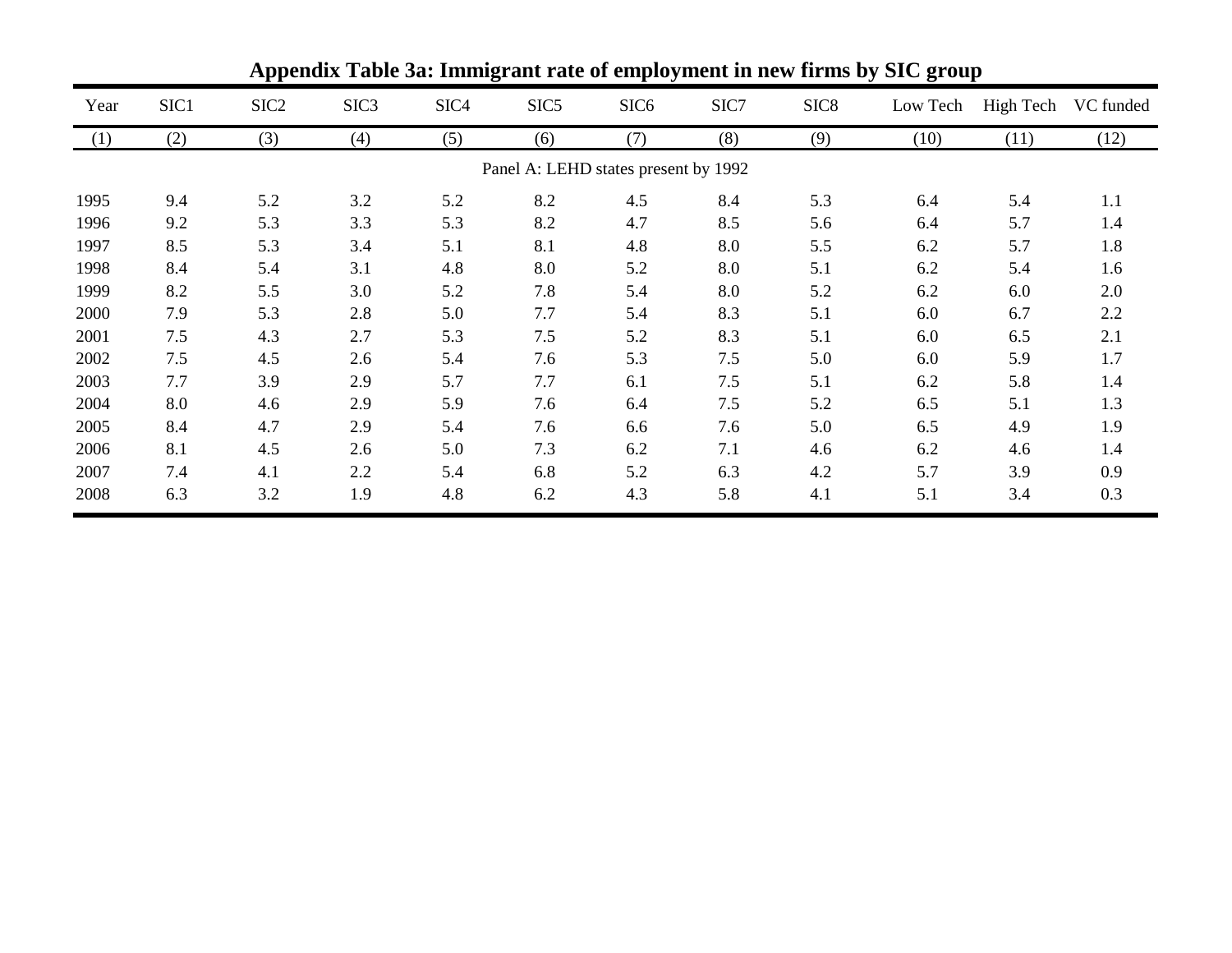|      | Appendix Table 3a, continued         |                  |                  |                  |                  |                  |      |                  |          |           |           |  |  |
|------|--------------------------------------|------------------|------------------|------------------|------------------|------------------|------|------------------|----------|-----------|-----------|--|--|
| Year | SIC <sub>1</sub>                     | SIC <sub>2</sub> | SIC <sub>3</sub> | SIC <sub>4</sub> | SIC <sub>5</sub> | SIC <sub>6</sub> | SIC7 | SIC <sub>8</sub> | Low Tech | High Tech | VC funded |  |  |
|      | (2)                                  | (3)              | (4)              | (5)              | (6)              |                  | (8)  | (9)              | (10)     | (11)      | (12)      |  |  |
|      | Panel B: LEHD states present by 2000 |                  |                  |                  |                  |                  |      |                  |          |           |           |  |  |
| 2002 | 7.6                                  | 4.0              | 2.9              | 5.4              | 7.8              | 5.0              | 7.6  | 4.8              | 6.0      | 6.0       | 1.5       |  |  |
| 2003 | 7.5                                  | 3.6              | 3.0              | 5.4              | 7.8              | 5.6              | 7.5  | 4.7              | 6.0      | 5.7       | 1.2       |  |  |
| 2004 | 7.8                                  | 4.0              | 3.0              | 5.5              | 7.7              | 5.8              | 7.4  | 4.9              | 6.2      | 5.2       | 1.2       |  |  |
| 2005 | 8.1                                  | 4.1              | 2.9              | 5.2              | 7.7              | 6.1              | 7.6  | 4.7              | 6.3      | 4.9       | 1.6       |  |  |
| 2006 | 7.7                                  | 4.0              | 2.7              | 4.8              | 7.4              | 5.6              | 7.2  | 4.4              | 6.0      | 4.7       | 1.2       |  |  |
| 2007 | 7.3                                  | 3.6              | 2.3              | 5.2              | 7.0              | 4.8              | 6.6  | 4.1              | 5.6      | 4.2       | 0.8       |  |  |
| 2008 | 6.4                                  | 2.9              | 2.2              | 4.7              | 6.3              | 4.1              | 6.0  | 3.9              | 5.1      | 3.8       | 0.3       |  |  |

Notes: The one-digit SIC codes cover the following industries; SIC1: Metal Mining, Coal Mining, Oil & Gas Extraction, Nonmetal Minerals (except Fuels), General Building Contractors, Heavy Construction (excl. Building), Special Trade Contractors, SIC2: Food & Kindred Products, Tobacco Products, Textile Mill Products, Apparel & Other Textile Products, Lumber & Wood Products, Furniture & Fixtures, Paper & Allied Products, Printing & Publishing, Chemicals & Allied Products, Petroleum & Coal Products, SIC3: Rubber & Misc. Plastics Products, Leather & Leather Products, Stone & Clay & Glass Products, Primary Metal Industries, Fabricated Metal Products, Industrial Machinery & Equipment, Electronic & Other Electric Equipment, Transportation Equipment, Instruments & Related Products, Misc. Manufacturing, SIC4: Railroad Transportation, Local & Interurban Passenger Transit, Trucking & Warehousing, Water Transportation, Pipelines (except Natural Gas), Transportation Services, Communications, Electric, Gas & Sanitary Services, SIC5: Wholesale Trade - Durable Goods, Wholesale Trade - Nondurable Goods, Building Materials & Garden Supplies, General Merchandise Stores, Food Stores, Automotive Dealers & Service Stations, Apparel & Accessories Stores, Furniture & Home Furnishings Stores, Eating & Drinking Places, SIC6: Depository Institutions, Nondepository Institutions, Security & Commodity Brokers, Insurance Carriers, Holdings & Other Investment Offices, SIC7: Hotels & Other Lodgings Places, Personal Services, Business Services, Auto Repair & Services & Parking's, Miscellaneous Repair Services, Motion Pictures, Amusement & Recreation Services, SIC8: Health Services, Legal Services, Educational Services, Social Services, Museums & Botanical & Zoological Gardeners, Membership Organizations, Services NEC. The high-tech industries are based on the three-digit SIC classification as shown in Hecker (1999).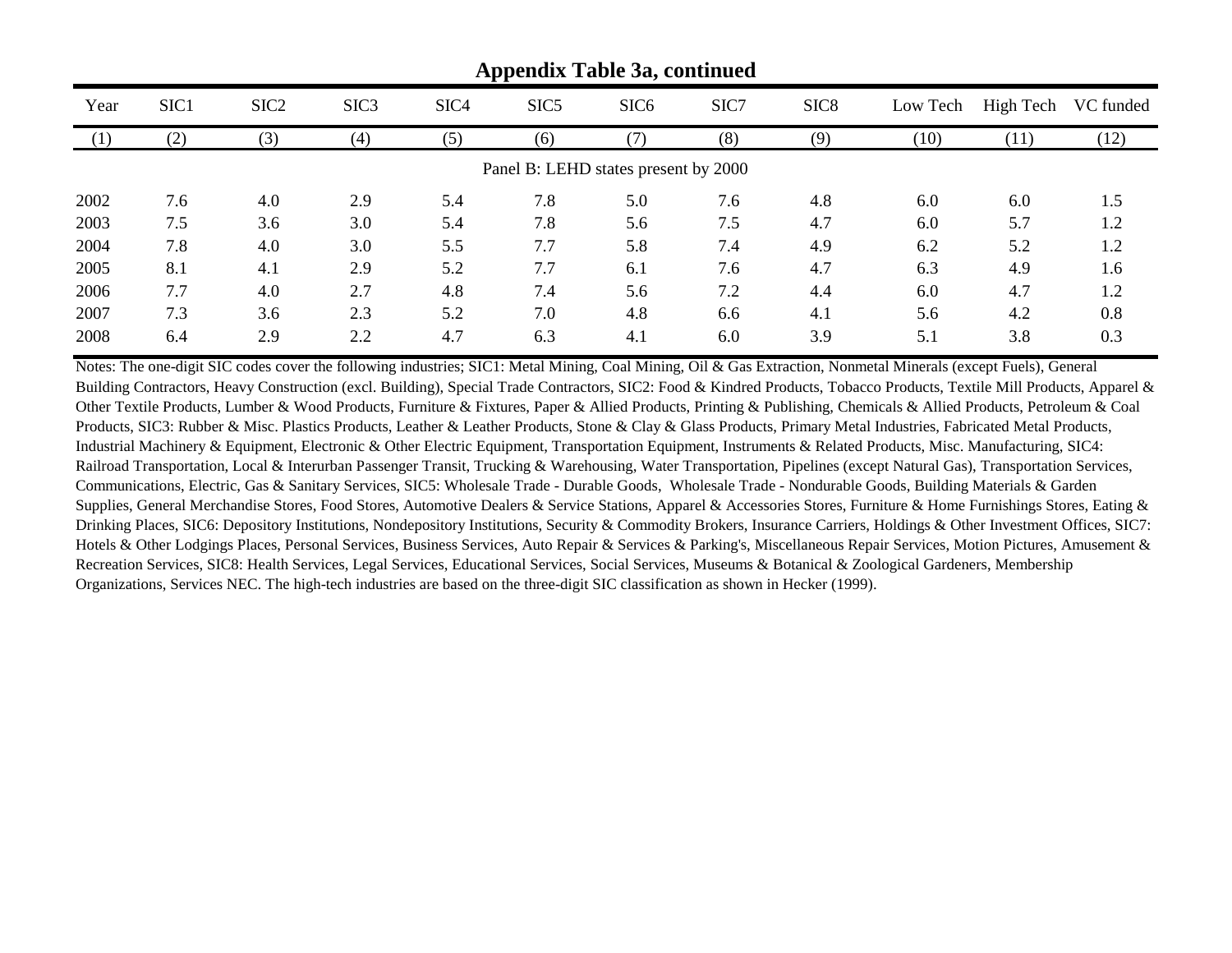| Year | SIC1 | SIC <sub>2</sub> | SIC <sub>3</sub> | SIC <sub>4</sub> | SIC <sub>5</sub> | SIC <sub>6</sub> | SIC7                                 | SIC <sub>8</sub> | Low Tech |      | High Tech VC funded |
|------|------|------------------|------------------|------------------|------------------|------------------|--------------------------------------|------------------|----------|------|---------------------|
| (1)  | (2)  | (3)              | (4)              | (5)              | (6)              | (7)              | (8)                                  | (9)              | (10)     | (11) | (12)                |
|      |      |                  |                  |                  |                  |                  | Panel A: LEHD states present by 1992 |                  |          |      |                     |
| 1995 | 13.7 | 33.2             | 27.9             | 16.8             | 24.5             | 14.1             | 20.0                                 | 16.0             | 20.4     | 22.9 | 28.3                |
| 1996 | 14.1 | 33.8             | 25.7             | 16.8             | 25.7             | 14.8             | 21.2                                 | 16.6             | 20.9     | 22.5 | 28.4                |
| 1997 | 14.2 | 32.6             | 26.7             | 17.1             | 26.6             | 15.3             | 21.8                                 | 16.8             | 21.3     | 22.9 | 24.3                |
| 1998 | 14.9 | 34.4             | 26.5             | 17.5             | 26.8             | 16.0             | 22.4                                 | 16.8             | 21.8     | 22.8 | 24.3                |
| 1999 | 15.6 | 34.9             | 25.8             | 19.1             | 26.8             | 16.0             | 22.9                                 | 17.0             | 22.0     | 22.0 | 24.2                |
| 2000 | 16.6 | 33.4             | 28.0             | 20.8             | 26.8             | 16.4             | 24.0                                 | 17.5             | 22.5     | 23.6 | 23.5                |
| 2001 | 17.3 | 33.0             | 28.7             | 21.4             | 27.5             | 16.6             | 25.8                                 | 18.4             | 23.3     | 24.6 | 26.0                |
| 2002 | 18.2 | 33.6             | 28.2             | 23.3             | 29.7             | 17.7             | 26.8                                 | 19.4             | 24.6     | 25.4 | 26.1                |
| 2003 | 19.3 | 31.6             | 26.3             | 23.6             | 30.1             | 19.1             | 26.3                                 | 20.8             | 25.2     | 25.4 | 27.2                |
| 2004 | 19.6 | 31.0             | 25.9             | 23.1             | 31.3             | 19.7             | 27.0                                 | 21.9             | 25.8     | 24.8 | 24.6                |
| 2005 | 19.7 | 30.9             | 25.9             | 23.3             | 31.8             | 19.9             | 26.9                                 | 21.9             | 25.6     | 24.6 | 28.5                |
| 2006 | 19.9 | 30.4             | 25.5             | 23.0             | 31.4             | 20.1             | 27.0                                 | 22.0             | 25.7     | 24.7 | 26.9                |
| 2007 | 19.9 | 30.4             | 25.7             | 21.0             | 31.1             | 19.6             | 26.7                                 | 22.1             | 25.5     | 24.7 | 26.3                |
| 2008 | 19.6 | 28.9             | 24.6             | 21.6             | 30.8             | 19.4             | 27.0                                 | 22.8             | 25.7     | 24.4 | 28.1                |
|      |      |                  |                  |                  |                  |                  | Panel B: LEHD states present by 2000 |                  |          |      |                     |
| 2002 | 16.1 | 25.3             | 22.1             | 17.3             | 25.5             | 14.5             | 22.9                                 | 15.9             | 20.4     | 21.9 | 22.7                |
| 2003 | 16.6 | 23.7             | 21.5             | 16.9             | 26.3             | 15.6             | 22.6                                 | 16.8             | 20.8     | 22.0 | 23.4                |
| 2004 | 17.0 | 24.3             | 21.8             | 17.4             | 27.1             | 16.3             | 23.4                                 | 18.0             | 21.6     | 21.5 | 21.0                |
| 2005 | 17.1 | 24.7             | 21.6             | 18.3             | 27.9             | 16.6             | 23.7                                 | 18.2             | 22.0     | 21.7 | 24.6                |
| 2006 | 17.2 | 24.7             | 20.9             | 18.8             | 28.0             | 16.8             | 24.1                                 | 18.3             | 22.1     | 21.5 | 23.7                |
| 2007 | 17.5 | 24.4             | 20.5             | 18.4             | 28.3             | 16.5             | 24.1                                 | 18.4             | 22.2     | 21.5 | 23.1                |
| 2008 | 17.5 | 23.3             | 20.2             | 18.3             | 27.9             | 16.4             | 24.0                                 | 18.8             | 22.2     | 21.2 | 25.3                |

**Appendix Table 3b: Immigrant share of employment in new firms by SIC group**

Notes: See Appendix Table 3a.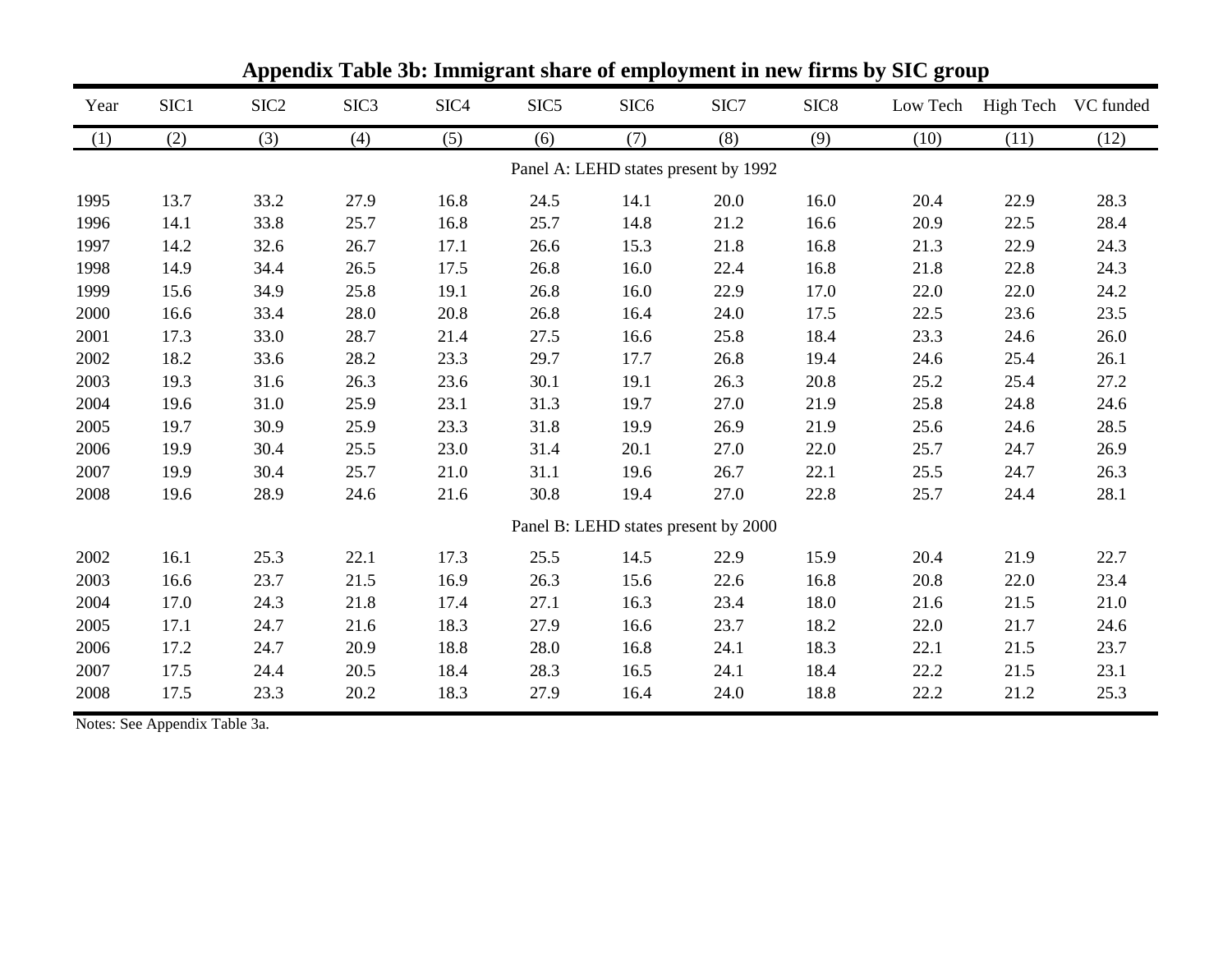|                                                    | Immigrants                                                     |           |                                                      | <b>Natives</b> | Immigrant/   | Difference |  |
|----------------------------------------------------|----------------------------------------------------------------|-----------|------------------------------------------------------|----------------|--------------|------------|--|
| Trait                                              | Mean                                                           | <b>SD</b> | Mean                                                 | <b>SD</b>      | native ratio | p-value    |  |
| (1)                                                | (2)                                                            | (3)       | (4)                                                  | (5)            | (6)          | (7)        |  |
|                                                    | Panel A: Traits of initial employees in new firms, full sample |           |                                                      |                |              |            |  |
| Age                                                | 37.6                                                           | 9.2       | 36.2                                                 | 9.9            | 1.037        | 0.000      |  |
| Male                                               | 61.8                                                           | 48.6      | 57.7                                                 | 49.4           | 1.071        | 0.000      |  |
| Average quarterly earnings in year before founding | \$7,335                                                        | \$25,140  | \$9,028                                              | \$29,878       | 0.812        | 0.000      |  |
| Average quarterly earnings in year of founding     | \$9,305                                                        | \$155,301 | \$10,236                                             | \$31,949       | 0.909        | 0.000      |  |
| Average quarterly earnings in year after founding  | \$10,199                                                       | \$23,236  | \$11,339                                             | \$33,915       | 0.899        | 0.000      |  |
| N                                                  | 1,605,970                                                      |           | 5,700,570                                            |                |              |            |  |
|                                                    |                                                                |           | Panel B: Panel A for firms backed by venture capital |                |              |            |  |
| Age                                                | 34.8                                                           | 8.2       | 34.6                                                 | 8.9            | 1.008        | 0.000      |  |
| Male                                               | 0.71                                                           | 0.46      | 0.64                                                 | 0.48           | 1.100        | 0.000      |  |
| Average quarterly earnings in year before founding | \$21,160                                                       | \$102,666 | \$19,516                                             | \$134,875      | 1.084        | 0.089      |  |
| Average quarterly earnings in year of founding     | \$20,137                                                       | \$20,603  | \$18,525                                             | \$21,456       | 1.087        | 0.000      |  |
| Average quarterly earnings in year after founding  | \$24,957                                                       | \$23,524  | \$23,503                                             | \$28,566       | 1.062        | 0.000      |  |
| N                                                  | 18,650                                                         |           | 48,910                                               |                |              |            |  |

# **Appendix Table 4: LEHD comparisons of immigrant and native employees in new firms**

Notes: Descriptive traits are developed from LEHD.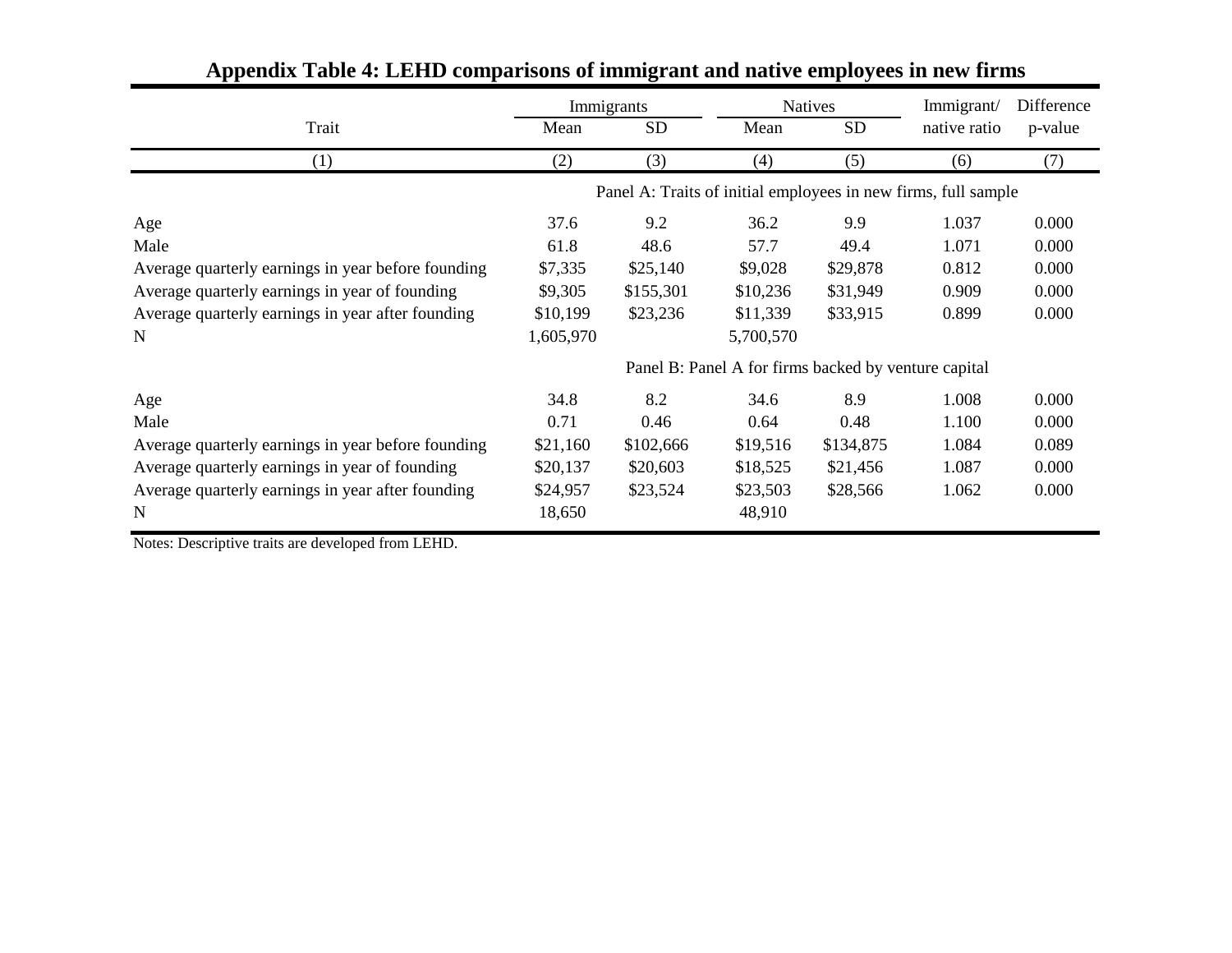|                                      | Immigrants |                   |                                               | <b>Natives</b> | Immigrant/   | Difference |  |
|--------------------------------------|------------|-------------------|-----------------------------------------------|----------------|--------------|------------|--|
| Trait                                | Mean       | <b>SD</b><br>Mean |                                               | <b>SD</b>      | native ratio | p-value    |  |
| (1)                                  | (2)        | (3)               | (4)                                           | (5)            | (6)          | (7)        |  |
|                                      |            |                   | Traits of employees in new firms, full sample |                |              |            |  |
| Age                                  | 38.1       | 9.2               | 36.9                                          | 10.0           | 1.032        | 0.000      |  |
| Male                                 | 60.0%      | 49.0%             | 56.5%                                         | 49.6%          | 1.064        | 0.000      |  |
| Married                              | 66.4%      | 47.3%             | 53.7%                                         | 49.9%          | 1.235        | 0.000      |  |
| Number of children                   | 1.40       | 1.39              | 0.98                                          | 1.17           | 1.429        | 0.000      |  |
| Bachelor's education and higher      | 25.2%      | 43.4%             | 22.7%                                         | 41.9%          | 1.109        | 0.000      |  |
| Home owner                           | 56.6%      | 49.6%             | 65.3%                                         | 47.6%          | 0.868        | 0.000      |  |
| Home value ( $max=1$ million)        | \$188,172  | \$169,972         | \$163,722                                     | \$152,863      | 1.149        | 0.000      |  |
| Implied rental value                 | \$165,472  | \$84,305          | \$154,054                                     | \$88,127       | 1.074        | 0.000      |  |
| Move-in date                         | 1994.2     | 5.7               | 1992.7                                        | 7.7            | 1.001        | 0.000      |  |
| Household income (max=\$2.5 million) | \$65,737   | \$74,124          | \$69,286                                      | \$72,430       | 0.949        | 0.000      |  |
| Year of arrival to United States     | 1984.0     | 9.7               |                                               |                |              |            |  |

# **Appendix Table 5: 2000 Census comparisons of immigrant and native employees in new firms**

Notes: Descriptive traits are developed from 2000 Decennial Census match to LEHD. Implied rental value of dwelling is 20x monthly rent.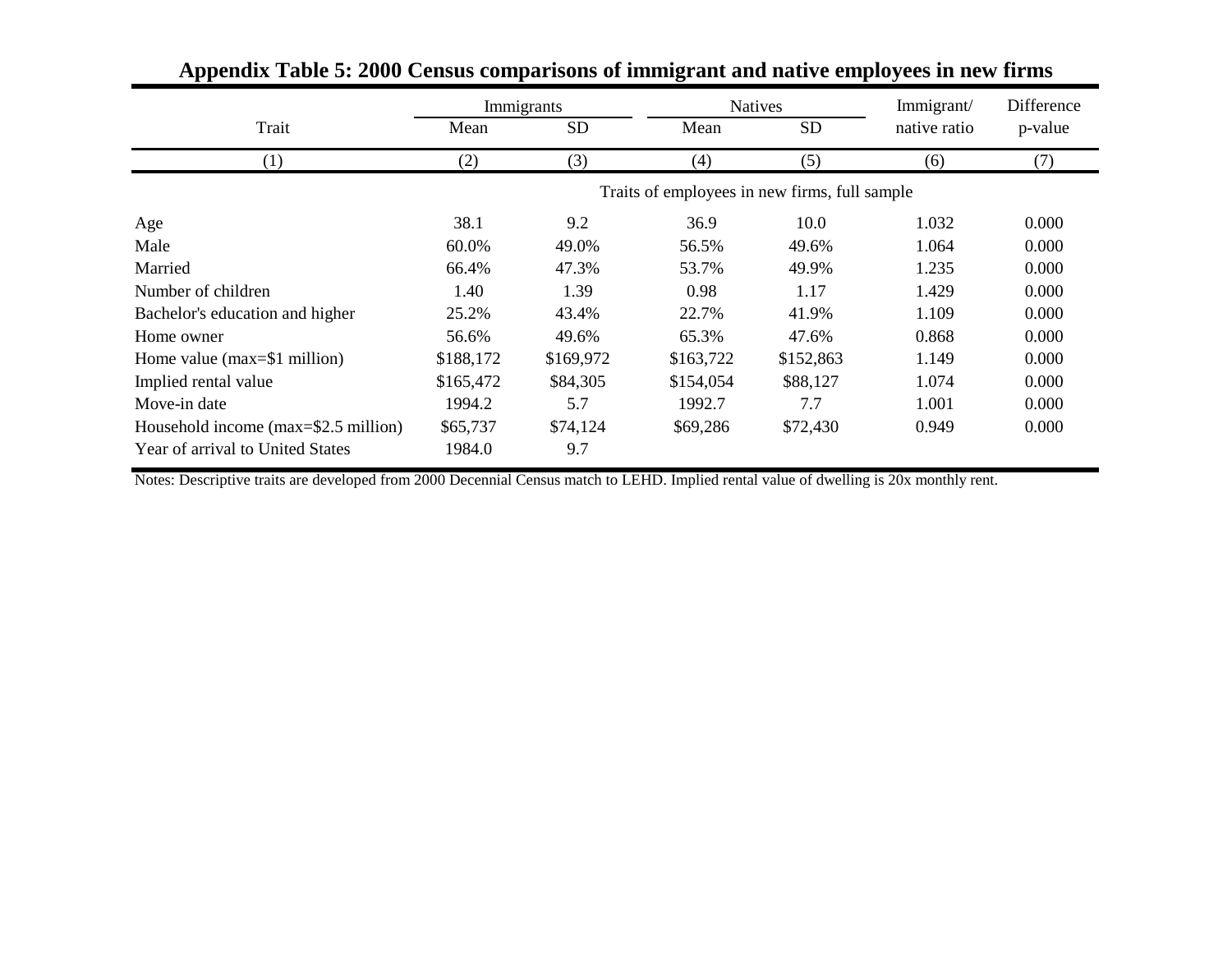|                     |                                 |                                                       |                                                                                             |                                                                | Traits of surviving firms in the third year                |                                                          |                                                                   |  |  |  |
|---------------------|---------------------------------|-------------------------------------------------------|---------------------------------------------------------------------------------------------|----------------------------------------------------------------|------------------------------------------------------------|----------------------------------------------------------|-------------------------------------------------------------------|--|--|--|
|                     | Fraction alive<br>in third year | Employment<br>growth<br>relative to<br>firm's average | Payroll growth<br>relative to<br>firm's average                                             | Establishment<br>count growth<br>relative to<br>firm's average | $(0,1)$ 3rd-year<br>employment<br>exceeds initial<br>level | $(0,1)$ 3rd-year<br>employment<br>exceeds 100<br>workers | $(0,1)$ 3rd-year<br>employment is<br>in top decile<br>of industry |  |  |  |
|                     | (1)                             | (2)                                                   | (3)                                                                                         | (4)                                                            | (5)                                                        | (6)                                                      | (7)                                                               |  |  |  |
|                     |                                 | Panel A: Summary statistics                           |                                                                                             |                                                                |                                                            |                                                          |                                                                   |  |  |  |
| Mean                | 0.6418                          | 0.2726                                                | 0.2449                                                                                      | 0.0033                                                         | 0.5133                                                     | 0.0086                                                   | 0.0848                                                            |  |  |  |
| <b>SD</b>           | 0.4866                          | 0.6823                                                | 0.7216                                                                                      | 0.0567                                                         | 0.4998                                                     | 0.0921                                                   | 0.2787                                                            |  |  |  |
| <b>Observations</b> | 535,580                         | 329,260                                               | 329,260                                                                                     | 329,260                                                        | 329,260                                                    | 329,260                                                  | 329,260                                                           |  |  |  |
|                     |                                 |                                                       | Panel B: Estimation with cohort fixed effects and controls for initial traits               |                                                                |                                                            |                                                          |                                                                   |  |  |  |
| Firm's immigrant    | $-0.01017$                      | 0.03382                                               | $-0.00062$                                                                                  | $-0.00047$                                                     | 0.01913                                                    | 0.00479                                                  | 0.00881                                                           |  |  |  |
| employee share      | (0.00182)                       | (0.00295)                                             | (0.00350)                                                                                   | (0.00019)                                                      | (0.00238)                                                  | (0.00032)                                                | (0.00097)                                                         |  |  |  |
| ß / Mean of DV      | $-0.016$                        | 0.124                                                 | $-0.003$                                                                                    | $-0.142$                                                       | 0.037                                                      | 0.557                                                    | 0.104                                                             |  |  |  |
|                     |                                 |                                                       | Panel C: Estimation with cohort-PMSA-industry fixed effects and controls for initial traits |                                                                |                                                            |                                                          |                                                                   |  |  |  |
| Firm's immigrant    | 0.01753                         | 0.00298                                               | $-0.02772$                                                                                  | $-0.00039$                                                     | 0.00629                                                    | 0.00454                                                  | 0.01103                                                           |  |  |  |
| employee share      | (0.00244)                       | (0.00479)                                             | (0.00566)                                                                                   | (0.00033)                                                      | (0.00383)                                                  | (0.00054)                                                | (0.00167)                                                         |  |  |  |
| ß / Mean of DV      | 0.027                           | 0.011                                                 | $-0.113$                                                                                    | $-0.118$                                                       | 0.012                                                      | 0.528                                                    | 0.130                                                             |  |  |  |

# **Appendix Table 6a: Table 5a with immigrant share of all initial employees**

Notes: See Table 5a.